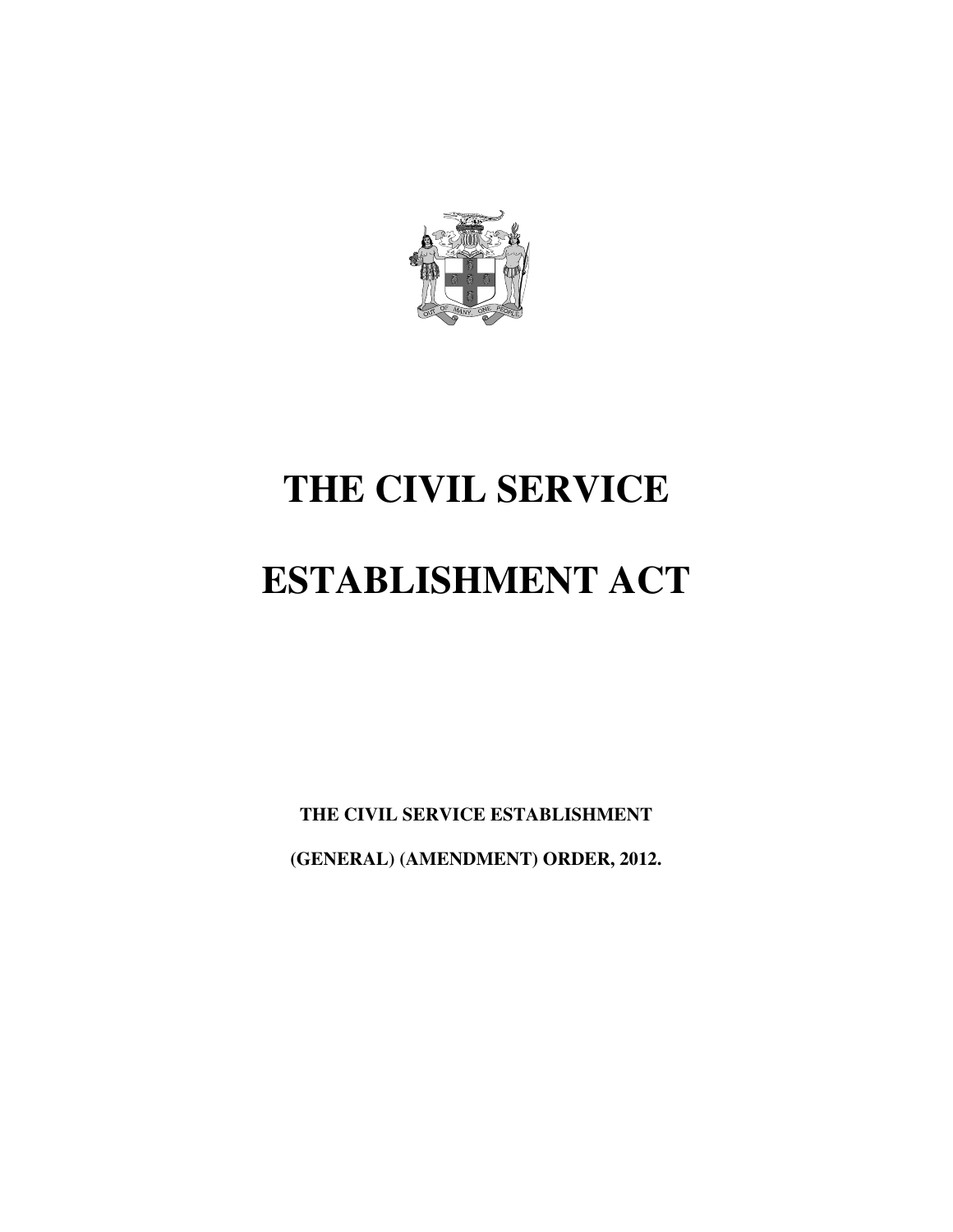

# **THE**

# **JAMAICA GAZETTE**

# SUPPLEMENT

# **PROCLAMATIONS, RULES AND REGULATIONS**

63

**Vol. CXXXV MONDAY, MARCH 26, 2012 No. 23** 

No. 37

### **THE CIVIL SERVICE ESTABLISHMENT ACT**

THE CIVIL SERVICE ESTABLISHMENT (GENERAL) (AMENDMENT) ORDER, 2012.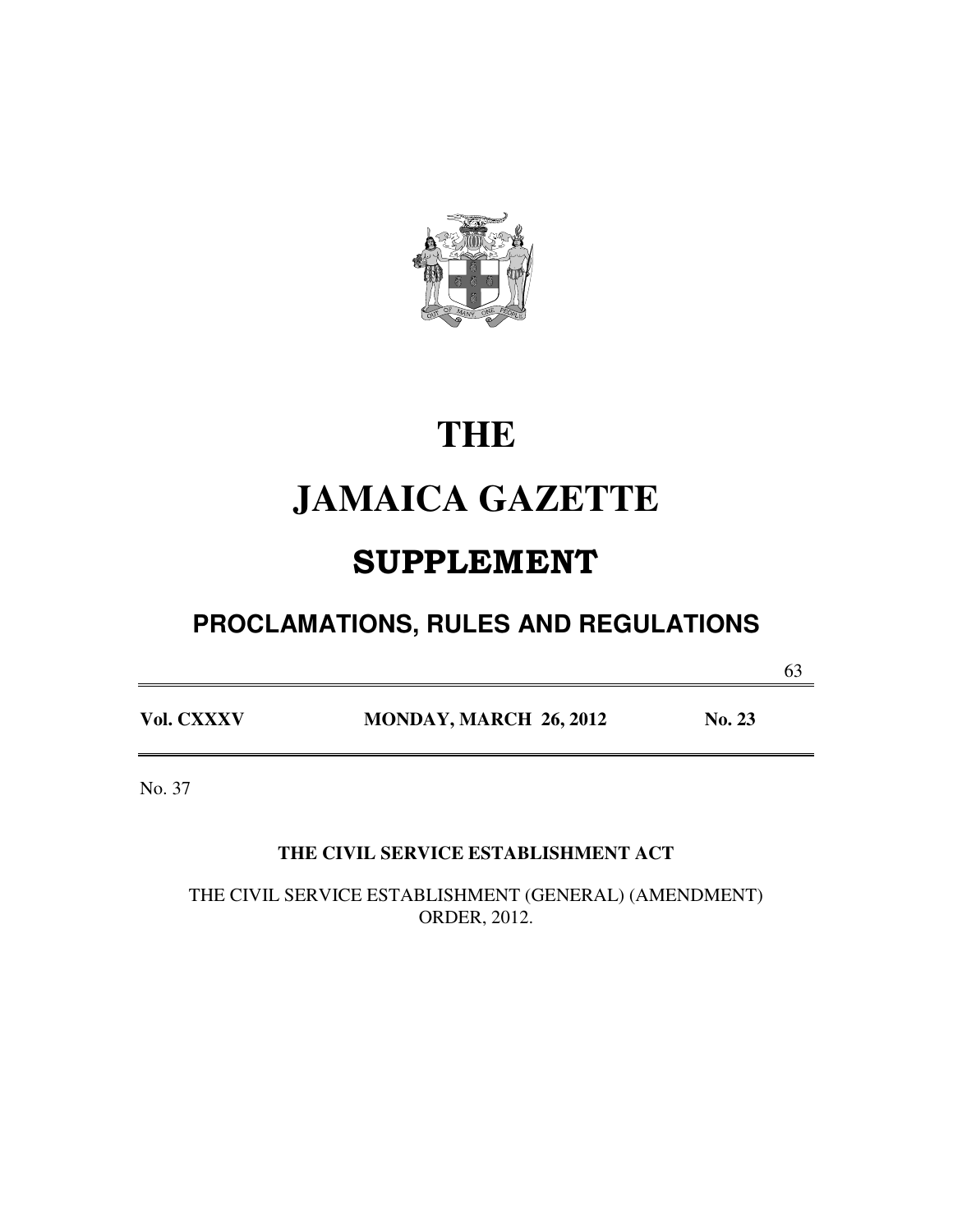### **THE CIVIL SERVICE ESTABLISHMENT ACT \_\_\_\_\_\_\_\_\_\_\_\_\_\_\_\_**

### **The Civil Service Establishment (General) (Amendment) Order, 2012.**

**\_\_\_\_\_\_\_\_\_\_\_\_** 

In exercise of the powers conferred upon the Minister by section 3 of the Civil Service Establishment Act, and of every other power hereunto enabling, the following Order is hereby made:-

- 1. This Order may be cited as the Civil Service Establishment (General) (Amendment) (No.3) Order, 2011, and shall be read and construed as one with the Civil Service Establishment (General) Order, 2010, (hereinafter referred to as the Principal Order) and all amendments thereto.
- 2. Part I of the Schedule to the Principal Order is amended by-:
	- (a) inserting therein in the appropriate column entries relating to the offices specified in the second column of Part I of the Schedule to this Order and corresponding classifications and grades which offices are hereby established and constituted as offices in the public service, with effect from the respective dates specified in the fifth column of that Part ;
	- (b) deleting the entries in relation to the offices abolished pursuant to paragraph 5 of this Order.
- 3. (1) There shall be attached to each classification group or grade of established office specified in Part II of the Schedule to this Order, the emoluments set out in relation thereto in that part with effect from the respective dates specified therein.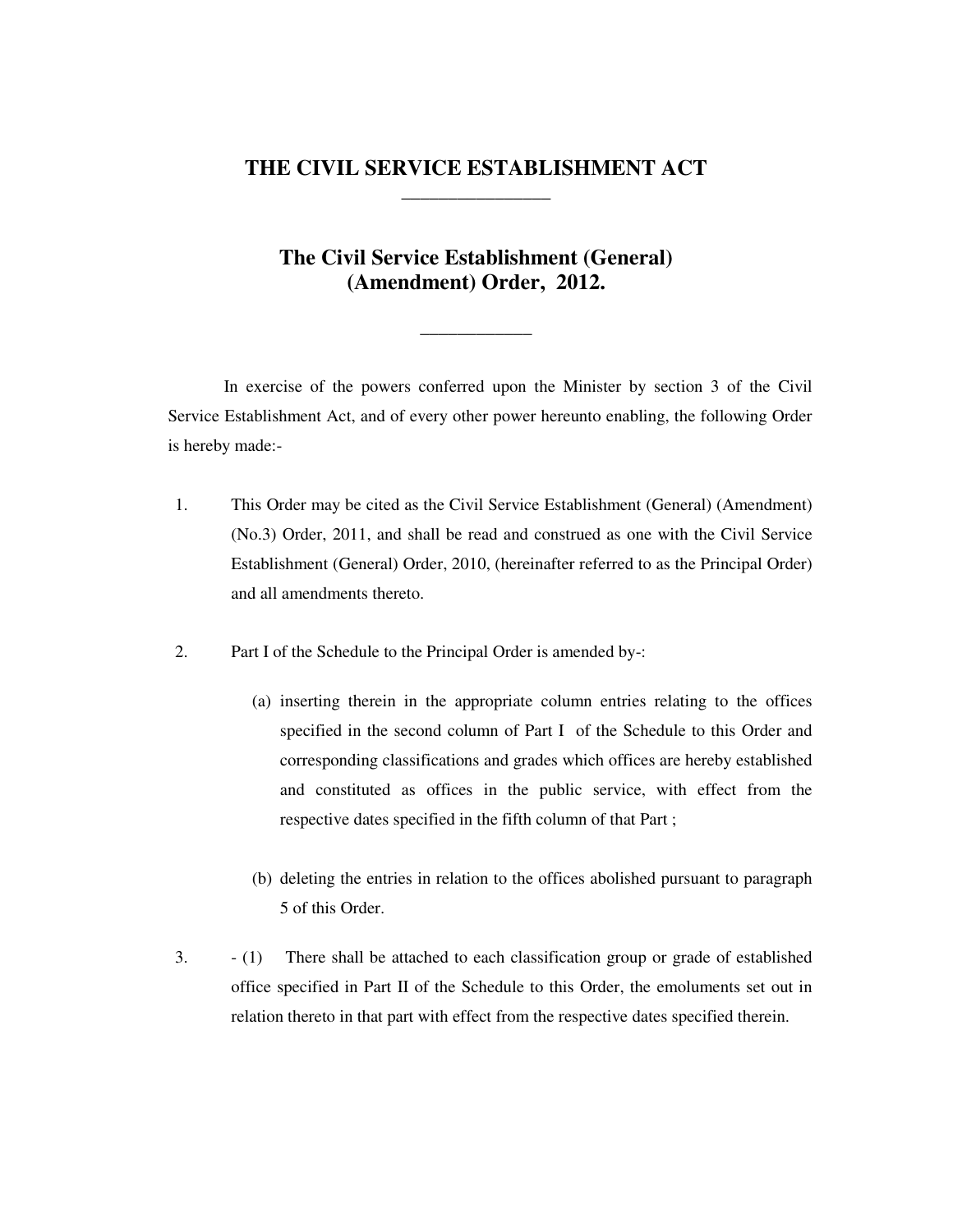(2) Where a salary scale set out in Part II of the Schedule contains a proficiency bar, a promotional bar or a qualification bar, as the case may be, no officer shall after reaching the point in the salary scale at which the proficiency bar, promotional bar or qualification bar, as the case may be, becomes applicable, receive any further increment in that scale until he has fulfilled the requirements established for passing the bar.

4. The symbols set out in the first column of the Appendix to Part I of the Schedule shall, in relation to the second column have the meanings specified in relation thereto.

5. The offices specified in the second column of Part III of the Schedule to this Order are hereby abolished upon their respectively becoming vacant as specified in the fifth column of the Part.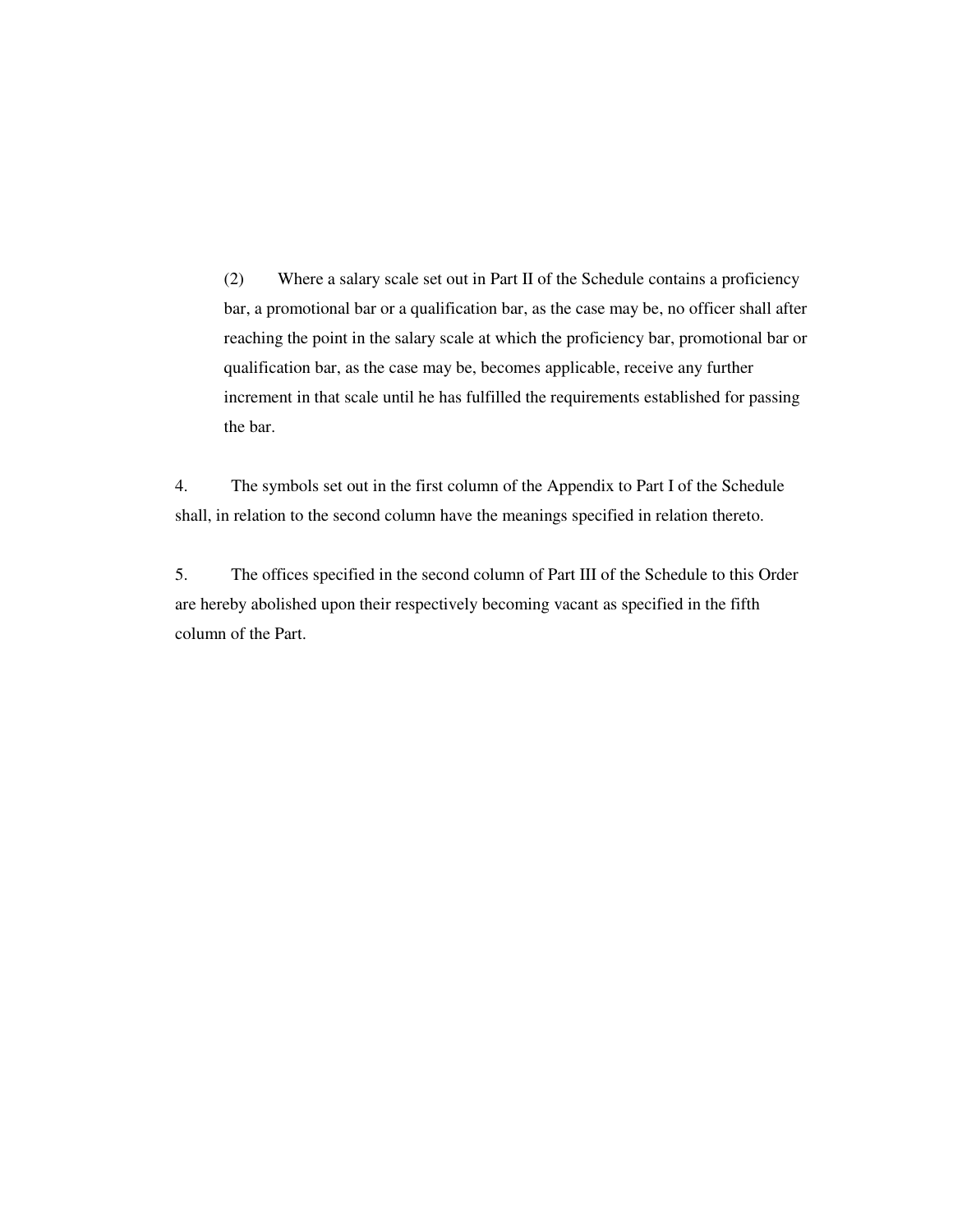### **CONTENTS**

| <b>MINISTRIES AND DEPARTMENTS</b>          | $\cdot$ . | <u>and the contract of the contract of the contract of the contract of the contract of the contract of the contract of the contract of the contract of the contract of the contract of the contract of the contract of the contr</u> |  | 1-37 & 42-46 |
|--------------------------------------------|-----------|--------------------------------------------------------------------------------------------------------------------------------------------------------------------------------------------------------------------------------------|--|--------------|
| <b>APPENDIX TO PART I (KEY TO SYMBOLS)</b> |           |                                                                                                                                                                                                                                      |  | 38           |
| <b>SALARY GROUPS AND GRADES</b>            | $\cdot$ . | $\cdot$ .                                                                                                                                                                                                                            |  | 39 - 41      |

### **PART I & III – MINISTRIES AND DEPARTMENTS**

### *Ministries*

| Agriculture & Fisheries           | $\dddotsc$           | $\ddotsc$             |           |           |           | $\ddotsc$ | 17-21         |
|-----------------------------------|----------------------|-----------------------|-----------|-----------|-----------|-----------|---------------|
| Education                         |                      |                       |           |           |           |           | 15            |
| Energy $&$ Mining                 | $\ddots$             | $\ddotsc$             | $\ddotsc$ | $\ddotsc$ |           | $\ddotsc$ | 16 & 43-44    |
| Finance (formerly MOF& PS)        |                      |                       |           |           |           |           | $4 - 5$       |
| Foreign Affairs and Foreign Trade |                      |                       |           | $\ddotsc$ |           | $\ddotsc$ | $11 - 13$     |
| Health                            |                      |                       |           |           |           |           | 37 & 45       |
| Industry, Investment & Commerce   |                      |                       |           | $\ddotsc$ |           |           | $22 - 25$     |
| Justice                           |                      | $\dddot{\phantom{0}}$ |           |           |           |           | 34            |
| Labour & Social Security          |                      | $\dddot{\phantom{0}}$ | $\ddotsc$ | $\ddotsc$ | $\ddotsc$ | $\cdot$ . | 14            |
| National Security                 |                      |                       |           | $\ddots$  | $\ddotsc$ | $\ddotsc$ | 28-29 & 44-45 |
| Office of the Prime Minister      |                      |                       |           | $\ddotsc$ | $\ddotsc$ |           | $2 - 3 & 42$  |
| Transport & Works                 | $\ddot{\phantom{a}}$ | $\ddotsc$             | $\ldots$  | $\ddotsc$ | $\ddots$  | $\ddotsc$ | $35 - 36$     |
| Water $&$ Housing                 | $\ddot{\phantom{a}}$ | $\ddotsc$             |           | $\ddotsc$ |           | $\cdot$ . | 27            |
| Youth, Sports & Culture           |                      | $\ddotsc$             | $\ddotsc$ | $\ldots$  | $\ddotsc$ | $\cdot$ . | 10            |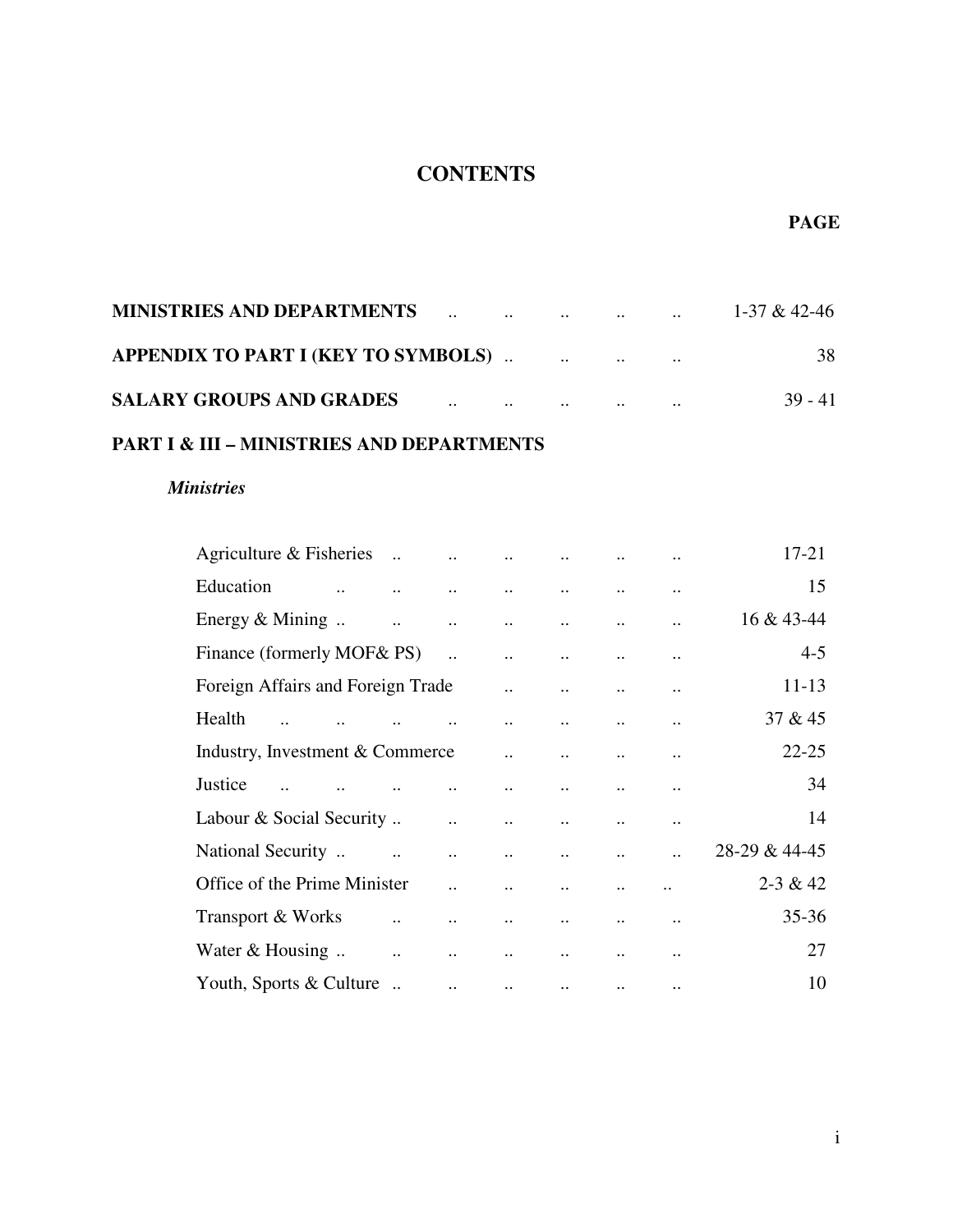# **CONTENTS**

#### **PAGE**

# *Departments and Other Units*

| <b>Accountant General</b>             |                           | $\ddot{\phantom{a}}$ | $\cdot$ .            | $\ddotsc$                 |           | $\ddot{\phantom{0}}$ |             |
|---------------------------------------|---------------------------|----------------------|----------------------|---------------------------|-----------|----------------------|-------------|
| <b>Auditor General</b>                | $\cdot$ .                 | $\cdot$ .            | $\cdot \cdot$        | $\ddotsc$                 | $\ddotsc$ | $\bullet\,\bullet$   |             |
| <b>Correctional Services</b>          |                           | $\ddotsc$            | $\cdot \cdot$        | $\ddotsc$                 |           | $\ddot{\phantom{0}}$ | 31-33       |
| <b>Police Department</b>              | $\ddot{\phantom{0}}\cdot$ | $\ddotsc$            | $\ddotsc$            | $\ddots$                  |           | $\ddotsc$            | 30          |
| Post & Telecommunications             |                           |                      | $\cdot$              | $\ddotsc$                 | $\cdot$ . | $\bullet\,\bullet$   | 26          |
| <b>Tax Administration Directorate</b> |                           |                      | $\ddot{\phantom{0}}$ | $\ddot{\phantom{0}}\cdot$ | $\cdot$ . | $\cdot$ .            | 7-9 & 42-43 |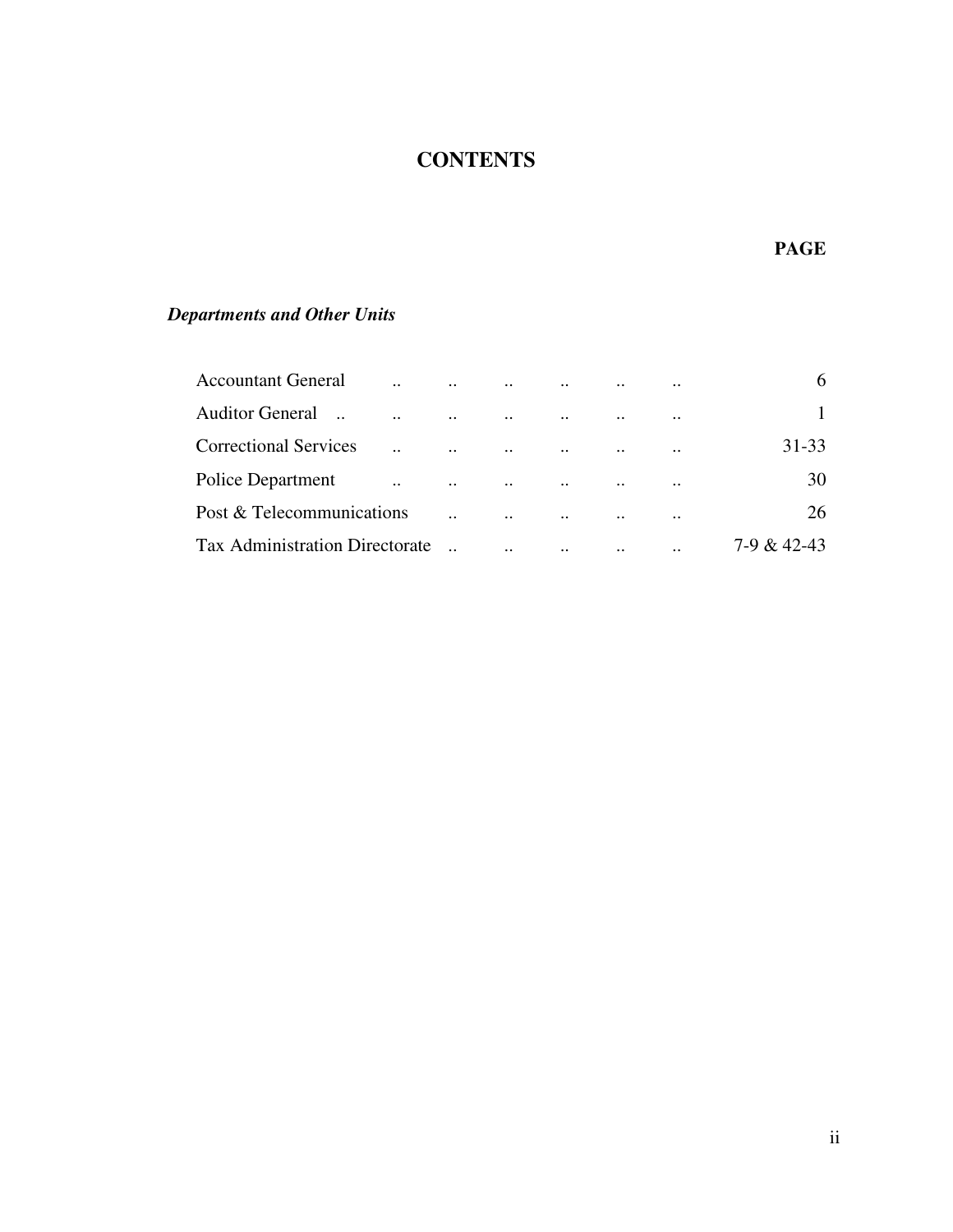### **SCHEDULE PART I LIST OF ESTABLISHED OFFICES IN THE PUBLIC SERVICE**

# **Auditor General's Department**

### Economic Assessment Audit Division

| No of<br><b>Offices</b> | <b>Office</b>                 | <b>Classification Grade Remarks</b> |   |                                                       |
|-------------------------|-------------------------------|-------------------------------------|---|-------------------------------------------------------|
|                         | Director, Economic Assessment | SOG ST                              | 9 | New post $[# 63609]$ with effect<br>from May 1, 2011. |
|                         | Economist                     | SOG ST                              |   | New post [# 63610] with effect<br>from May 1, 2011.   |
|                         | Director, Audit               | <b>FMG AS</b>                       | 5 | New post [# 63611] with effect<br>from May 1, 2011.   |
|                         | Audit Manager                 | <b>FMG AS</b>                       | 4 | New post [# 63612] with effect<br>from May 1, 2011.   |
|                         |                               |                                     |   |                                                       |

### **4 Total - Auditor General's Department**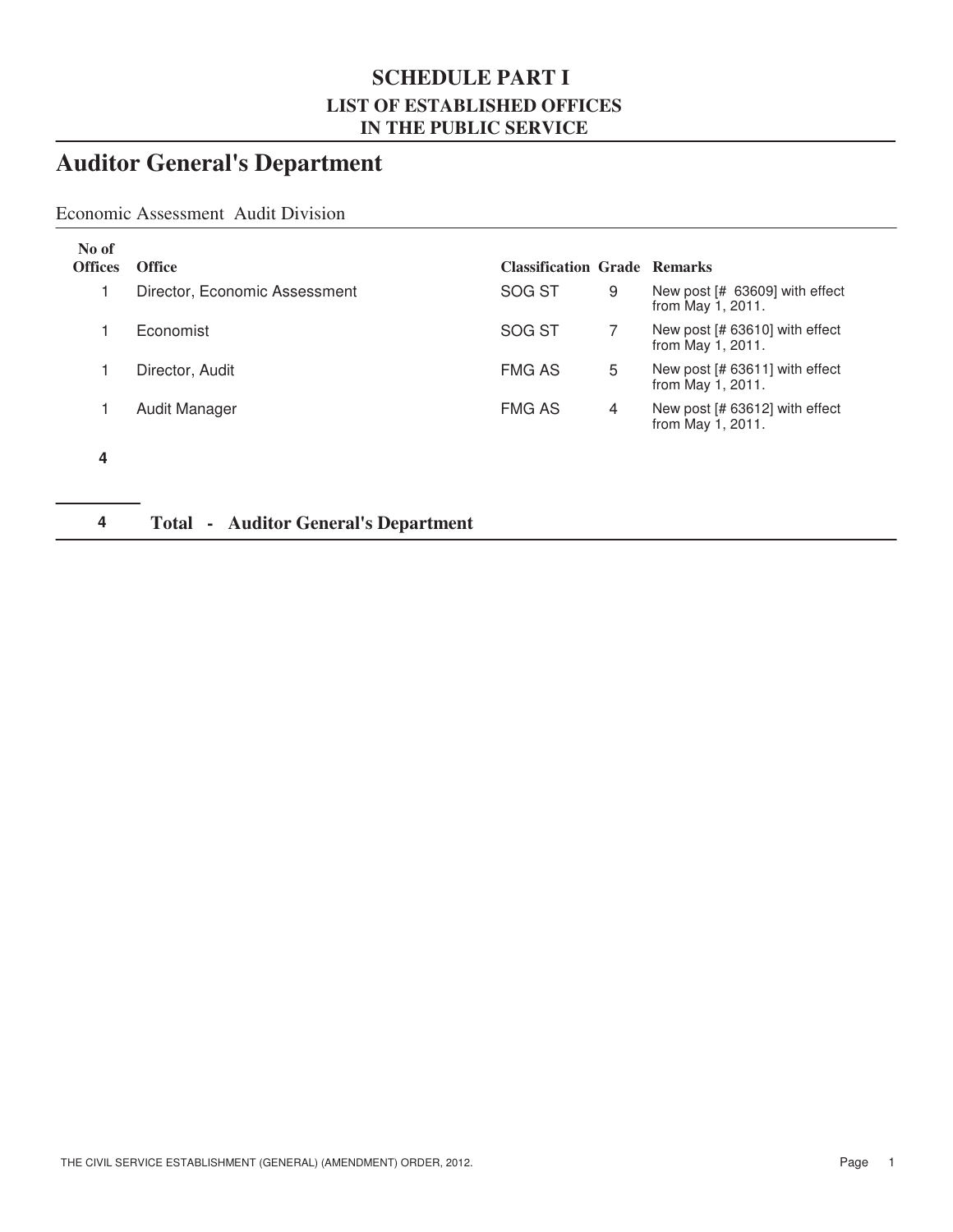# **Office Of The Prime Minister**

### **Department of Local Government**

### **Information Computer Technology**

| No of<br><b>Offices</b>                   | <b>Office</b>                                     | <b>Classification Grade Remarks</b>                   |   |                                                                                                                                                                   |
|-------------------------------------------|---------------------------------------------------|-------------------------------------------------------|---|-------------------------------------------------------------------------------------------------------------------------------------------------------------------|
| 1                                         | Director, Information Computer Technology         | <b>MIS IT</b>                                         | 7 | Post [# 50755] of Director,<br>Management Information<br>Technology, retitled with effect<br>from June 1, 2007.                                                   |
| 1                                         |                                                   |                                                       |   |                                                                                                                                                                   |
| 1                                         | <b>Total - Information Computer Technology</b>    |                                                       |   |                                                                                                                                                                   |
| 1                                         | <b>Total - Department of Local Government</b>     |                                                       |   |                                                                                                                                                                   |
| <b>Cabinet Office</b>                     |                                                   |                                                       |   |                                                                                                                                                                   |
|                                           | <b>The Cabinet Secretariat</b>                    |                                                       |   |                                                                                                                                                                   |
|                                           | <b>Cabinet Recording Secretariat</b>              |                                                       |   |                                                                                                                                                                   |
| No of<br><b>Offices</b><br>$\overline{2}$ | <b>Office</b><br>Assistant Co-ordinator           | <b>Classification Grade Remarks</b><br><b>GMG SEG</b> | 1 | Two (2) posts [#s 551 & 53716]<br>were listed as GMG/AM 4 in<br>previous CSE (G) Order.                                                                           |
| $\overline{2}$                            |                                                   |                                                       |   |                                                                                                                                                                   |
|                                           | <b>The Cabinet Secretariat</b><br>Total -         |                                                       |   |                                                                                                                                                                   |
|                                           | <b>Public Sector Reform Unit</b>                  |                                                       |   |                                                                                                                                                                   |
|                                           | Modernisation Programme Implementation Unit       |                                                       |   |                                                                                                                                                                   |
| No of<br><b>Offices</b>                   | <b>Office</b>                                     | <b>Classification Grade Remarks</b>                   |   |                                                                                                                                                                   |
| $\overline{2}$                            | Snr. Director, Modernisation Prog. Implementation | <b>GMG SEG</b>                                        | 5 | Two (2) posts [#s 61299-30] of<br>Modernisation Project Co-<br>ordinator retitled with effect from<br>July 1, 2010.                                               |
| 2                                         |                                                   |                                                       |   |                                                                                                                                                                   |
|                                           | Corporate Management & Development                |                                                       |   |                                                                                                                                                                   |
| No of<br><b>Offices</b><br>$\overline{c}$ | <b>Office</b><br><b>Chief Management Analyst</b>  | <b>Classification Grade Remarks</b><br><b>GMG SEG</b> | 5 | Two (2) posts [#s 58848-49] of<br>Chief Corporate Management &<br><b>Operations Analyst (GMG/SEG</b><br>4) upgraded and retitled with<br>effect from May 1, 2012. |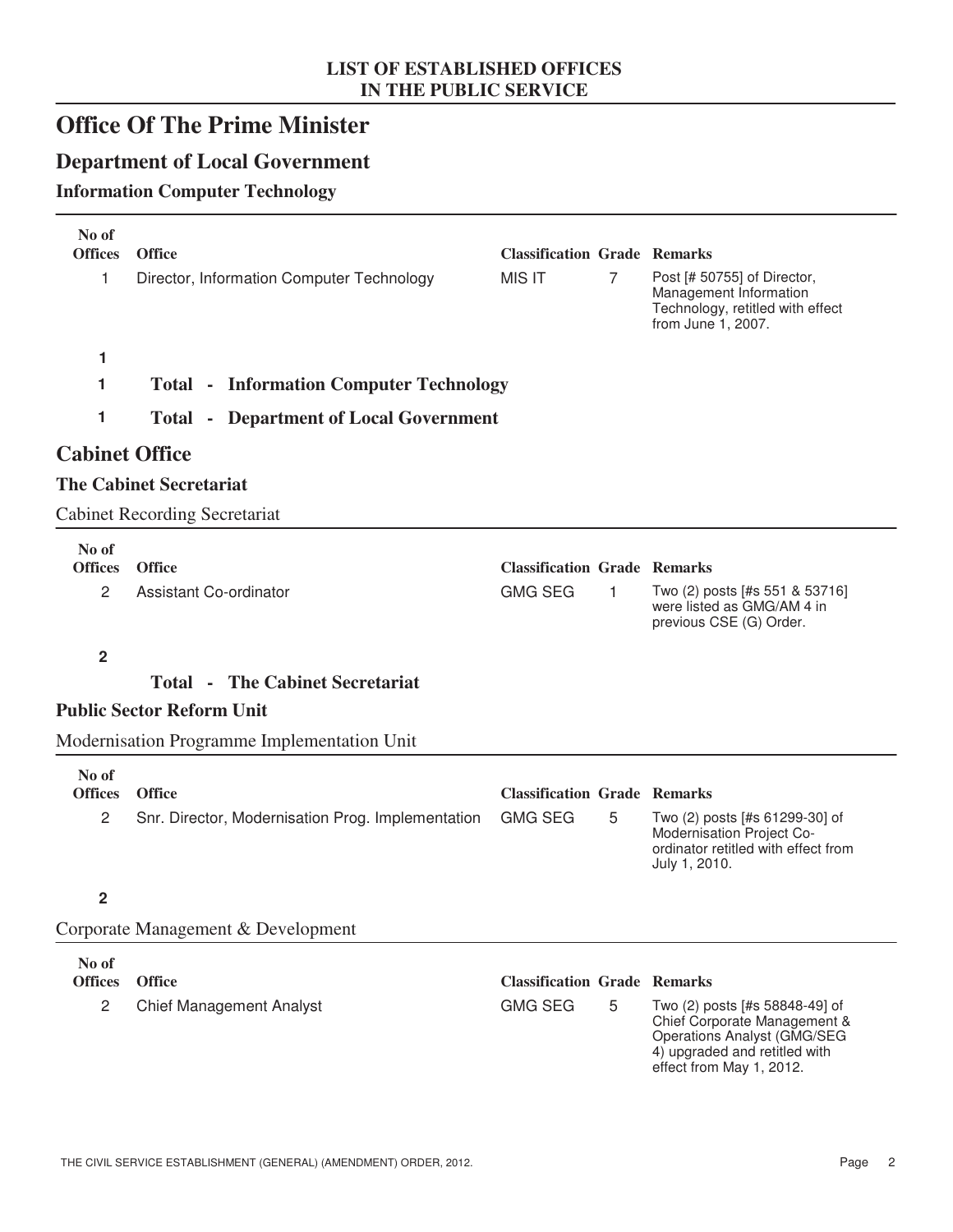# **Office Of The Prime Minister**

### **Cabinet Office**

### **Public Sector Reform Unit**

### Corporate Management & Development

| No of<br><b>Offices</b> | <b>Office</b>                                        | <b>Classification Grade Remarks</b> |   |                                                                                                                                                                   |
|-------------------------|------------------------------------------------------|-------------------------------------|---|-------------------------------------------------------------------------------------------------------------------------------------------------------------------|
| $\overline{2}$          | <b>Chief Management Analyst</b>                      | <b>GMG SEG</b>                      | 5 | Two (2) posts [#s 58850-51] of<br>Chief Corporate Management &<br><b>Operations Analyst (GMG/SEG</b><br>4) upgraded and retitled with<br>effect from May 1, 2012. |
| 4                       | Senior Management & Operations Analyst               | <b>GMG SEG</b>                      | 4 | Four (4) posts [#s 58852-55] of<br>Senior Management &<br>Operations Analyst (GMG/SEG<br>3) upgraded with effect from May<br>1, 2012.                             |
| 1                       | Director, HR Policy and Planning                     | <b>GMG SEG</b>                      | 5 | Post [# 637] of Director 4<br>(GMG/SEG 4) upgraded and<br>retitled with effect from May 1,<br>2012.                                                               |
| 1                       | Human Resource Specialist                            | <b>GMG SEG</b>                      | 2 | Post [# 54698] of Human<br>Resource Specialist (GMG/SEG<br>1) upgraded with effect from May<br>1, 2012.                                                           |
| 4                       | Management & Operations Analyst                      | <b>GMG SEG</b>                      | 3 | Four (4) posts [#s 58856-59] of<br>Management & Operations<br>Analyst (GMG/SEG 2) upgraded<br>with effect from May 1, 2012.                                       |
| 4                       | <b>Assistant Management &amp; Operations Analyst</b> | <b>GMG SEG</b>                      | 2 | Four (4) new posts [#s 63615-<br>18] with effect from September<br>1, 2011,                                                                                       |
| 1                       | Senior Human Resource Specialist                     | <b>GMG SEG</b>                      | 3 | Post [# 51125] of Director 2<br>(GMG/SEG 2) upgraded and<br>retitled with effect from May 1,<br>2012.                                                             |
| 19                      |                                                      |                                     |   |                                                                                                                                                                   |
| 21                      | <b>Total - Public Sector Reform Unit</b>             |                                     |   |                                                                                                                                                                   |
| 23                      | <b>Total - Cabinet Office</b>                        |                                     |   |                                                                                                                                                                   |
| 24                      | <b>Total - Office Of The Prime Minister</b>          |                                     |   |                                                                                                                                                                   |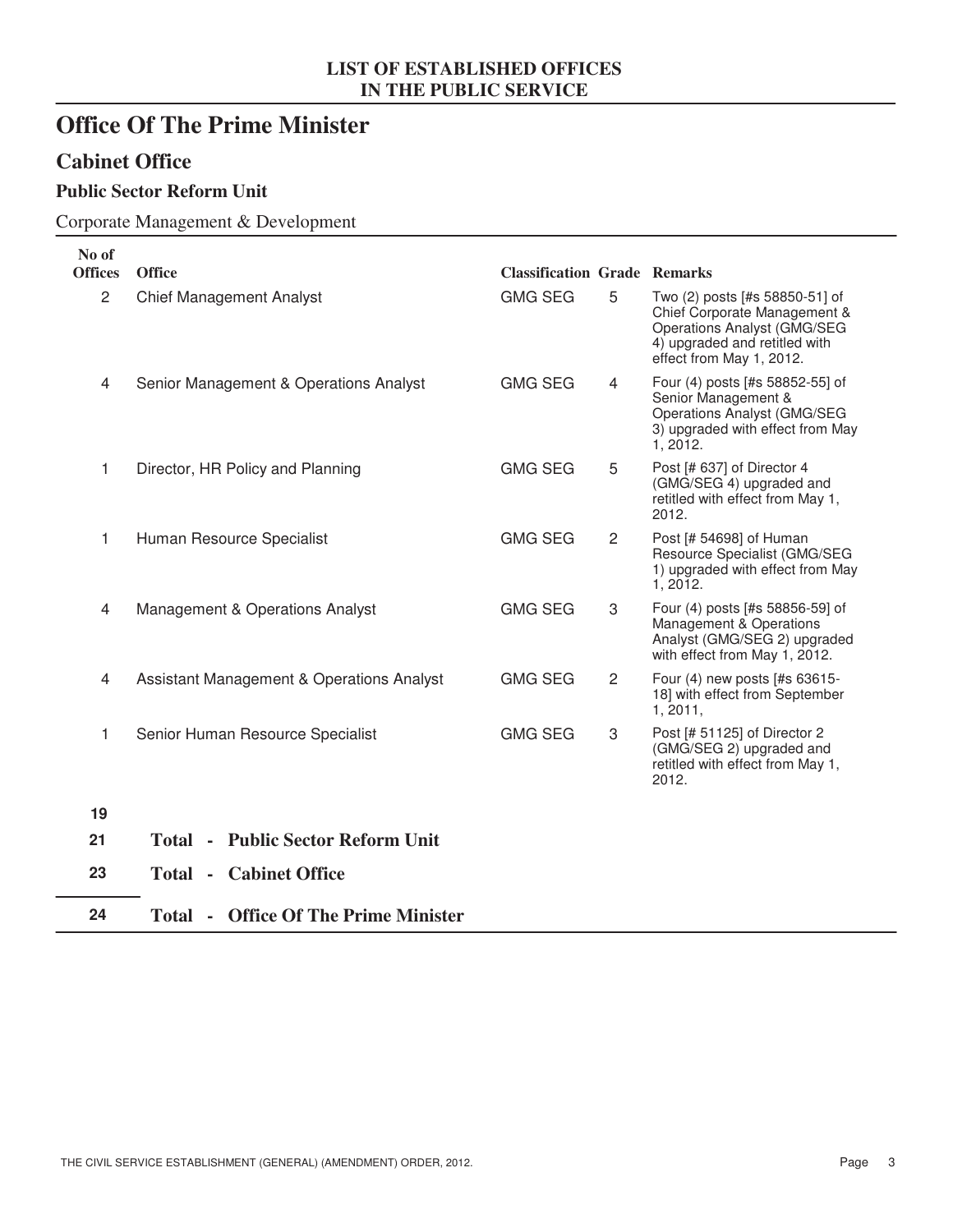# **Ministry Of Finance (Formerly MOF&PS)**

### **Corporate Planning And Administration Division**

### **Information Management**

Documentation Centre

| No of<br><b>Offices</b> | <b>Office</b>                                                            | <b>Classification Grade Remarks</b>                                       |   |                                                                                                                               |
|-------------------------|--------------------------------------------------------------------------|---------------------------------------------------------------------------|---|-------------------------------------------------------------------------------------------------------------------------------|
| 1                       | Senior Secretary                                                         | OPS SS                                                                    | 3 | Post $[# 1246]$ was listed as #<br>1242 in the CSE (G) (A) Order,<br>2011.                                                    |
| 1                       |                                                                          |                                                                           |   |                                                                                                                               |
| 1                       | <b>Total - Information Management</b>                                    |                                                                           |   |                                                                                                                               |
| 1                       |                                                                          | <b>Total - Corporate Planning And Administration Division</b>             |   |                                                                                                                               |
|                         | <b>Public Expenditure Policy And Co-ordination Division</b>              |                                                                           |   |                                                                                                                               |
|                         |                                                                          | <b>Financial Systems And Procedures Unit (Formerly Financial Systems)</b> |   |                                                                                                                               |
|                         | <b>Information Technology Strategy</b>                                   |                                                                           |   |                                                                                                                               |
| No of                   |                                                                          |                                                                           |   |                                                                                                                               |
| <b>Offices</b>          | Office                                                                   | <b>Classification Grade Remarks</b>                                       |   |                                                                                                                               |
| 1                       | Co-ordinator, Special Projects                                           | <b>GMG SEG</b>                                                            | 2 | Post [# 56667] was formerly<br>Information Technology Strategy<br>Analyst (MIS/IT 6).                                         |
| 1                       |                                                                          |                                                                           |   |                                                                                                                               |
| 1                       | Total -<br>Systems)                                                      | <b>Financial Systems And Procedures Unit (Formerly Financial</b>          |   |                                                                                                                               |
| 1                       |                                                                          | Total - Public Expenditure Policy And Co-ordination Division              |   |                                                                                                                               |
|                         | <b>Economic Management Division</b><br><b>Debt Management Unit (New)</b> |                                                                           |   |                                                                                                                               |
|                         |                                                                          |                                                                           |   |                                                                                                                               |
| No of<br><b>Offices</b> | <b>Office</b>                                                            | <b>Classification Grade Remarks</b>                                       |   |                                                                                                                               |
| 1<br>1                  | <b>Principal Director</b>                                                | <b>GMG SEG</b>                                                            | 6 | Post [# 63620] was listed as<br>Senior Director, Debt<br>Management (GMG/SEG 6) in<br>the previous CSE (G) Order in<br>error. |
|                         |                                                                          |                                                                           |   |                                                                                                                               |

**1 Total - Debt Management Unit (New)**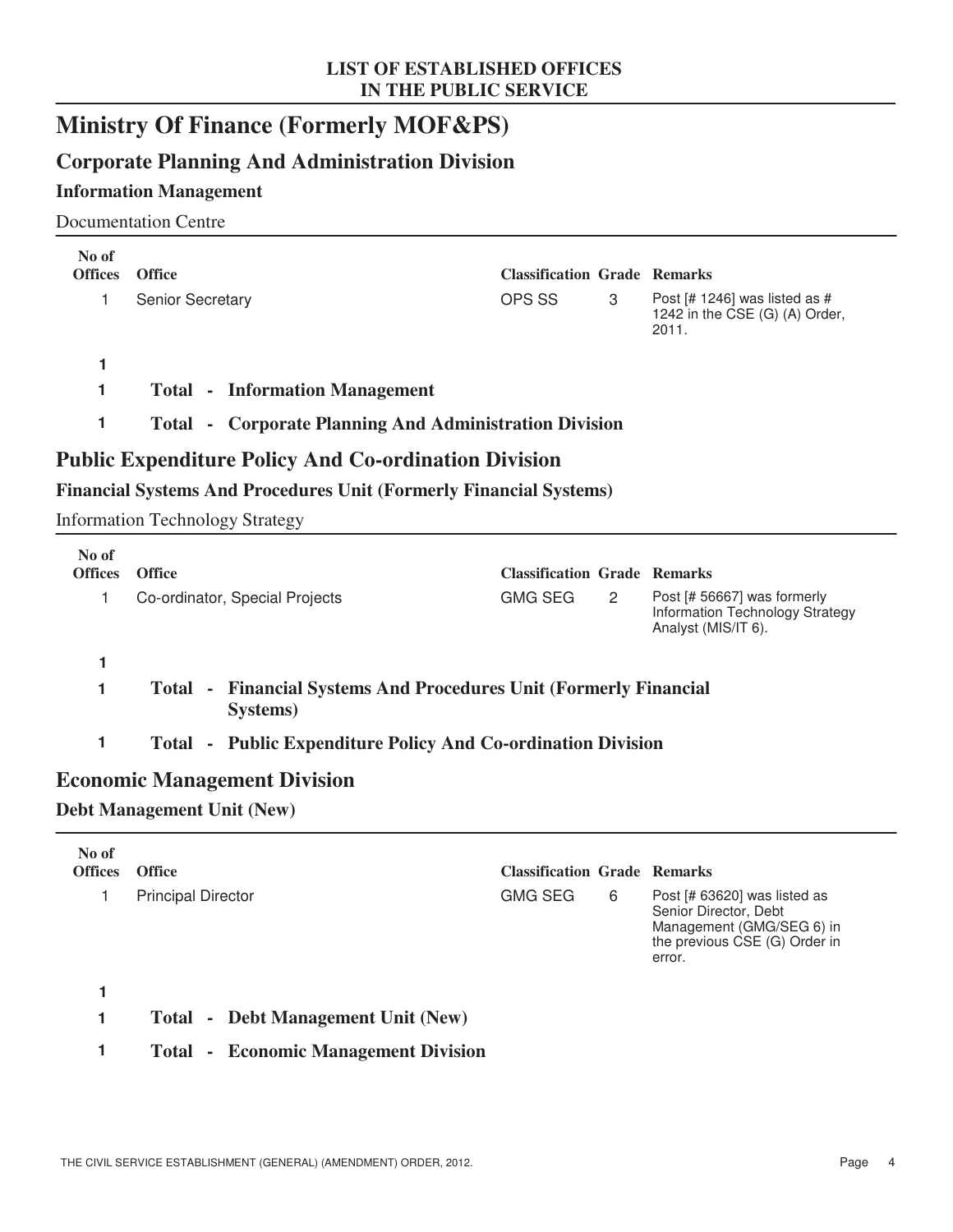# **Ministry Of Finance (Formerly MOF&PS)**

# **Revenue Appeals Division**

| No of<br><b>Offices</b> | <b>Office</b>                                           | <b>Classification Grade Remarks</b> |                                                       |
|-------------------------|---------------------------------------------------------|-------------------------------------|-------------------------------------------------------|
|                         | Commissioner of Revenue Appeals                         | <b>GMG CTD</b>                      | New post [# 63613] with effect<br>from April 1, 2011. |
|                         |                                                         |                                     |                                                       |
|                         | <b>Total - Revenue Appeals Division</b>                 |                                     |                                                       |
| 4                       | - Ministry Of Finance (Formerly MOF&PS)<br><b>Total</b> |                                     |                                                       |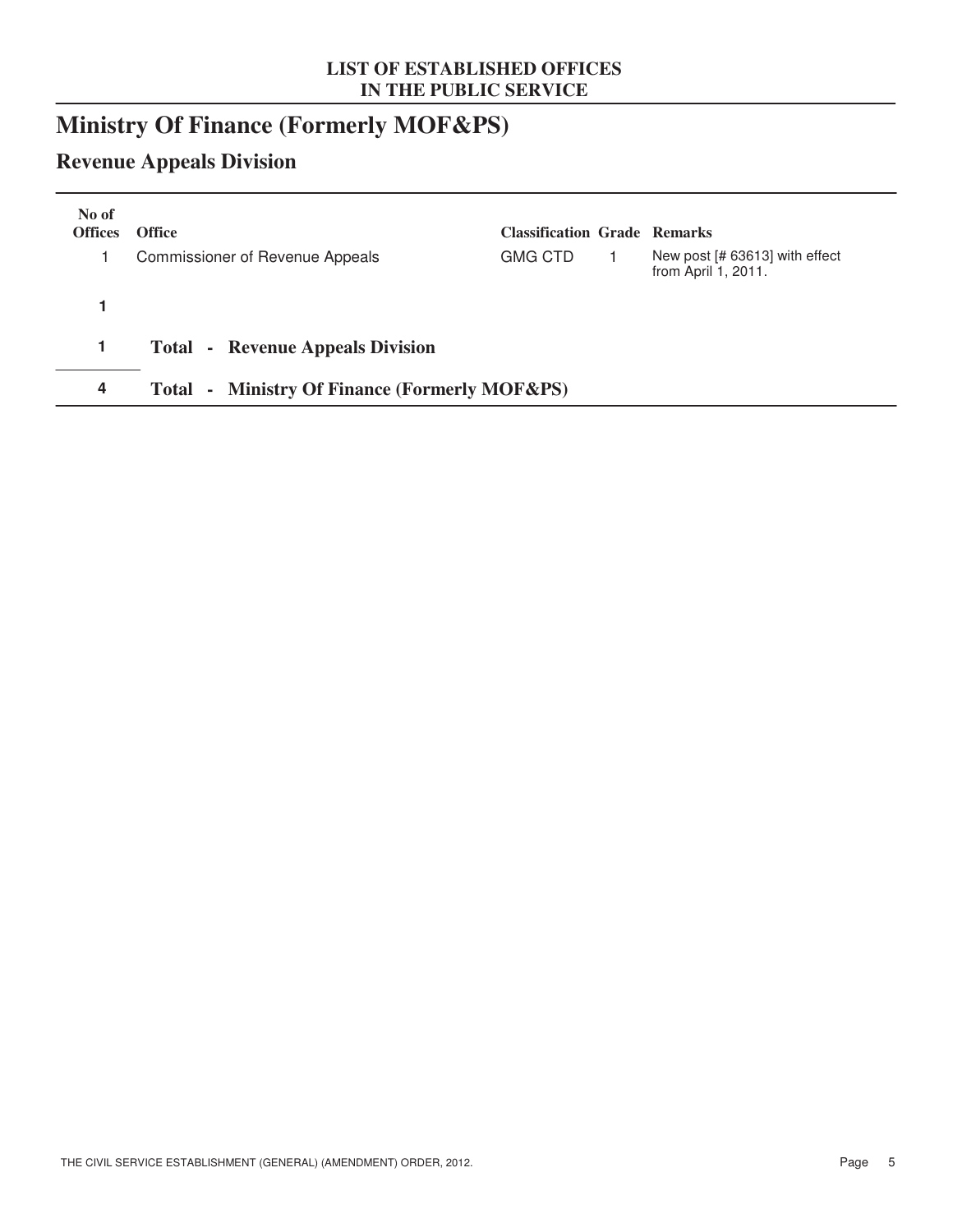# **Accountant General's Department**

### **Treasury & Debt Management Division**

### **Debt Management**

Local Payments

| No of<br><b>Offices</b> | <b>Office</b>                                          | <b>Classification Grade Remarks</b> |   |                                                                                                                                                                                                     |
|-------------------------|--------------------------------------------------------|-------------------------------------|---|-----------------------------------------------------------------------------------------------------------------------------------------------------------------------------------------------------|
| 1                       | Treasury Accountant (Institutional Loans)              | <b>FMG PA</b>                       | 1 | Post [# 1962] of Treasury<br>Accounting Technician 3<br>(FMG/AT 3) retitled and<br>reclassified with effect from April<br>1, 2009. Post number was listed<br>in the 2010 CSE (G) Order) as<br>1960. |
| 1                       |                                                        |                                     |   |                                                                                                                                                                                                     |
| 1                       | <b>Total - Debt Management</b>                         |                                     |   |                                                                                                                                                                                                     |
| 1                       | <b>Total - Treasury &amp; Debt Management Division</b> |                                     |   |                                                                                                                                                                                                     |
|                         | <b>Corporate &amp; Public Sector Services</b>          |                                     |   |                                                                                                                                                                                                     |
| <b>Pensions Branch</b>  |                                                        |                                     |   |                                                                                                                                                                                                     |
| <b>Public Officers</b>  |                                                        |                                     |   |                                                                                                                                                                                                     |
| No of<br><b>Offices</b> | Office                                                 | <b>Classification Grade Remarks</b> |   |                                                                                                                                                                                                     |
| 1                       | Pensions Supervisor                                    | <b>FMG PA</b>                       | 1 | Post [# 2002] of Accountant,<br>Pensions Payment (FMG/PA 1)<br>retitled with effect from April 1,<br>2009.                                                                                          |
| 1                       |                                                        |                                     |   |                                                                                                                                                                                                     |
| 1                       | <b>Total - Pensions Branch</b>                         |                                     |   |                                                                                                                                                                                                     |
| 1                       | <b>Total - Corporate &amp; Public Sector Services</b>  |                                     |   |                                                                                                                                                                                                     |
| $\overline{2}$          | <b>Total - Accountant General's Department</b>         |                                     |   |                                                                                                                                                                                                     |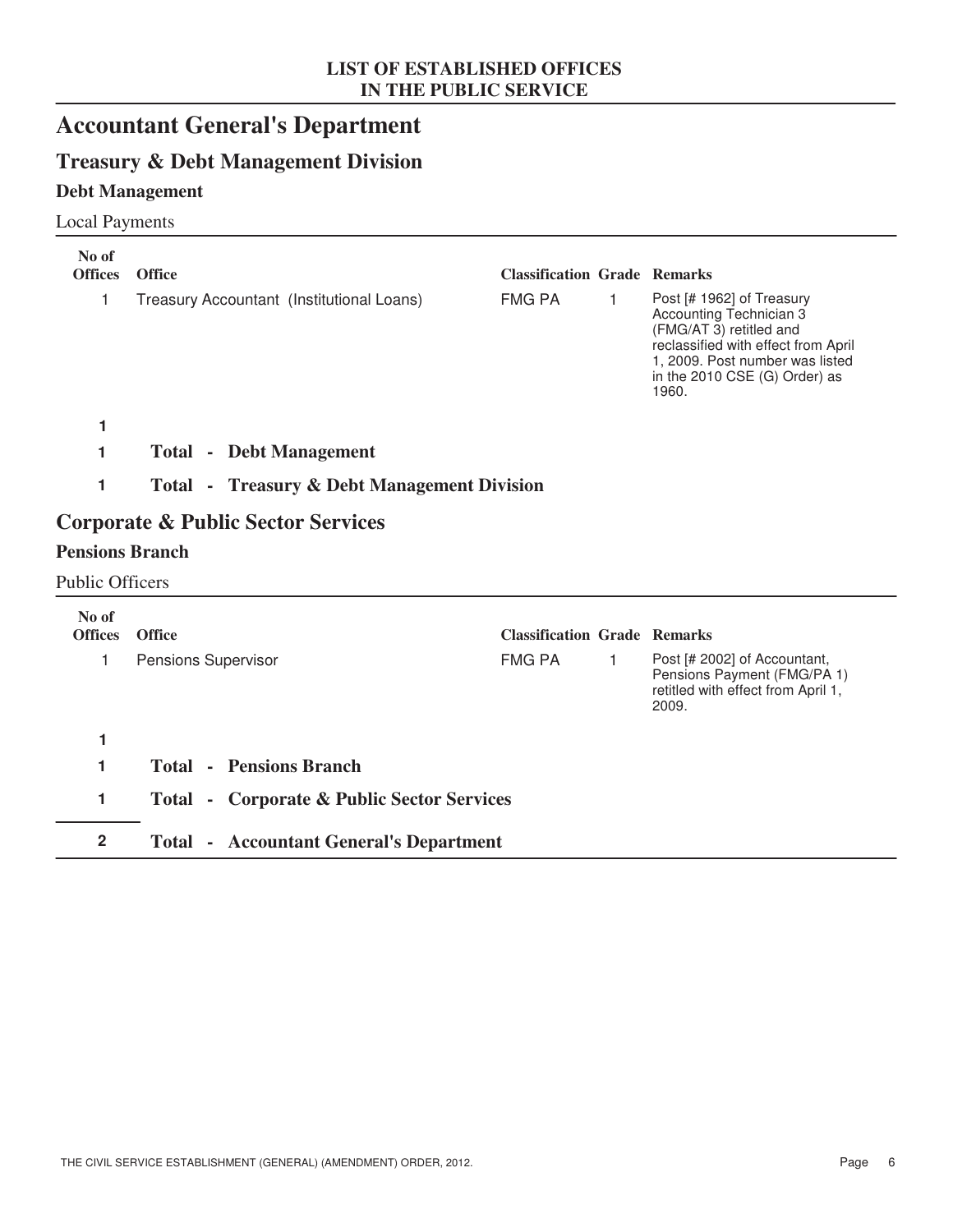|                | <b>Tax Administration Directorate</b>                |                                     |                |                                                                         |
|----------------|------------------------------------------------------|-------------------------------------|----------------|-------------------------------------------------------------------------|
|                | <b>Inland Revenue Department</b>                     |                                     |                |                                                                         |
|                | <b>Operations - Montego Bay Collectorate</b>         |                                     |                |                                                                         |
|                | <b>Licences And Motor Vehicle Documentation</b>      |                                     |                |                                                                         |
| No of          |                                                      |                                     |                |                                                                         |
| <b>Offices</b> | <b>Office</b>                                        | <b>Classification Grade Remarks</b> |                |                                                                         |
| 1              | Data Entry/Photographer                              | <b>RMG TA</b>                       | 2              | Post [# 62532] was listed as<br>MIS/IT 2 in CSE (G) Order,<br>2010.     |
| 1              |                                                      |                                     |                |                                                                         |
| 1              | <b>Total - Operations - Montego Bay Collectorate</b> |                                     |                |                                                                         |
|                | <b>Operations - Cross Roads Collectorate</b>         |                                     |                |                                                                         |
| No of          |                                                      |                                     |                |                                                                         |
| <b>Offices</b> | <b>Office</b>                                        | <b>Classification Grade Remarks</b> |                |                                                                         |
| 1              | <b>Principal Collector Of Taxes</b>                  | <b>RMG TA</b>                       | $\overline{7}$ | Post [# 61879] was omitted in<br>the previous CSE (G) Order.            |
| 1              |                                                      |                                     |                |                                                                         |
| 1              | <b>Total - Operations - Cross Roads Collectorate</b> |                                     |                |                                                                         |
|                | <b>Operations - St. Andrew Collectorate</b>          |                                     |                |                                                                         |
|                | <b>Taxpayer Accounts And Collections</b>             |                                     |                |                                                                         |
| No of          |                                                      |                                     |                |                                                                         |
| <b>Offices</b> | <b>Office</b>                                        | <b>Classification Grade Remarks</b> |                |                                                                         |
| 1              | Cash Book Officer                                    | <b>FMG AT</b>                       | 1              | Post [# 62086] was listed as<br>RMG/TA 1 in previous CSE (G)<br>Orders. |
| 1              |                                                      |                                     |                |                                                                         |
|                | <b>Licences And Motor Vehicle Documentation</b>      |                                     |                |                                                                         |
| No of          |                                                      |                                     |                |                                                                         |
| <b>Offices</b> | <b>Office</b>                                        | <b>Classification Grade Remarks</b> |                |                                                                         |
| 1              | <b>Lamination Clerk</b>                              | <b>RMG TA</b>                       | 1              | Post [# 62052] was listed as<br>FMG/AT 1 in previous CSE (G)<br>Orders. |
|                |                                                      |                                     |                |                                                                         |

**2 Total - Operations - St. Andrew Collectorate**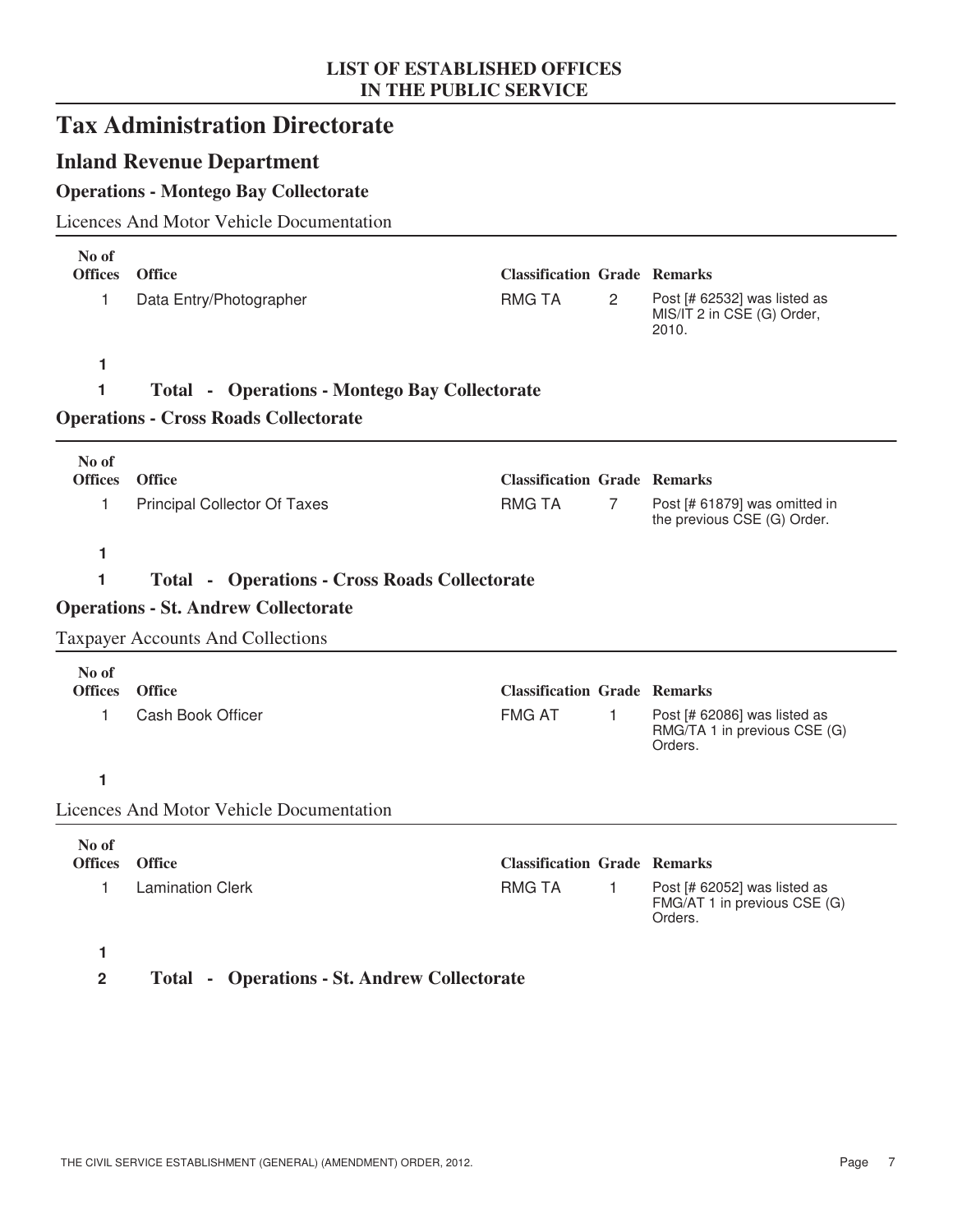|                              | <b>Tax Administration Directorate</b>                 |                                                      |                |                                                                                           |
|------------------------------|-------------------------------------------------------|------------------------------------------------------|----------------|-------------------------------------------------------------------------------------------|
|                              | <b>Inland Revenue Department</b>                      |                                                      |                |                                                                                           |
|                              | <b>Operations - Port Antonio Collectorate</b>         |                                                      |                |                                                                                           |
|                              | <b>Taxpayer Accounts And Collections</b>              |                                                      |                |                                                                                           |
| No of<br><b>Offices</b><br>4 | <b>Office</b><br><b>Collections Officer</b>           | <b>Classification Grade Remarks</b><br><b>RMG TA</b> | $\overline{2}$ | Four (4) posts [#s 61778 &                                                                |
|                              |                                                       |                                                      |                | 61780 - 61782] were listed as<br>Collections Officer (RMG/TA 4)<br>in CSE (G) Order, 2010 |
| 4                            |                                                       |                                                      |                |                                                                                           |
| 4                            | <b>Total - Operations - Port Antonio Collectorate</b> |                                                      |                |                                                                                           |
|                              | <b>Operations - Port Morant Collectorate</b>          |                                                      |                |                                                                                           |
|                              | <b>Taxpayer Services And Accounts</b>                 |                                                      |                |                                                                                           |
| No of<br><b>Offices</b>      | <b>Office</b>                                         | <b>Classification Grade Remarks</b>                  |                |                                                                                           |
| 1                            | <b>Records Officer</b>                                | PIDG RIM                                             | $\overline{2}$ | Post [# 61825] was listed as<br>PIDG/RIM 1 in previous CSE (G)<br>Orders.                 |
| 1                            |                                                       |                                                      |                |                                                                                           |
| 1                            | <b>Total - Operations - Port Morant Collectorate</b>  |                                                      |                |                                                                                           |
|                              | <b>Operations - Jackson Town Collectorate</b>         |                                                      |                |                                                                                           |
|                              | <b>Taxpayer Services And Accounts</b>                 |                                                      |                |                                                                                           |
| No of                        |                                                       |                                                      |                |                                                                                           |
| <b>Offices</b>               | <b>Office</b>                                         | <b>Classification Grade Remarks</b>                  |                |                                                                                           |
| 1                            | <b>Records Officer</b>                                | <b>PIDG RIM</b>                                      | 2              | Post [# 62683] was listed as<br>Records Clerk (PIDG/RIM 2) in<br>CSE (G) Order, 2010.     |
| 1                            |                                                       |                                                      |                |                                                                                           |
| 1                            | <b>Total - Operations - Jackson Town Collectorate</b> |                                                      |                |                                                                                           |
|                              | <b>Portmore Collectorate</b>                          |                                                      |                |                                                                                           |
|                              | Compliance Office                                     |                                                      |                |                                                                                           |
| No of                        |                                                       |                                                      |                |                                                                                           |
| <b>Offices</b><br>3          | <b>Office</b>                                         | <b>Classification Grade Remarks</b><br><b>RMG TA</b> | 3              | Three (3) posts [#s 61462 -                                                               |
|                              | Compliance Officer 1                                  |                                                      |                | 61464] were listed as<br>Compliance Officer 1(RMG/TA<br>4) in CSE (G) Order, 2010.        |
| 3                            |                                                       |                                                      |                |                                                                                           |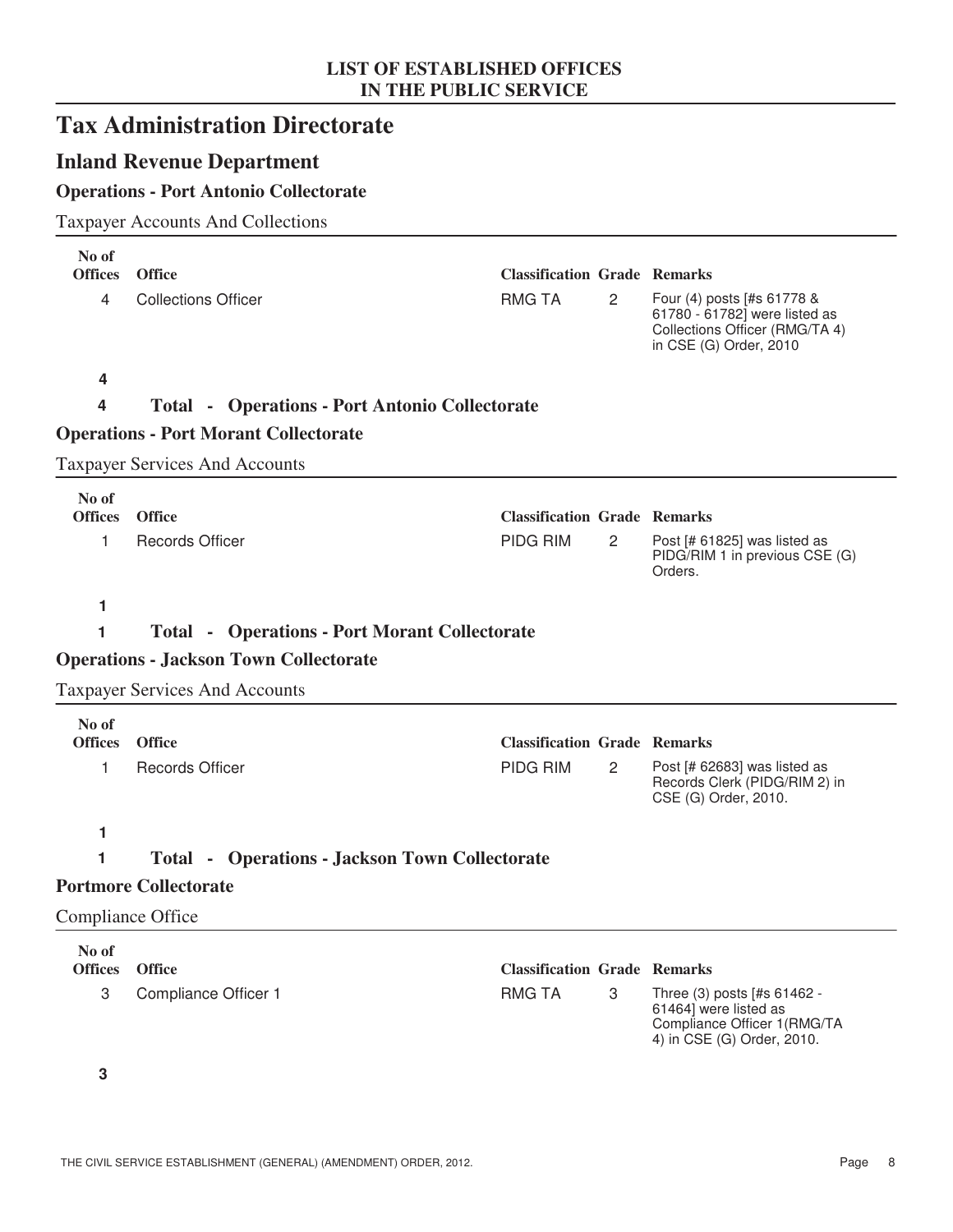# **Tax Administration Directorate**

### **Inland Revenue Department**

### **Portmore Collectorate**

### Taxpayer Accounts & Collections

| No of<br><b>Offices</b> | <b>Office</b>                                                                  | <b>Classification Grade Remarks</b>                  |                |                                                                                                                   |
|-------------------------|--------------------------------------------------------------------------------|------------------------------------------------------|----------------|-------------------------------------------------------------------------------------------------------------------|
| 1                       | Value Book Officer                                                             | <b>RMG AT</b>                                        | $\overline{2}$ | Post [# 61478] was listed as<br>FMG/AT 2 in previous CSE (G)<br>Orders.                                           |
| 1                       |                                                                                |                                                      |                |                                                                                                                   |
| 4                       | <b>Total - Portmore Collectorate</b>                                           |                                                      |                |                                                                                                                   |
| 14                      | <b>Total - Inland Revenue Department</b>                                       |                                                      |                |                                                                                                                   |
|                         | <b>Jamaica Customs Department</b><br><b>International And Industry Liaison</b> |                                                      |                |                                                                                                                   |
|                         |                                                                                |                                                      |                |                                                                                                                   |
| No of                   |                                                                                |                                                      |                |                                                                                                                   |
| <b>Offices</b><br>1     | <b>Office</b><br>Director, Classification & Industry Liaison                   | <b>Classification Grade Remarks</b><br><b>RMG TA</b> | 7              | Post [# 57972] of Manager,<br>Classification and Industry<br>Liaison, retitled with effect from<br>April 1, 2010. |
| 1                       |                                                                                |                                                      |                |                                                                                                                   |
| 1                       | <b>Total - International And Industry Liaison</b>                              |                                                      |                |                                                                                                                   |

**15 Total - Tax Administration Directorate**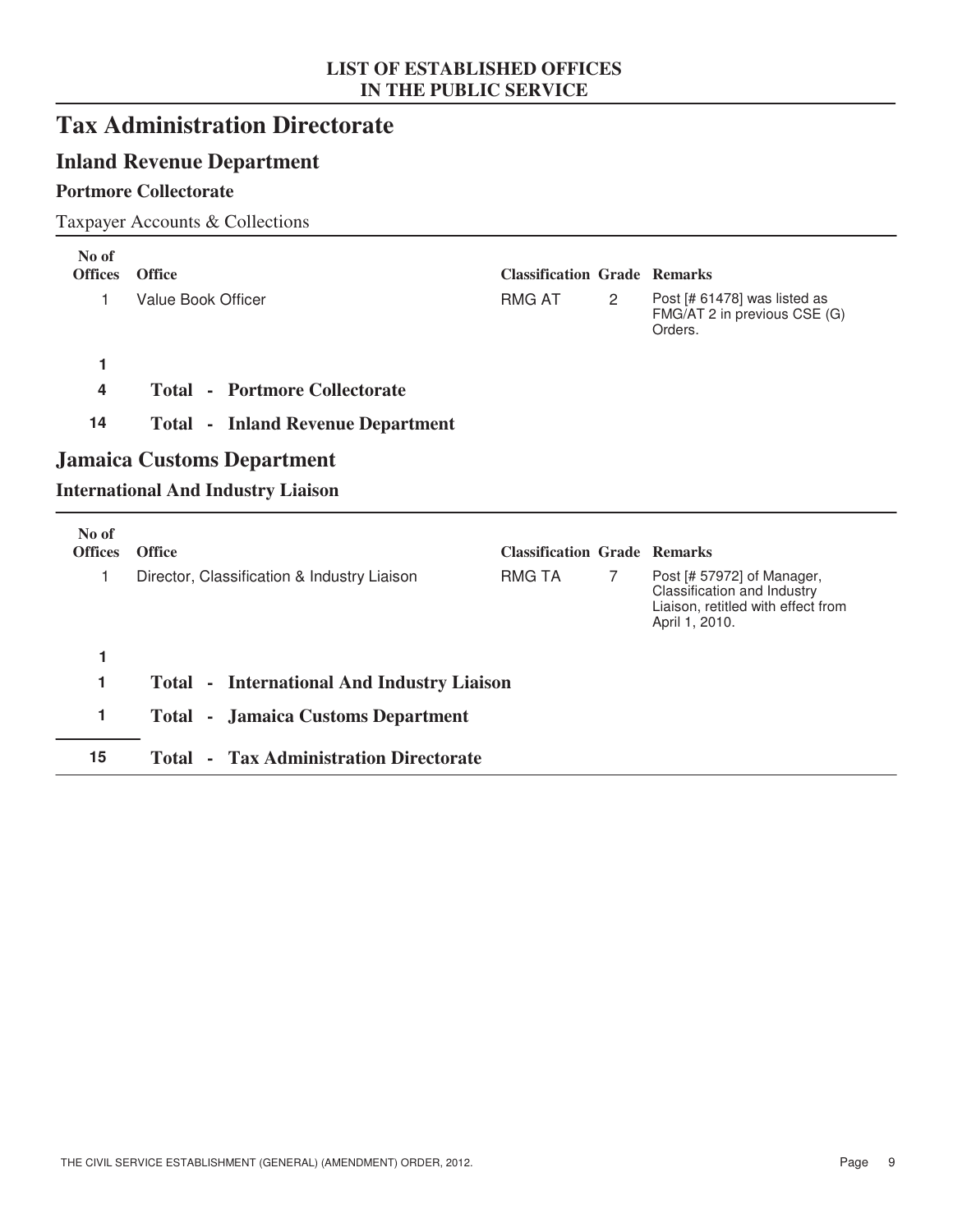# **Ministry of Youth, Sports & Culture**

# **Strategic Policy, Planning And Monitoring Division**

| No of<br><b>Offices</b> | <b>Office</b>                                              | <b>Classification Grade Remarks</b> |                                                        |
|-------------------------|------------------------------------------------------------|-------------------------------------|--------------------------------------------------------|
|                         | Director, Corporate Planning & Perf. Management            | <b>GMG SEG</b><br>3                 | New post [# 63652] with effect<br>from May 3, 2010.    |
|                         | Director, Information Computer Technology                  | MIS IT<br>6                         | New post [# 63653] with effect<br>from August 1, 2010. |
| $\mathbf{2}$            |                                                            |                                     |                                                        |
| $\overline{2}$          | Total - Strategic Policy, Planning And Monitoring Division |                                     |                                                        |
| $\mathbf{2}$            | Total - Ministry of Youth, Sports & Culture                |                                     |                                                        |
|                         |                                                            |                                     |                                                        |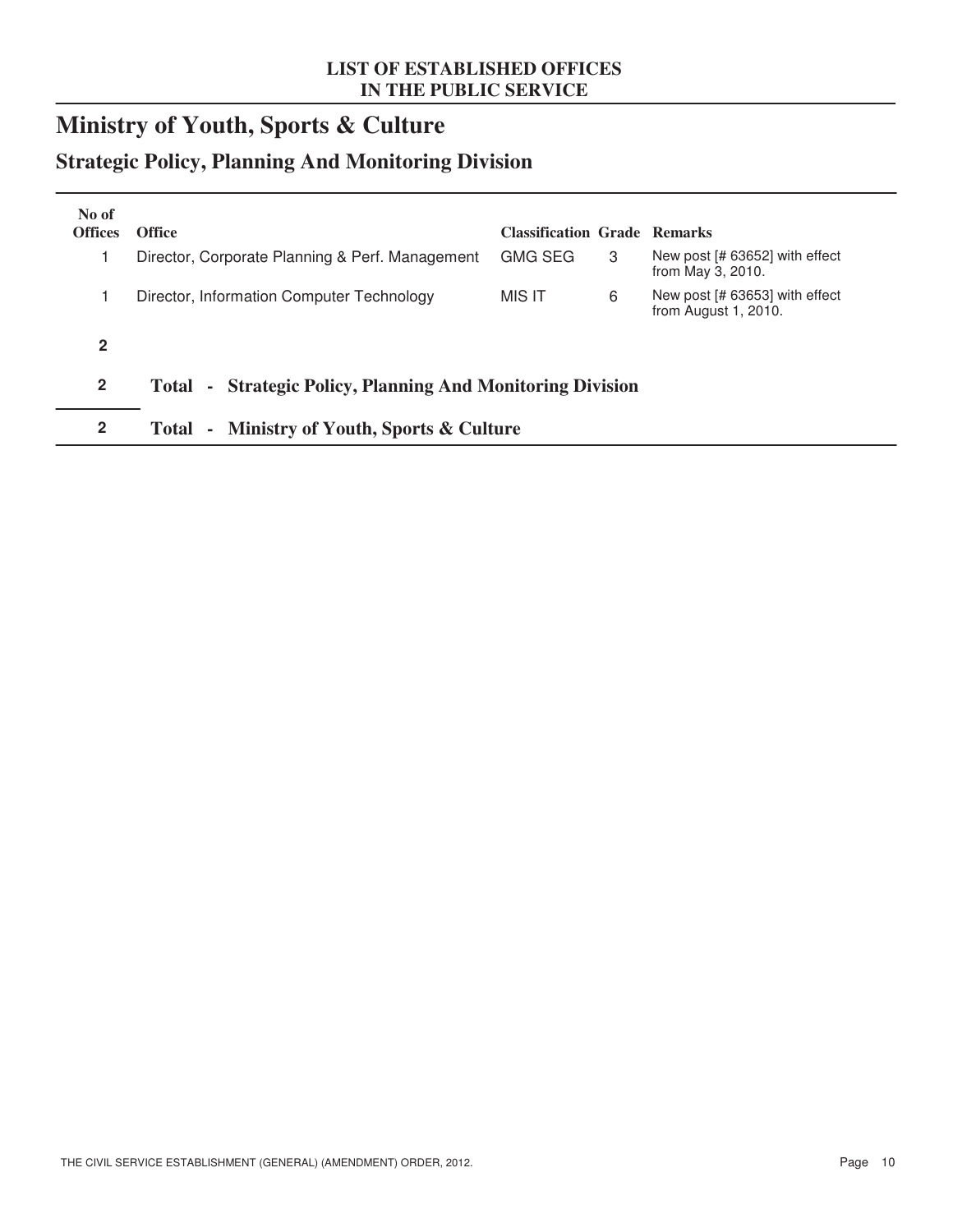# **Ministry Of Foreign Affairs And Foreign Trade**

### **Policy and Planning Division**

| No of<br><b>Offices</b> | <b>Office</b>                      | <b>Classification Grade Remarks</b> |                                                                                             |
|-------------------------|------------------------------------|-------------------------------------|---------------------------------------------------------------------------------------------|
|                         | Corporate Planner                  | <b>GMG SEG</b><br>$\overline{2}$    | Post [# 53472] shown under<br>Foreign Service Operations<br>Division in CSE(G) Order, 2010. |
| 1                       | Senior Director, Policy & Planning | <b>GMG SEG</b><br>5                 | New post [# 63654] with effect<br>from September 1, 2011.                                   |
| 1                       | <b>Senior Policy Analyst</b>       | <b>GMG SEG</b><br>3                 | New post [# 63655] with effect<br>from September 1, 2011.                                   |
|                         | <b>Policy Analyst</b>              | <b>GMG SEG</b><br>$\overline{2}$    | New post [# 63656] with effect<br>from September 1, 2011.                                   |
| 1                       | Statistician                       | SOG ST<br>6                         | New post [# 63657] with effect<br>from September 1, 2011.                                   |
| 1                       | Research Officer                   | SOG ST<br>5                         | New post [# 63658] with effect<br>from September 1, 2011.                                   |
|                         | Administrative Assistant           | <b>GMG AM</b><br>3                  | New post [# 63659] with effect<br>from September 1, 2011.                                   |

**7**

**7 Total - Policy and Planning Division**

### **Embassy In Washington, United States Of America**

#### Home Based Staff

| No of<br><b>Offices</b> | <b>Office</b>                        | <b>Classification Grade Remarks</b> |                                                                                                                |
|-------------------------|--------------------------------------|-------------------------------------|----------------------------------------------------------------------------------------------------------------|
|                         | Mission Accountant 1, Office Manager | <b>FMG PA</b>                       | Post [# 4939] was listed as<br>Mission Accountant Officer 1,<br>Office Manager, in CSE (G) (A)<br>Order, 2011. |
|                         |                                      |                                     |                                                                                                                |

**1**

### **1 Total - Embassy In Washington, United States Of America**

### **Consulate General In New York, USA**

#### Home Based Staff

| No of<br><b>Offices</b> | <b>Office</b>                        | <b>Classification Grade Remarks</b> |                                                                                                               |
|-------------------------|--------------------------------------|-------------------------------------|---------------------------------------------------------------------------------------------------------------|
|                         | Mission Accountant 1, Office Manager | FMG PA                              | Post [# 4976] was listed as<br>Mission Accountant Officer 1.<br>Office Manager in CSE (G) (A)<br>Order, 2011. |

**1**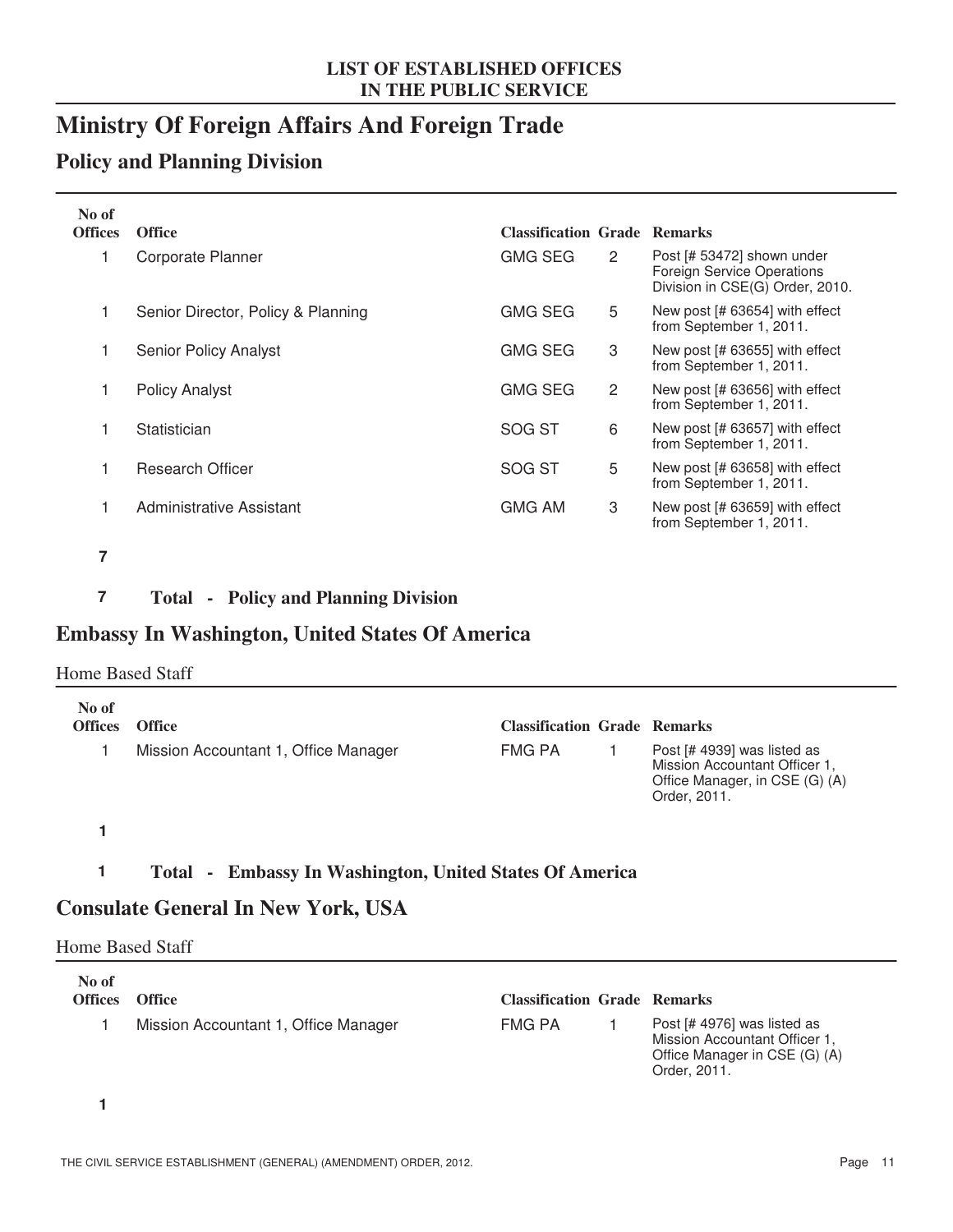# **Ministry Of Foreign Affairs And Foreign Trade**

### **Consulate General In New York, USA**

**1 p**

### **Permanent Mission To The European Economic Community And Embassy In Brussels, Belgium**

#### Locally Engaged Staff

| No of<br><b>Offices</b> | <b>Office</b>                                                                                                  | <b>Classification Grade Remarks</b> |                                                       |
|-------------------------|----------------------------------------------------------------------------------------------------------------|-------------------------------------|-------------------------------------------------------|
|                         | Office Attendant/Cleaner                                                                                       |                                     | New post [# 63660] with effect<br>from August 1, 2011 |
|                         |                                                                                                                |                                     |                                                       |
|                         | <b>Total - Permanent Mission To The European Economic Community</b><br><b>And Embassy In Brussels, Belgium</b> |                                     |                                                       |

### **Consulate of Jamaica - Cayman Islands**

### **Home Based Staff**

| No of<br><b>Offices</b> | <b>Office</b>                                        | <b>Classification Grade Remarks</b> |                |                                                                                                                                 |
|-------------------------|------------------------------------------------------|-------------------------------------|----------------|---------------------------------------------------------------------------------------------------------------------------------|
| 1                       | <b>Vice Consul</b>                                   | <b>FSG FSO</b>                      | $\mathbf{2}$   | New post [# 63241] with effect<br>from February 1, 2011 and not<br>January 1, 2011 as listed in CSE<br>(G) (A) Order, 2011.     |
| 1                       | Office Manager                                       | <b>GMG AM</b>                       | 2              | New post [# 63242] with effect<br>from February 1, 2011 and not<br>January 1, 2011 as listed in the<br>CSE (G) (A) Order, 2011. |
| $\overline{2}$          |                                                      |                                     |                |                                                                                                                                 |
| $\overline{2}$          | <b>Total - Home Based Staff</b>                      |                                     |                |                                                                                                                                 |
| $\overline{2}$          | <b>Total • Consulate of Jamaica • Cayman Islands</b> |                                     |                |                                                                                                                                 |
|                         | <b>Embassy in Kuwait</b>                             |                                     |                |                                                                                                                                 |
|                         | <b>Home Based Staff</b>                              |                                     |                |                                                                                                                                 |
| No of                   |                                                      |                                     |                |                                                                                                                                 |
| <b>Offices</b>          | <b>Office</b>                                        | <b>Classification Grade Remarks</b> |                |                                                                                                                                 |
| 1                       | Minister/Counsellor                                  | <b>FSG FSO</b>                      | 4              | New post [# 63223] with effect<br>from April 1, 2011 and not April<br>1, 2010 as listed in CSE (G) (A)<br>Order, 2011.          |
| 1                       | <b>First Secretary</b>                               | <b>FSG FSO</b>                      | $\overline{2}$ | New post [# 63224] with effect<br>from October 1, 2010 and not                                                                  |

April 1, 2011 as listed in CSE

(G) (A) Order, 2011.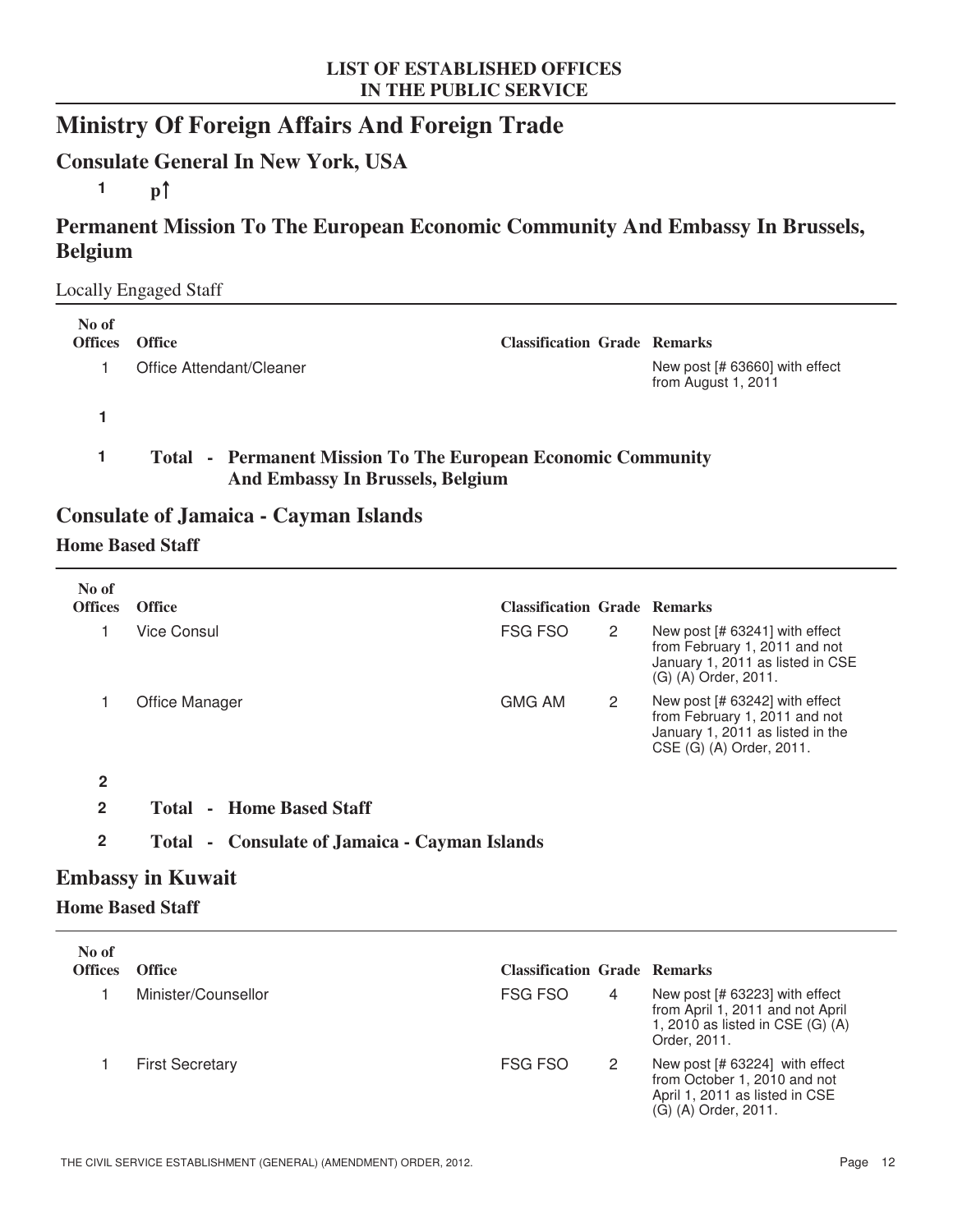# **Ministry Of Foreign Affairs And Foreign Trade**

**Embassy in Kuwait**

### **Home Based Staff**

| 2           |                                                              |
|-------------|--------------------------------------------------------------|
|             | <b>Total - Home Based Staff</b>                              |
| $2^{\circ}$ | <b>Total</b> - Embassy in Kuwait                             |
| 14          | <b>Total - Ministry Of Foreign Affairs And Foreign Trade</b> |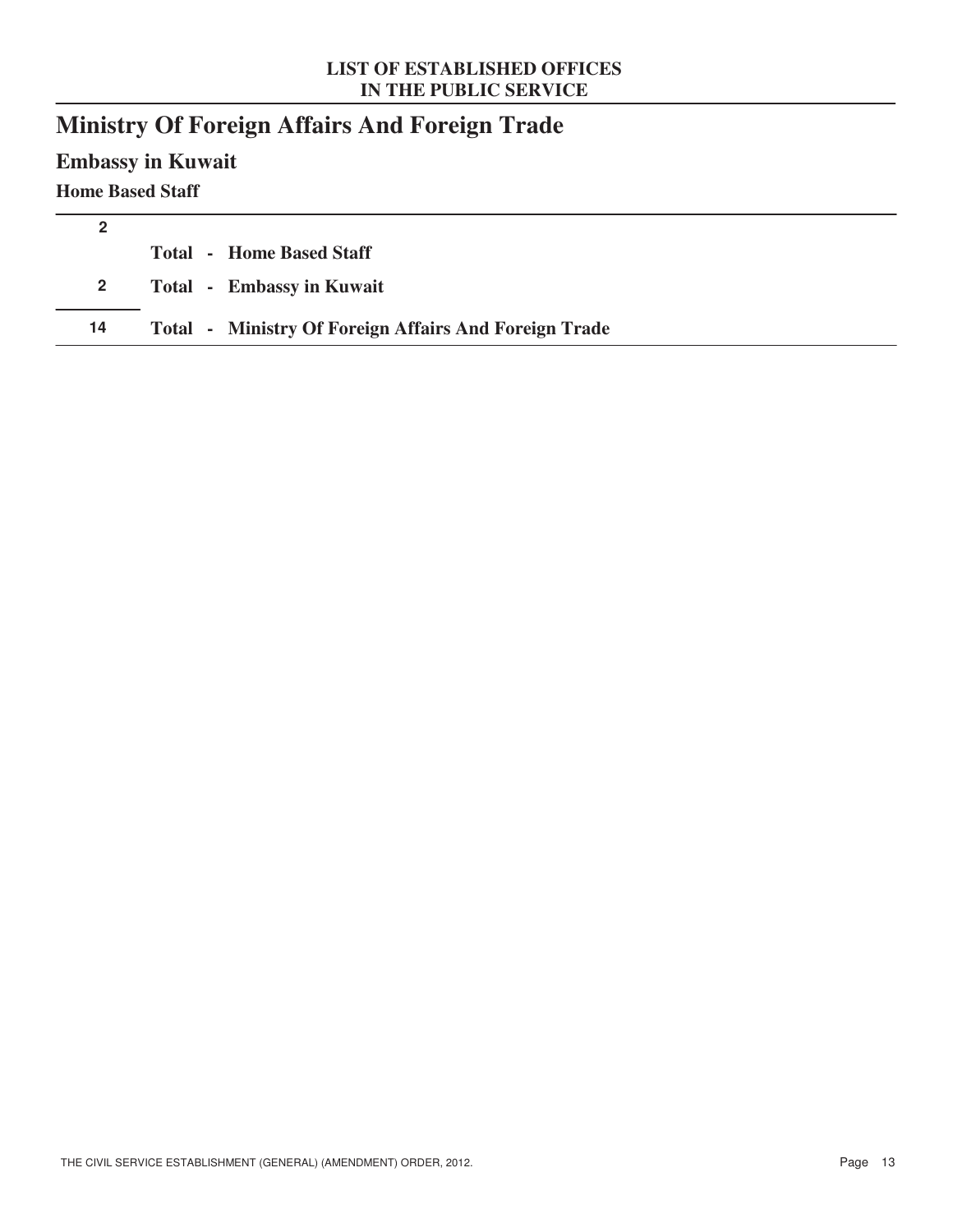# **Ministry Of Labour And Social Security**

### **Finance And Accounts**

### **Salaries**

| No of<br><b>Offices</b> | <b>Office</b>                                         | <b>Classification Grade Remarks</b> |                      |                                                                                                                   |
|-------------------------|-------------------------------------------------------|-------------------------------------|----------------------|-------------------------------------------------------------------------------------------------------------------|
| 1                       | Accounting Technician 2                               | <b>FMG AT</b>                       | $\mathbf{2}^{\circ}$ | Post [# 5490] of Accounting<br>Technician 1(FMG/AT 1)<br>upgraded and retitled with effect<br>from April 1, 2011. |
|                         | Accounting Technician 1                               | <b>FMG AT</b>                       |                      | Post $[# 5492]$ shown in CSE $(G)$<br>(A) Order 2011 as (FMG/AT 2).                                               |
| $\overline{2}$          |                                                       |                                     |                      |                                                                                                                   |
| $\overline{2}$          | <b>Total - Salaries</b>                               |                                     |                      |                                                                                                                   |
| $\overline{2}$          | <b>Total - Finance And Accounts</b>                   |                                     |                      |                                                                                                                   |
| $\mathbf{2}$            | <b>Total - Ministry Of Labour And Social Security</b> |                                     |                      |                                                                                                                   |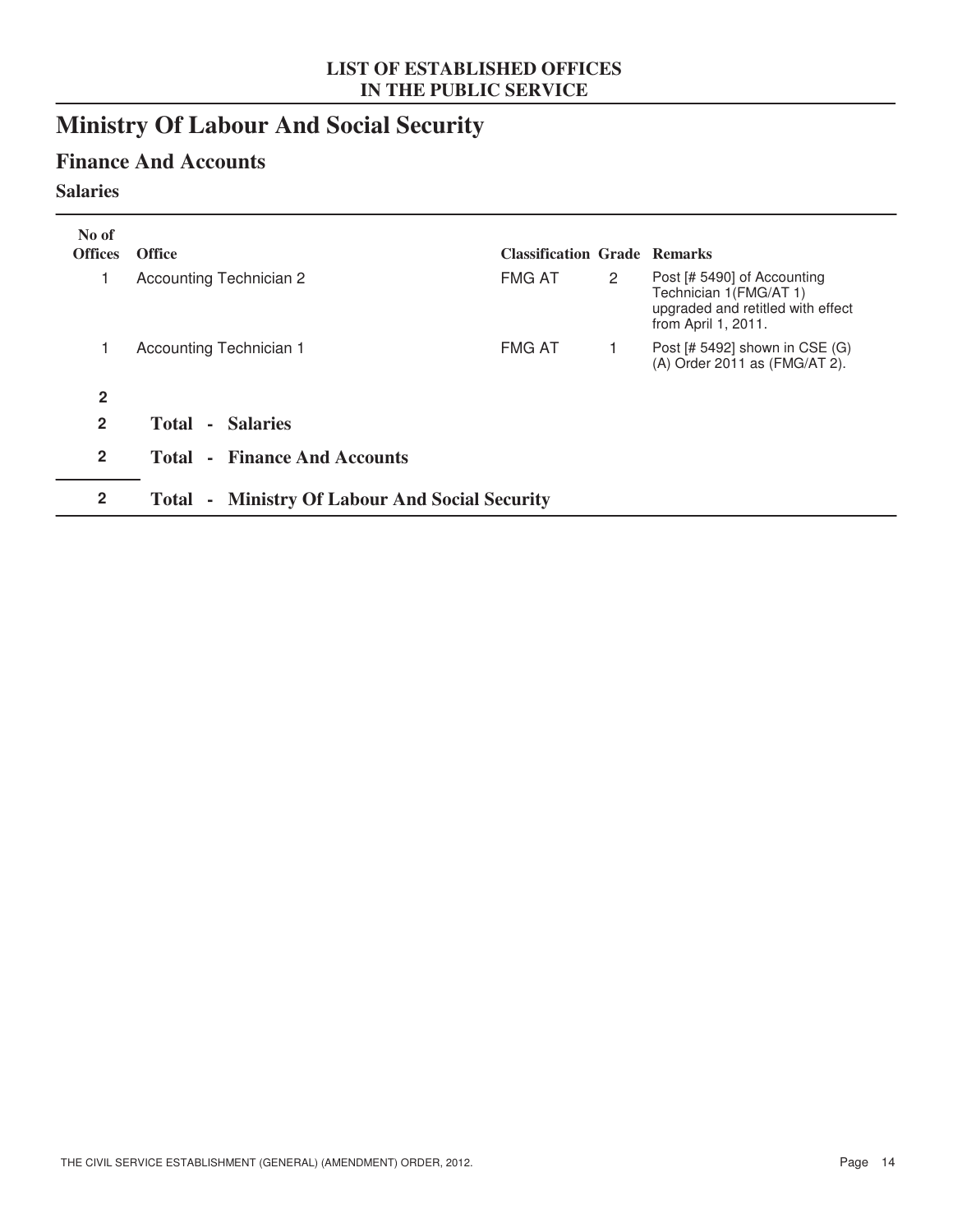# **Ministry of Education**

# **Human Resource Management And Development Branch**

**Performance Management & Appraisal System**

| No of<br><b>Offices</b> | <b>Office</b>                                                   | <b>Classification Grade Remarks</b> |   |                                                                        |
|-------------------------|-----------------------------------------------------------------|-------------------------------------|---|------------------------------------------------------------------------|
|                         | Human Resource Officer                                          | <b>GMG AM</b>                       | 4 | Post [# 63253] was listed as #<br>63252 in CSE (G) (A) Order,<br>2011. |
|                         |                                                                 |                                     |   |                                                                        |
| 1                       | Total - Performance Management & Appraisal System               |                                     |   |                                                                        |
| 1                       | <b>Total - Human Resource Management And Development Branch</b> |                                     |   |                                                                        |
|                         | - Ministry of Education<br>Total                                |                                     |   |                                                                        |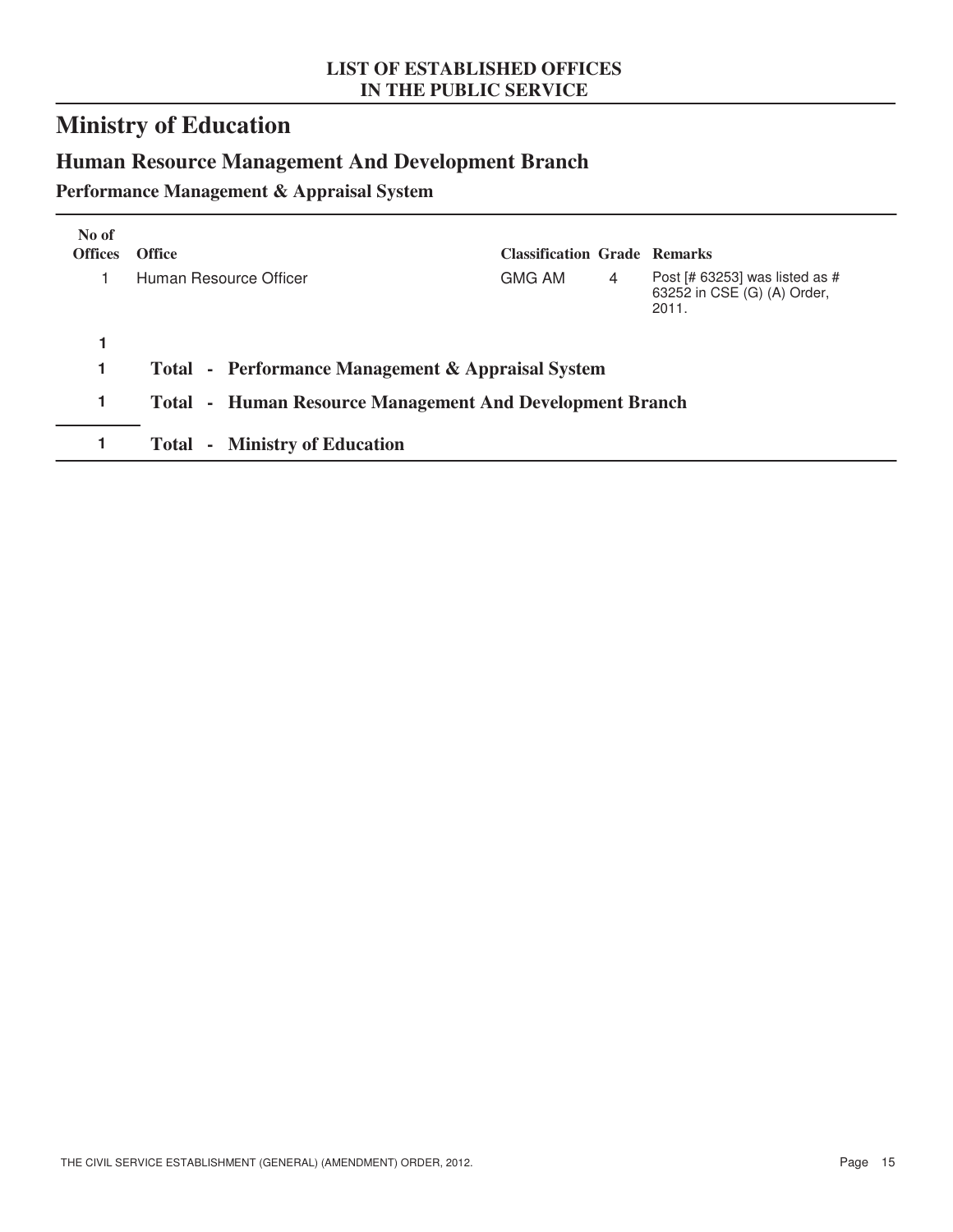# **Ministry of Energy And Mining**

### **Internal Audit**

| No of<br><b>Offices</b> | <b>Office</b>                  | <b>Classification Grade Remarks</b> |   |                                                                                                 |
|-------------------------|--------------------------------|-------------------------------------|---|-------------------------------------------------------------------------------------------------|
|                         | Chief Internal Auditor         | <b>FMG AS</b>                       | 5 | Post [# 8735] of Chief Internal<br>Auditor (FMG/AS 4) upgraded<br>with effect from May 2, 2011. |
|                         | Information Technology Auditor | <b>FMG AS</b>                       | 4 | New post [# 63608] with effect<br>from May 2, 2011.                                             |
| 2                       |                                |                                     |   |                                                                                                 |

**2 Total - Internal Audit**

### **Energy Division**

| No of<br><b>Offices</b> | <b>Office</b>                                        | <b>Classification Grade Remarks</b> |                                                                                     |
|-------------------------|------------------------------------------------------|-------------------------------------|-------------------------------------------------------------------------------------|
|                         | Principal Director, Energy                           | <b>GMG SEG</b><br>6                 | Post [# 8960] of Senior Director<br>(GMG/SEG 6) retitled with<br>September 1, 2011. |
|                         | Director, Programme Management and<br>Administration | <b>GMG SEG</b>                      | New post [# 63795] with effect<br>from October 1, 2011.                             |

#### **2**

#### **Project Implementation and Management Branch**

| No of<br><b>Offices</b> | <b>Office</b>                                                                  | <b>Classification Grade Remarks</b> |                |                                                                 |
|-------------------------|--------------------------------------------------------------------------------|-------------------------------------|----------------|-----------------------------------------------------------------|
| 1                       | Director, Project Management                                                   | <b>GMG SEG</b>                      | 4              | New post [# 63603] with effect<br>from May 2, 2011.             |
| $\overline{2}$          | Project Co-ordinator                                                           | <b>GMG SEG</b>                      | $\overline{2}$ | Two (2) new posts [#s 63604-5]<br>with effect from May 2, 2011. |
| 1                       | <b>Project Financial Management Specialist</b>                                 | <b>FMG PA</b>                       | $\overline{2}$ | New post [# 63606] with effect<br>from May 2, 2011.             |
| 1                       | <b>Project Procurement Officer</b>                                             | <b>GMG SEG</b>                      |                | New post [# 63607] with effect<br>from May 2, 2011.             |
| 1                       | <b>Executive Secretary 2</b>                                                   | <b>OPS SS</b>                       | 5              | Post [# 50912] re-instated, to be<br>abolished when vacant.     |
| 6                       |                                                                                |                                     |                |                                                                 |
| 6                       | <b>Project Implementation and Management Branch</b><br>Total<br>$\blacksquare$ |                                     |                |                                                                 |
| 8                       | - Energy Division<br>Total                                                     |                                     |                |                                                                 |
| 10                      | <b>Ministry of Energy And Mining</b><br><b>Total</b><br>$\sim$                 |                                     |                |                                                                 |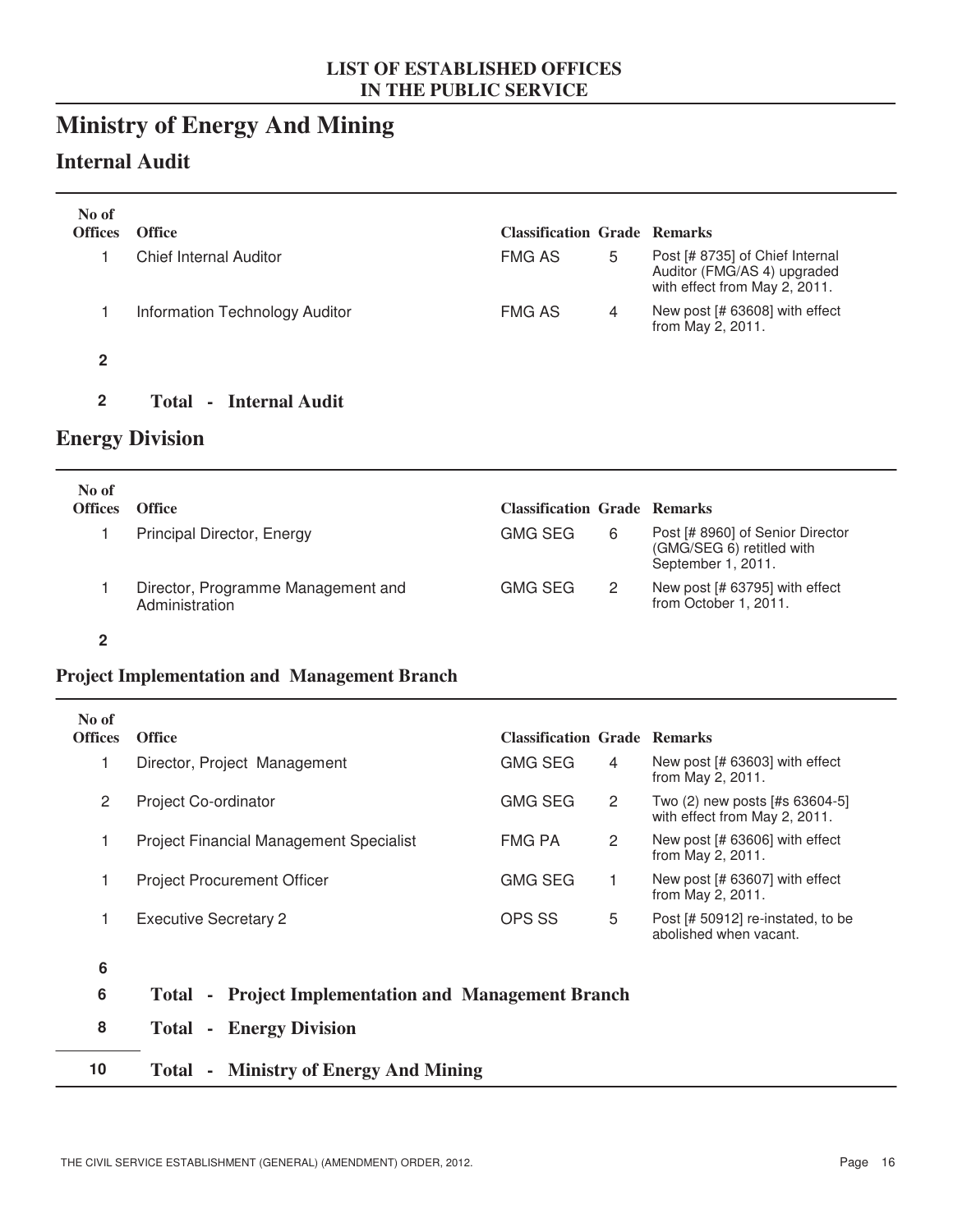# **Ministry of Agriculture And Fisheries**

### **Finance and Accounts Division**

| No of<br><b>Offices</b><br>1<br>1<br>1 | <b>Office</b><br><b>Financial Analyst</b><br><b>Management Accounts Branch</b> | <b>Classification Grade Remarks</b><br><b>FMG PA</b> | 3            | Post [# 61070] of Financial<br>Analyst (FMG/PA 2) upgraded<br>with effect from January 1, 2012.                      |
|----------------------------------------|--------------------------------------------------------------------------------|------------------------------------------------------|--------------|----------------------------------------------------------------------------------------------------------------------|
| No of<br><b>Offices</b>                | <b>Office</b>                                                                  | <b>Classification Grade Remarks</b>                  |              |                                                                                                                      |
| 1                                      | Director, Management Accounts                                                  | <b>FMG PA</b>                                        | 4            | Post [# 7332] of Director,<br><b>Management Accounts</b><br>(FMG/PA 3) upgraded with effect<br>from January 1, 2012. |
| 1                                      | Senior Management Accountant                                                   | <b>FMG PA</b>                                        | 3            | Post [# 7335] of Senior Budget<br>Officer (FMG/PA 2) upgraded<br>and retitled with effect from<br>January 1, 2012.   |
| 1                                      | Management Accountant (Capital)                                                | <b>FMG PA</b>                                        | $\mathbf{2}$ | Post [# 7343] of Budget Officer<br>(FMG/PA 1) upgraded and<br>retitled with effect from January<br>1, 2012.          |
| 1                                      | Management Accountant (Recurrent)                                              | <b>FMG PA</b>                                        | $\mathbf{2}$ | Post [# 61066] of Budget Officer<br>(FMG/PA 1) upgraded and<br>retitled with effect from January<br>1, 2012.         |
| 1                                      | <b>Senior Secretary</b>                                                        | <b>OPS SS</b>                                        | 3            | Post [# 7368] of Secretary 2<br>(OPS/SS 2) upgraded and<br>retitled with effect from January<br>1, 2012.             |

### **5**

### **5 Total - Management Accounts Branch**

### **Accounts Payable And Payroll**

| No of<br><b>Offices</b> | <b>Office</b>                          | <b>Classification Grade Remarks</b> |   |                                                                                                                                                |
|-------------------------|----------------------------------------|-------------------------------------|---|------------------------------------------------------------------------------------------------------------------------------------------------|
|                         | Director, Accounts Payable and Payroll | <b>FMG PA</b>                       | 4 | Post [# 7331] of Director,<br><b>Accounts Payables and Salaries</b><br>(FMG/PA 3) upgraded and<br>retitled with effect from January<br>1.2012. |
|                         | Manager, Accounts Payables             | <b>FMG PA</b>                       |   | New post [# 63619] with effect<br>from January 1, 2012.                                                                                        |

**2**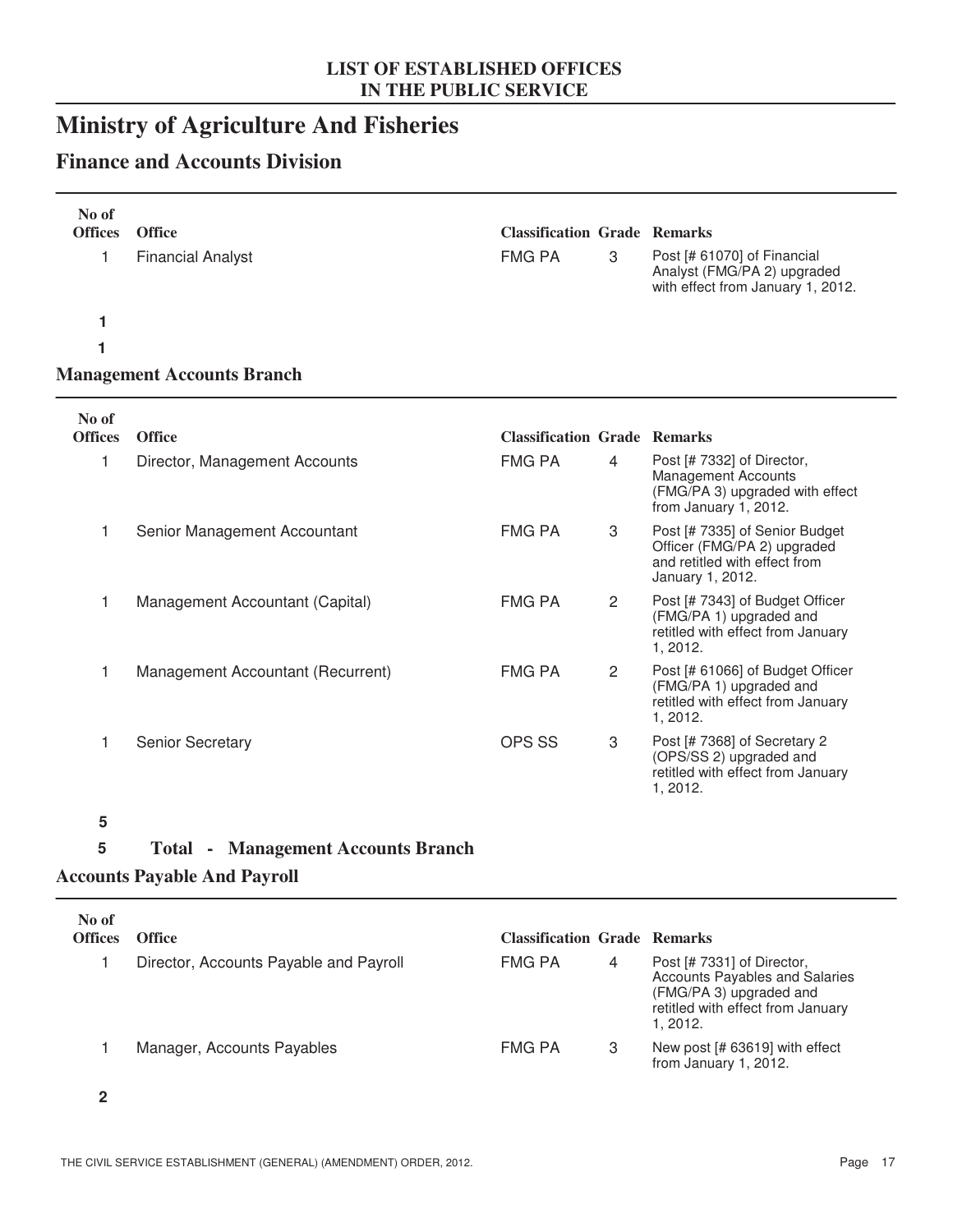# **Ministry of Agriculture And Fisheries**

### **Finance and Accounts Division**

### **Accounts Payable And Payroll**

### Payroll

| No of<br><b>Offices</b> | <b>Office</b>                    | <b>Classification Grade Remarks</b> |                       |                                                                                                                      |
|-------------------------|----------------------------------|-------------------------------------|-----------------------|----------------------------------------------------------------------------------------------------------------------|
|                         | Payroll Manager                  | <b>FMG PA</b>                       | $\mathbf{2}^{\circ}$  | Post [# 7337] of Supervisor,<br>Salaries (FMG/PA 1) upgraded<br>and retitled with effect from<br>January 1, 2012.    |
|                         | Senior Payroll Officer           | <b>FMG AT</b>                       | 3                     | Post [# 7344] of Senior Salaries<br>Officer (FMG/AT 2) upgraded<br>and retitled with effect from<br>January 1, 2012. |
|                         | Payroll Officer                  | <b>FMG AT</b>                       | $\mathbf{2}^{\prime}$ | Post [# 7348] of Senior Salaries<br>Officer (FMG/AT 2) retitled with<br>effect from January 1, 2012.                 |
|                         | Payroll Officer                  | <b>FMG AT</b>                       | $\mathbf{2}^{\circ}$  | Post [# 7355] of Salaries Officer<br>(FMG/AT 1) upgraded and<br>retitled with effect from January<br>1, 2012.        |
|                         | <b>Assistant Payroll Officer</b> | <b>FMG AT</b>                       |                       | Post [# 7356] of Salaries Officer<br>(FMG/AT 1) retitled with effect<br>from January 1, 2012.                        |

#### **5**

#### Checking

| No of<br><b>Offices</b> | <b>Office</b>              | <b>Classification Grade Remarks</b> |                |                                                                                                                          |
|-------------------------|----------------------------|-------------------------------------|----------------|--------------------------------------------------------------------------------------------------------------------------|
|                         | <b>Checking Supervisor</b> | <b>FMG PA</b>                       |                | Post [# 7342] of Senior<br>Checking Officer (FMG/PA 1)<br>retitled with effect from January<br>1.2012.                   |
| 2                       | Senior Checking Officer    | <b>FMG AT</b>                       | 3              | Two (2) posts [#s 7346 & 7349]<br>of Senior Checking Officer<br>(FMG/AT 2) upgraded with effect<br>from January 1, 2012. |
| 2                       | <b>Checking Officer</b>    | <b>FMG AT</b>                       | $\overline{2}$ | Two (2) posts [#s 7357 & 7359]<br>of Checking Officer (FMG/AT 1)<br>upgraded with effect from<br>January 1, 2012.        |
|                         | <b>Accounting Clerk 2</b>  | <b>FMG AC</b>                       | 2              | Post [# 7358] to be abolished<br>when vacant.                                                                            |

**6**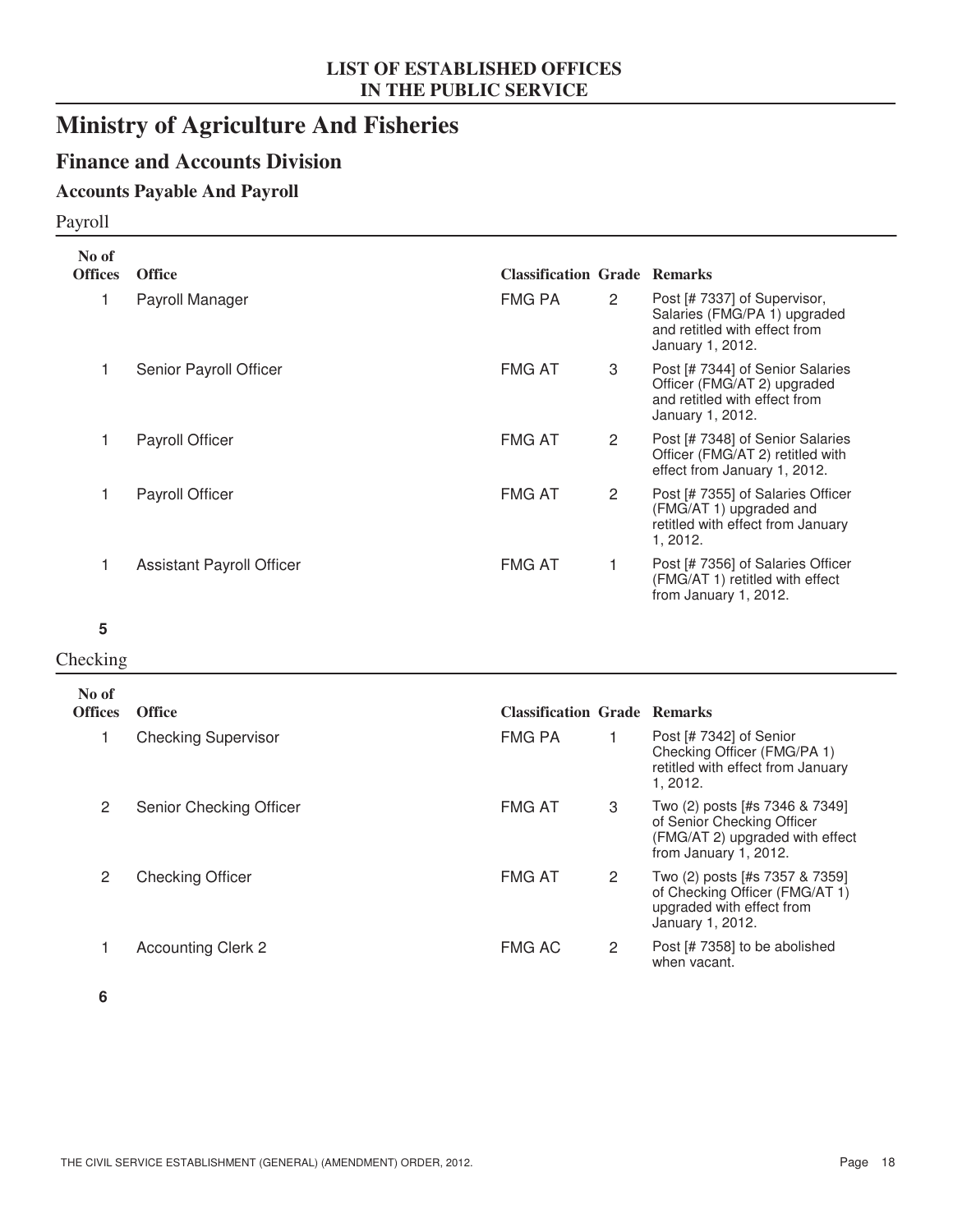# **Ministry of Agriculture And Fisheries**

### **Finance and Accounts Division**

### **Accounts Payable And Payroll**

#### Payments

| No of<br><b>Offices</b> | <b>Office</b>          | <b>Classification Grade Remarks</b> |                |                                                                                                                      |
|-------------------------|------------------------|-------------------------------------|----------------|----------------------------------------------------------------------------------------------------------------------|
|                         | Senior Payment Officer | <b>FMG AT</b>                       | 3              | Post [# 61069] of Disbursement<br>Officer (FMG/AT 3) retitled with<br>effect from January 1, 2012.                   |
|                         | <b>Payment Officer</b> | <b>FMG AT</b>                       | $\overline{2}$ | Post [# 7347] of Accounting<br>Clerk 2 (FMG/AC 2) reclassified<br>and retitled with effect from<br>January 1, 2012.  |
|                         | <b>Payment Officer</b> | <b>FMG AT</b>                       | 2              | Post [# 7365] of Collections<br>Officer (FMG/AC 2) retitled and<br>reclassified with effect from<br>January 1, 2012. |
|                         | Collections Officer    | <b>FMG AT</b>                       |                | Post [# 7366] of Cashier 1<br>(FMG/CS 1) reclassified and<br>retitled with effect from January<br>1, 2012.           |

#### **4**

### **17 Total - Accounts Payable And Payroll**

### **Final Accounts & Reporting Branch**

| No of<br><b>Offices</b> | <b>Office</b>                        | <b>Classification Grade Remarks</b> |   |                                                                                                                      |
|-------------------------|--------------------------------------|-------------------------------------|---|----------------------------------------------------------------------------------------------------------------------|
|                         | Director, Final Accounts & Reporting | FMG PA                              | 3 | Post [# 7341] of Director, Final<br>Accounts & Reporting (FMG/PA<br>2) upgraded with effect from<br>January 1, 2012. |
|                         | Senior Final Accountant              | <b>FMG PA</b>                       |   | Post [# 61067] of Revenue<br>Officer (FMG/PA 1) retitled with<br>effect from January 1, 2012.                        |
|                         | Final Accountant                     | <b>FMG AT</b>                       | 3 | Post [# 7345] of Final Accounts<br>Officer (FMG/AT 2) retitled and<br>upgraded with effect from<br>January 1, 2012.  |
|                         | Final Accountant                     | <b>FMG AT</b>                       | 3 | Post [# 61068] of Advance<br>Accounts Manager (FMG/AT 3)<br>retitled with effect from January<br>1, 2012.            |
|                         | Senior Bank Reconciliation Officer   | <b>FMG AT</b>                       | 3 | Post [# 7352] of Senior Bank<br>Reconciliation Officer (FMG/AT<br>2) upgraded with effect from<br>January 1, 2012.   |
|                         | <b>Bank Reconciliation Officer</b>   | <b>FMG AT</b>                       |   | Post [# 7351] to be abolished<br>when vacant.                                                                        |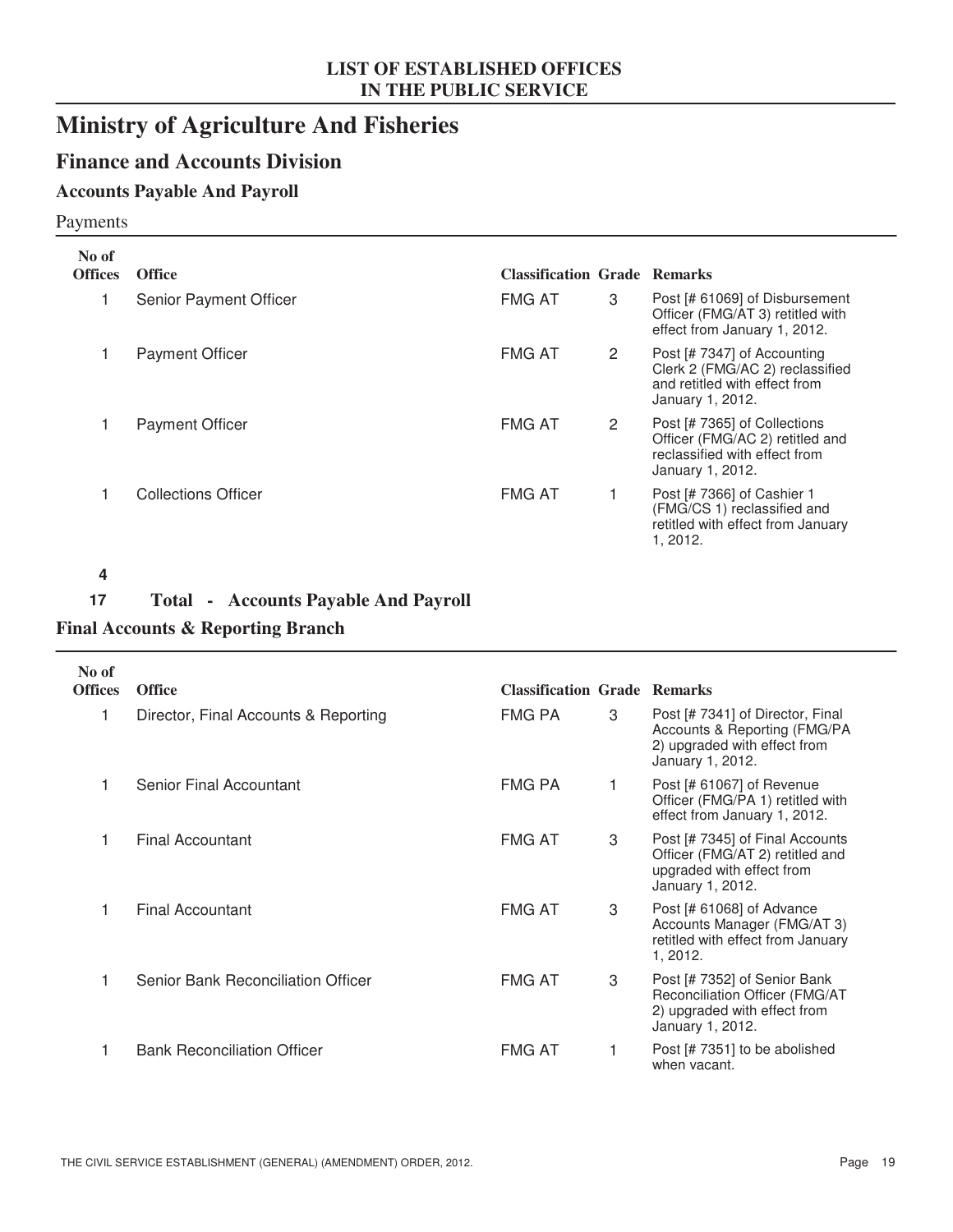# **Ministry of Agriculture And Fisheries**

### **Finance and Accounts Division**

### **Final Accounts & Reporting Branch**

| No of          |                                                          |                                     |                |                                                                                                             |
|----------------|----------------------------------------------------------|-------------------------------------|----------------|-------------------------------------------------------------------------------------------------------------|
| <b>Offices</b> | <b>Office</b>                                            | <b>Classification Grade Remarks</b> |                |                                                                                                             |
| 1              | <b>Bank Reconciliation Officer</b>                       | <b>FMG AT</b>                       | $\overline{c}$ | Post [# 7374] of Bank<br>Reconciliation Officer (FMG/AT<br>1) upgraded with effect from<br>January 1, 2012. |
| 1              | Journal Officer                                          | <b>FMG AT</b>                       | 1              | Post [# 7372] of Journal Officer<br>(FMG/AC 2) reclassified with<br>effect from January 1, 2012             |
| 8              |                                                          |                                     |                |                                                                                                             |
| 8              | <b>Total - Final Accounts &amp; Reporting Branch</b>     |                                     |                |                                                                                                             |
| 31             | <b>Total - Finance and Accounts Division</b>             |                                     |                |                                                                                                             |
|                | <b>Human Resource Management and Development</b>         |                                     |                |                                                                                                             |
|                | <b>Organizational Development</b>                        |                                     |                |                                                                                                             |
| No of          |                                                          |                                     |                |                                                                                                             |
| <b>Offices</b> | <b>Office</b>                                            | <b>Classification Grade Remarks</b> |                |                                                                                                             |
| 1              | Senior Human Resource Officer                            | <b>GMG SEG</b>                      | 1              | Post [# 61059] of Senior<br>Resource Officer (GMG/SEG 1)<br>retitled with effect from<br>December 1, 2007.  |
| 1              |                                                          |                                     |                |                                                                                                             |
| 1              | <b>Total - Organizational Development</b>                |                                     |                |                                                                                                             |
| 1              | <b>Total • Human Resource Management and Development</b> |                                     |                |                                                                                                             |
|                | <b>Technical Services Directorate</b>                    |                                     |                |                                                                                                             |
|                | <b>Research and Development Division</b>                 |                                     |                |                                                                                                             |
| No of          |                                                          |                                     |                |                                                                                                             |
| <b>Offices</b> | <b>Office</b>                                            | <b>Classification Grade Remarks</b> |                |                                                                                                             |
| 1              | Accounting Technician 1                                  | <b>FMG AT</b>                       | 1              | Post [# 7390] transferred from<br>Final Accounts & Reporting<br>Branch with effect from January<br>1, 2012. |
| 1              |                                                          |                                     |                |                                                                                                             |

- **1 Total Research and Development Division**
- **1 Total Technical Services Directorate**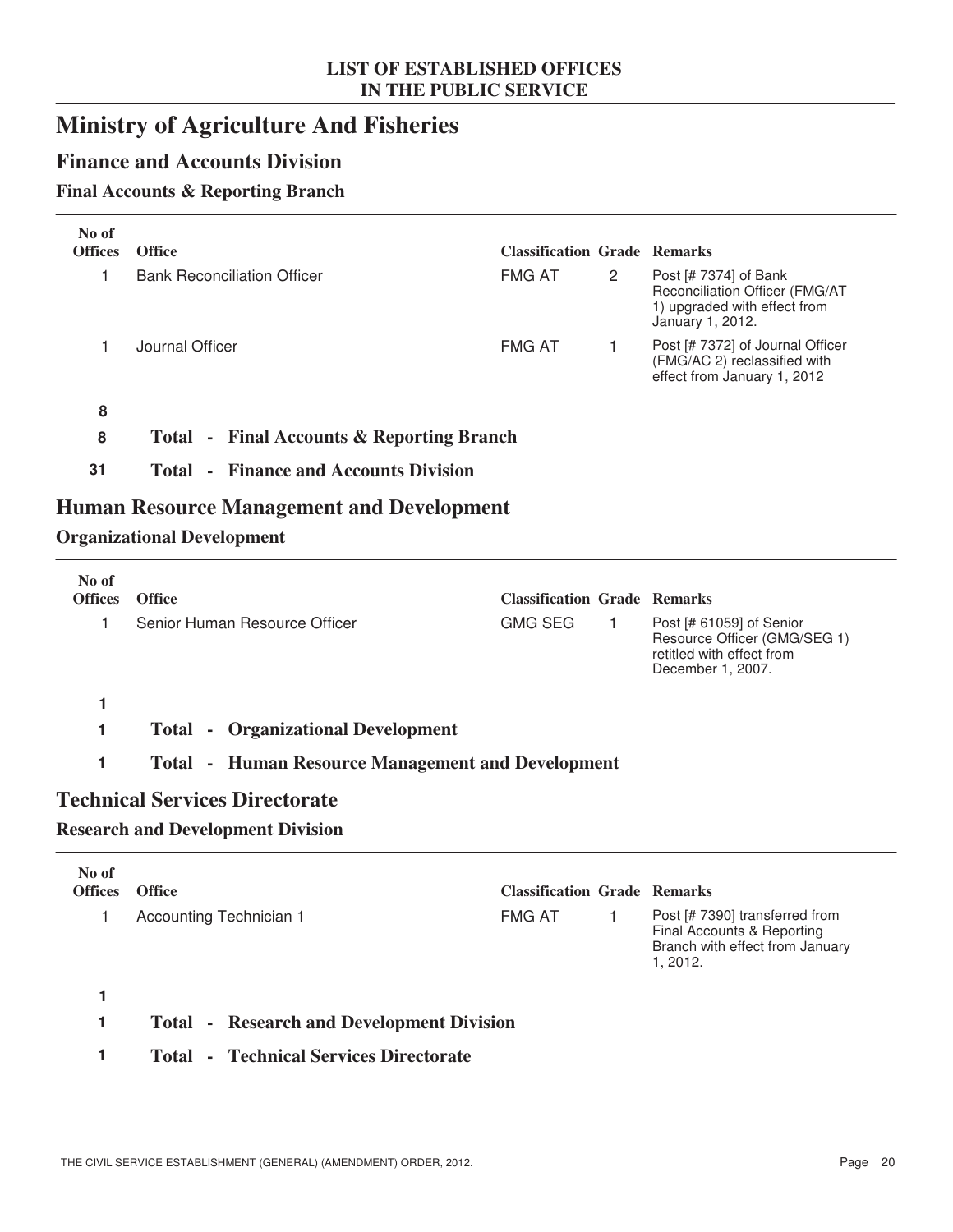# **Ministry of Agriculture And Fisheries**

### **Fisheries Division**

### **Accounts**

| No of<br><b>Offices</b> | <b>Office</b>                                        | <b>Classification Grade Remarks</b> |    |                                                                                                                   |
|-------------------------|------------------------------------------------------|-------------------------------------|----|-------------------------------------------------------------------------------------------------------------------|
| 1                       | Accounting Technician 1                              | <b>FMG AT</b>                       | 1. | Post [# 7350] transferred from<br>Accounts, Payable & Salaries,<br>Checking, with effect from<br>January 1, 2012. |
| 1                       |                                                      |                                     |    |                                                                                                                   |
| 1                       | <b>Total - Accounts</b>                              |                                     |    |                                                                                                                   |
| <b>Marine Branch</b>    |                                                      |                                     |    |                                                                                                                   |
| No of<br><b>Offices</b> | <b>Office</b>                                        | <b>Classification Grade Remarks</b> |    |                                                                                                                   |
| 1                       | <b>Fisheries Officer</b>                             | SOG ST                              | 5  | Post [# 8062] of Fisheries<br>Instructor (SOG/ST 2) retitled<br>and upgraded with effect from<br>April 1, 2011.   |
| 1                       |                                                      |                                     |    |                                                                                                                   |
| 1                       | <b>Total - Marine Branch</b>                         |                                     |    |                                                                                                                   |
| $\overline{2}$          | <b>Total - Fisheries Division</b>                    |                                     |    |                                                                                                                   |
| 35                      | <b>Total - Ministry of Agriculture And Fisheries</b> |                                     |    |                                                                                                                   |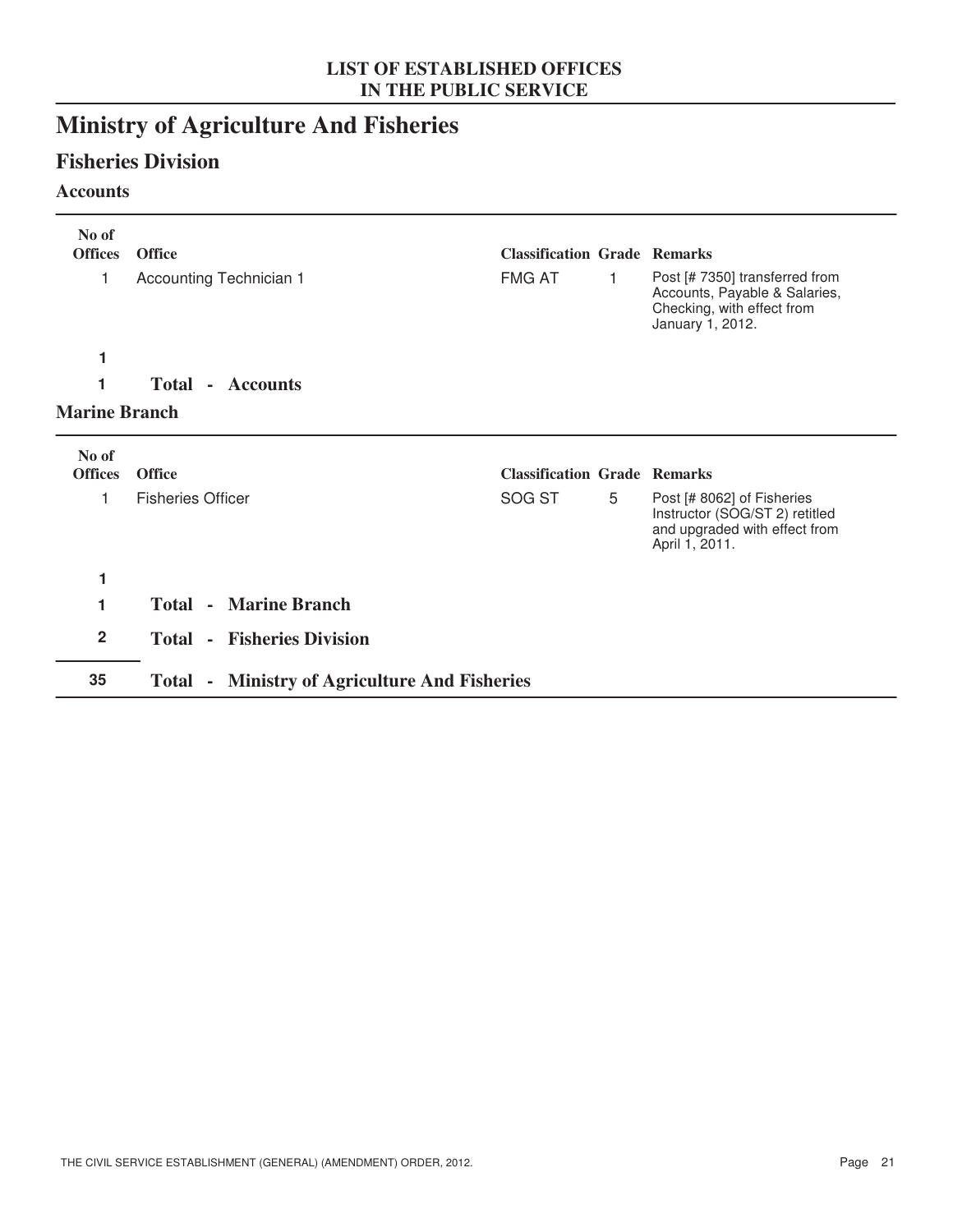# **Ministry of Industry, Investment And Commerce**

### **Corporate Affairs And Services**

### **Human Resource Management & Administration**

| No of<br><b>Offices</b> | <b>Office</b>                                      | <b>Classification Grade Remarks</b> |   |                                                            |
|-------------------------|----------------------------------------------------|-------------------------------------|---|------------------------------------------------------------|
|                         | Director, Human Resource Management                | GMG SEG                             | 3 | Post [# 8757] previously shown<br>under Corporate Affairs. |
|                         |                                                    |                                     |   |                                                            |
|                         | Total - Human Resource Management & Administration |                                     |   |                                                            |
|                         | <b>Total - Corporate Affairs And Services</b>      |                                     |   |                                                            |

### **Industry Division**

### **Scrap Metal Monitoring Unit**

| No of<br><b>Offices</b> | <b>Office</b>                              | <b>Classification Grade Remarks</b> |   |                                                                     |
|-------------------------|--------------------------------------------|-------------------------------------|---|---------------------------------------------------------------------|
|                         | Director 2                                 | <b>GMG SEG</b>                      | 2 | Post [# 8764] was listed in CSE<br>(G) (A) Order, 2011, as Director |
|                         |                                            |                                     |   |                                                                     |
|                         | <b>Total - Scrap Metal Monitoring Unit</b> |                                     |   |                                                                     |
|                         | <b>Total - Industry Division</b>           |                                     |   |                                                                     |

### **Copyright**

| No of<br><b>Offices</b> | <b>Office</b>     | <b>Classification Grade Remarks</b> |                                                                                                                                                       |
|-------------------------|-------------------|-------------------------------------|-------------------------------------------------------------------------------------------------------------------------------------------------------|
|                         | Copyright Officer | <b>GMG SEG</b><br>2                 | Post [# 456] was shown in CSE<br>$(G)(A)$ Order, 2011 as<br>transferred to Jamaica<br>Intellectual Property Office with<br>effect from April 1, 2010. |
|                         |                   |                                     |                                                                                                                                                       |

**1 Total - Copyright**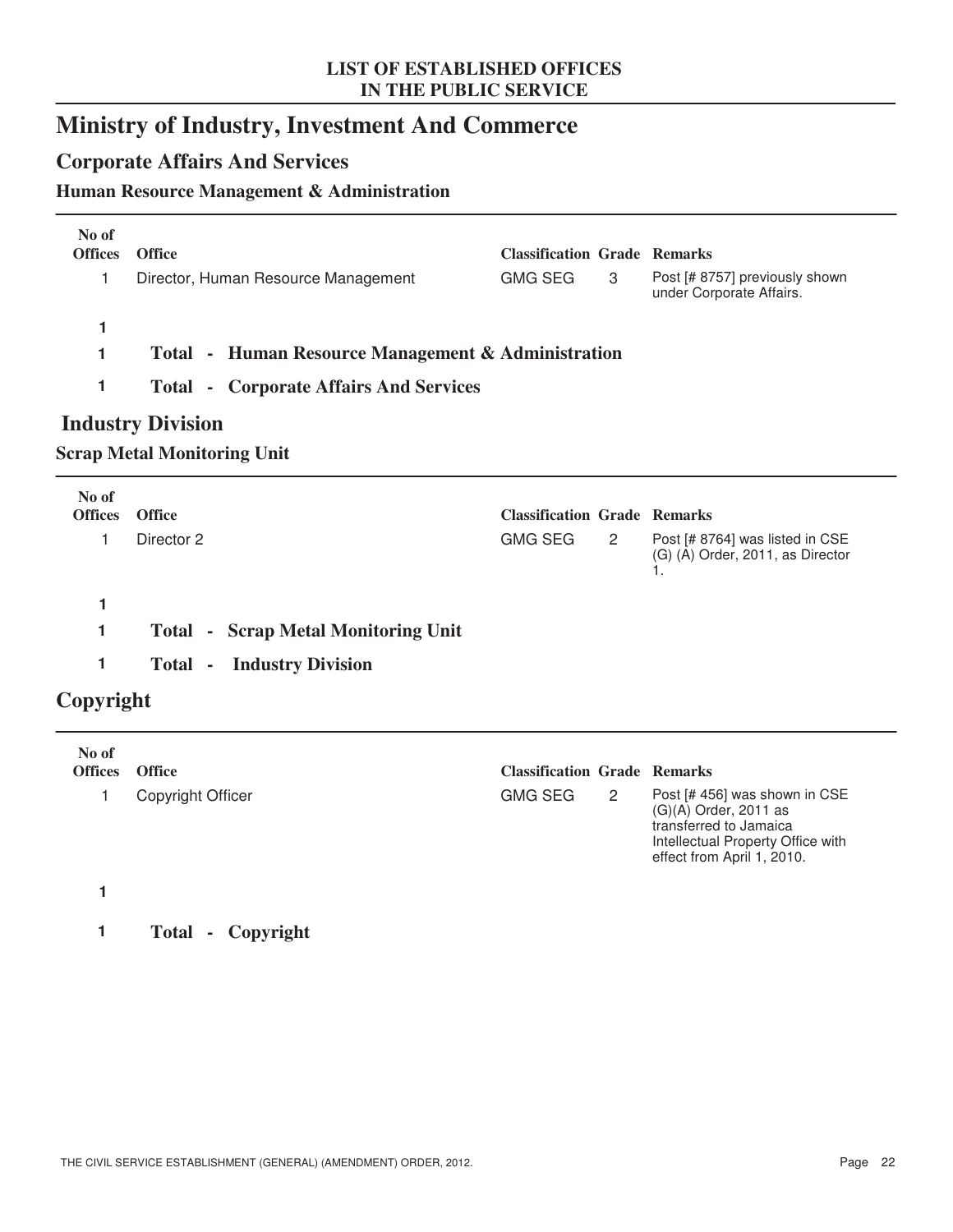# **Ministry of Industry, Investment And Commerce**

### **Co-operative And Friendly Societies Division**

### **Office Services**

| No of<br><b>Offices</b> | <b>Office</b>                                    | <b>Classification Grade Remarks</b> |   |                                                                                                                                   |
|-------------------------|--------------------------------------------------|-------------------------------------|---|-----------------------------------------------------------------------------------------------------------------------------------|
|                         | Administrator                                    | <b>GMG AM</b>                       | 3 | Post [# 8233] transferred from<br>the Ministry of Agriculture and<br>Fisheries with effect from<br>September 1, 2011.             |
|                         | Records Clerk (Registry)                         | <b>PIDG RIM</b>                     |   | Post [# 8236] transferred from<br>the Ministry of Agriculture and<br>Fisheries with effect from<br>September 1, 2011.             |
| 2                       | Attendant                                        | <b>LMO TS</b>                       |   | Two (2) posts [#s 8246-7]<br>transferred from the Ministry of<br>Agriculture and Fisheries with<br>effect from September 1, 2011. |
| 4                       |                                                  |                                     |   |                                                                                                                                   |
| 4                       | <b>Office Services</b><br><b>Total</b><br>$\sim$ |                                     |   |                                                                                                                                   |

#### **Agricultural Credit and Subsidies Branch**

| No of          |                         |                                     |                                                                                                                       |
|----------------|-------------------------|-------------------------------------|-----------------------------------------------------------------------------------------------------------------------|
| <b>Offices</b> | <b>Office</b>           | <b>Classification Grade Remarks</b> |                                                                                                                       |
|                | Director                | <b>GMG SEG</b><br>3                 | Post [# 8195] transferred from<br>the Ministry of Agriculture and<br>Fisheries with effect from<br>September 1, 2011. |
|                | <b>Senior Secretary</b> | OPS SS<br>3                         | Post [# 8224] transferred from<br>the Ministry of Agriculture and<br>Fisheries with effect from<br>September 1, 2011. |
|                | Secretary 2             | OPS SS<br>$\overline{2}$            | Post [# 8226] transferred from<br>the Ministry of Agriculture and<br>Fisheries with effect from<br>September 1, 2011. |
|                | Secretary 1             | OPS SS                              | Post [# 8232] transferred from<br>the Ministry of Agriculture and<br>Fisheries with effect from<br>September 1, 2011. |

#### **4**

### **4 Total - Agricultural Credit and Subsidies Branch**

#### **Finance and Accounts**

| No of<br>Offices Office |            | <b>Classification Grade Remarks</b> |                                                                                                                       |
|-------------------------|------------|-------------------------------------|-----------------------------------------------------------------------------------------------------------------------|
|                         | Accountant | FMG PA                              | Post [# 8207] transferred from<br>the Ministry of Agriculture and<br>Fisheries with effect from<br>September 1, 2011. |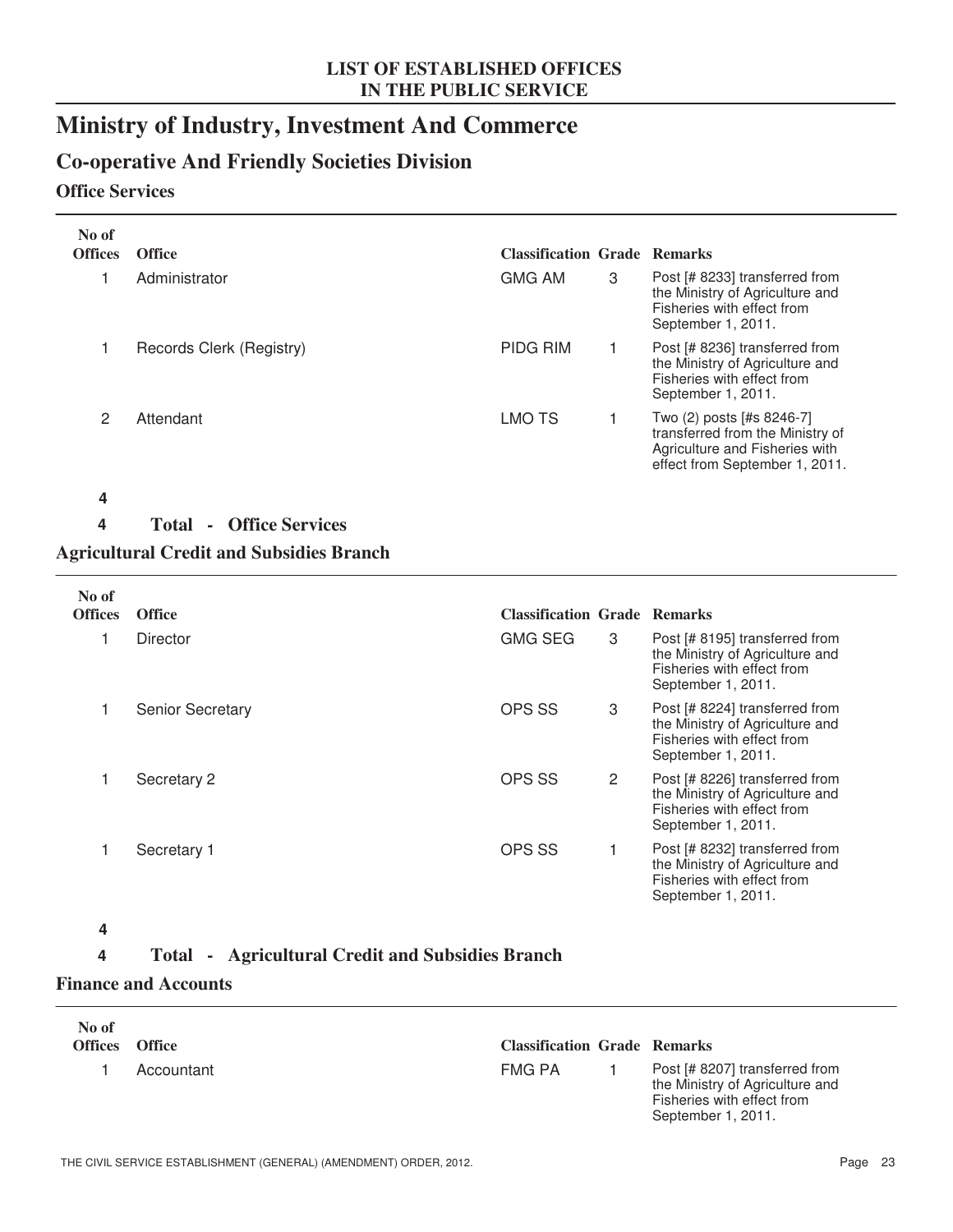# **Ministry of Industry, Investment And Commerce**

### **Co-operative And Friendly Societies Division**

### **Finance and Accounts**

| No of<br><b>Offices</b> | <b>Office</b>             | <b>Classification Grade Remarks</b> |   |                                                                                                                       |
|-------------------------|---------------------------|-------------------------------------|---|-----------------------------------------------------------------------------------------------------------------------|
|                         | Accounting Technician 2   | <b>FMG AT</b>                       | 2 | Post [# 8223] transferred from<br>the Ministry of Agriculture and<br>Fisheries with effect from<br>September 1, 2011. |
|                         | Accounting Technician 1   | <b>FMG AT</b>                       |   | Post [# 8221] transferred from<br>the Ministry of Agriculture and<br>Fisheries with effect from<br>September 1, 2011. |
|                         | <b>Accounting Clerk 2</b> | <b>FMG AC</b>                       | 2 | Post [# 8222] transferred from<br>the Ministry of Agriculture and<br>Fisheries with effect from<br>September 1, 2011. |

#### **4**

### **4 Total - Finance and Accounts**

### **Inspection and Monitoring**

| No of<br><b>Offices</b> | <b>Office</b>       | <b>Classification Grade Remarks</b> |   |                                                                                                                                                   |
|-------------------------|---------------------|-------------------------------------|---|---------------------------------------------------------------------------------------------------------------------------------------------------|
|                         | Chief Inspector     | <b>FMG AS</b>                       | 4 | Post [# 8197] transferred from<br>the Ministry of Agriculture and<br>Fisheries with effect from<br>September 1, 2011.                             |
| 4                       | Senior Inspector    | <b>FMG AS</b>                       | 3 | Four (4) posts [#'s 8206 & 8208<br>- 10] transferred from the<br>Ministry of Agriculture and<br>Fisheries with effect from<br>September 1, 2011.  |
| 4                       | Inspector           | <b>FMG AS</b>                       | 2 | Four (4) posts [#'s 53501 - 04]<br>transferred from the Ministry of<br>Agriculture and Fisheries with<br>effect from September 1, 2011.           |
| 4                       | Assistant Inspector | <b>FMG AS</b>                       |   | Four (4) posts [#'s 8211 - 13 &<br>53505] transferred from the<br>Ministry of Agriculture and<br>Fisheries with effect from<br>September 1, 2011. |

#### **13**

### **13 Total - Inspection and Monitoring**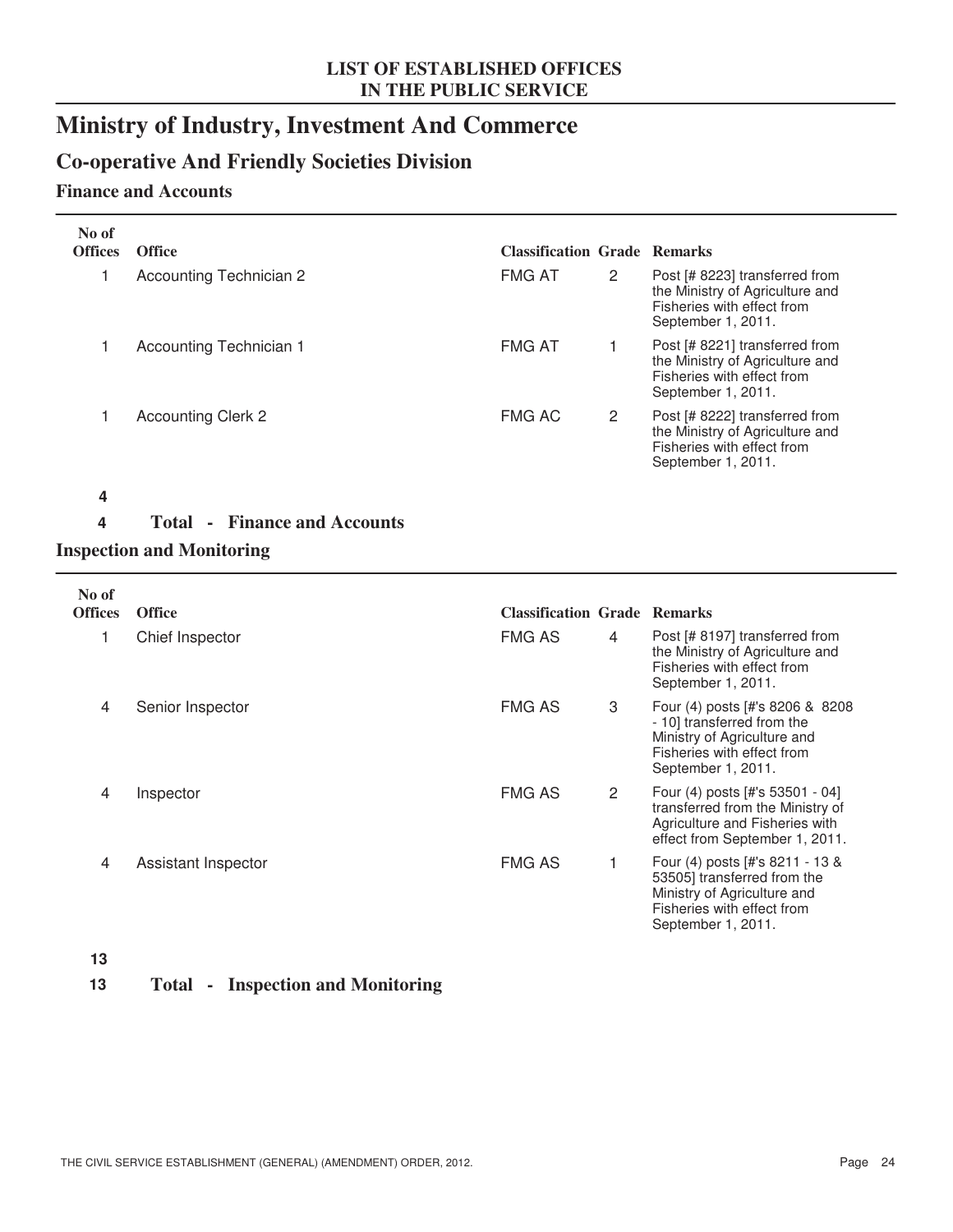# **Ministry of Industry, Investment And Commerce**

# **Co-operative And Friendly Societies Division**

### **Research and Information**

| No of<br><b>Offices</b> | <b>Office</b>                                                  | <b>Classification Grade Remarks</b> |             |                                                                                                                        |  |
|-------------------------|----------------------------------------------------------------|-------------------------------------|-------------|------------------------------------------------------------------------------------------------------------------------|--|
|                         | Director, Research                                             | SOG ST                              | $7^{\circ}$ | Post [# 50225] transferred from<br>the Ministry of Agriculture and<br>Fisheries with effect from<br>September 1, 2011. |  |
|                         | Research Officer                                               | SOG ST                              | 6           | Post [# 50226] transferred from<br>the Ministry of Agriculture and<br>Fisheries with effect from<br>September 1, 2011. |  |
| $\mathbf{2}$            |                                                                |                                     |             |                                                                                                                        |  |
| $\overline{2}$          | <b>Total - Research and Information</b>                        |                                     |             |                                                                                                                        |  |
| 27                      | - Co-operative And Friendly Societies Division<br><b>Total</b> |                                     |             |                                                                                                                        |  |
| 30                      | <b>Ministry of Industry, Investment And Commerce</b><br>Total  |                                     |             |                                                                                                                        |  |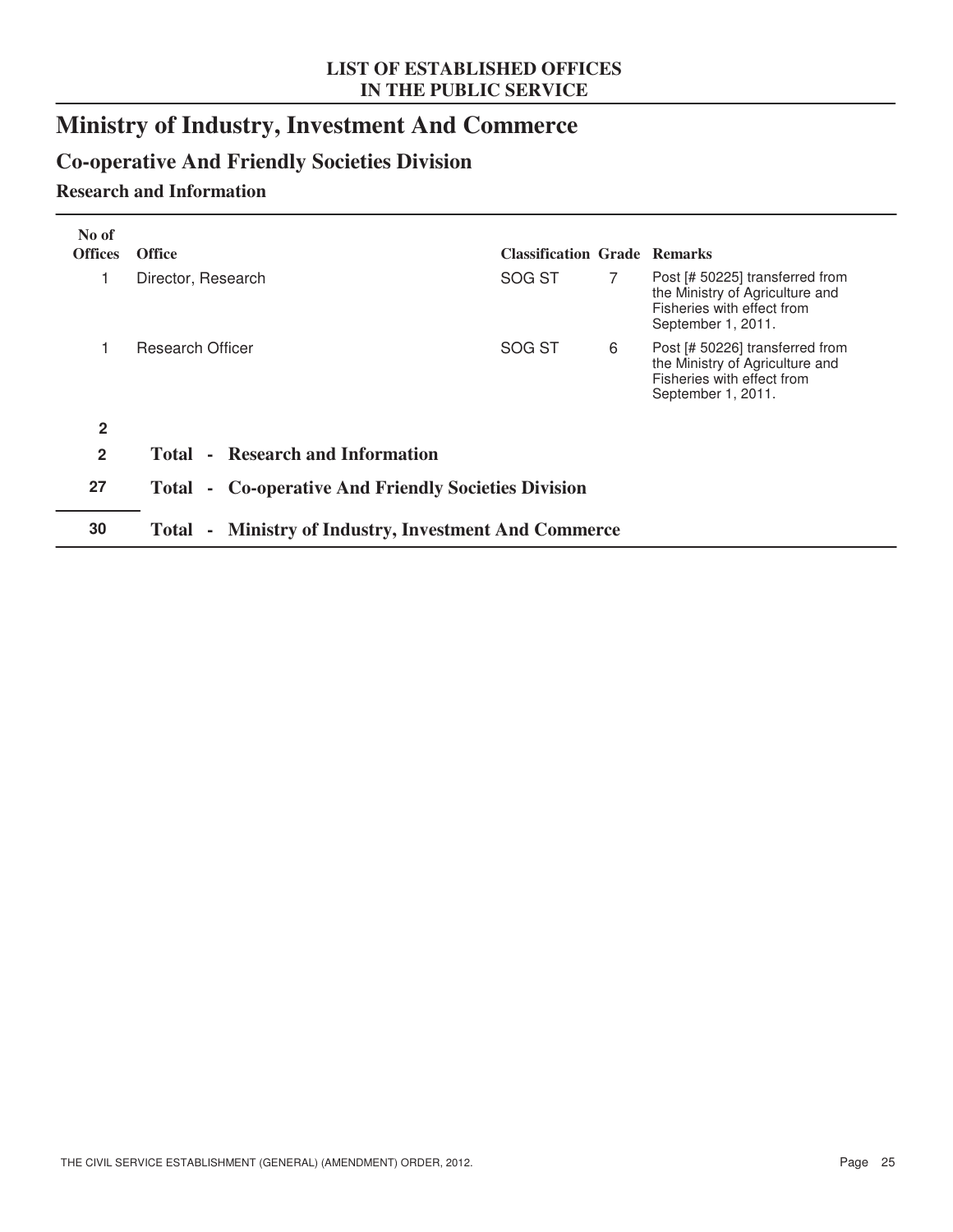# **Post And Telecommunications**

### **Telecommunication Services**

Engineering

| No of<br><b>Offices</b> | <b>Office</b>                              | <b>Classification Grade Remarks</b> |              |                                                                                                  |
|-------------------------|--------------------------------------------|-------------------------------------|--------------|--------------------------------------------------------------------------------------------------|
|                         | Storekeeper                                | PIDG RIM                            | $\mathbf{2}$ | Post [# 12186] of Records Clerk<br>1 (PIDG/RIM 1) upgraded with<br>effect from November 1, 2006. |
|                         |                                            |                                     |              |                                                                                                  |
|                         | <b>Total - Telecommunication Services</b>  |                                     |              |                                                                                                  |
|                         | <b>Total - Post And Telecommunications</b> |                                     |              |                                                                                                  |
|                         |                                            |                                     |              |                                                                                                  |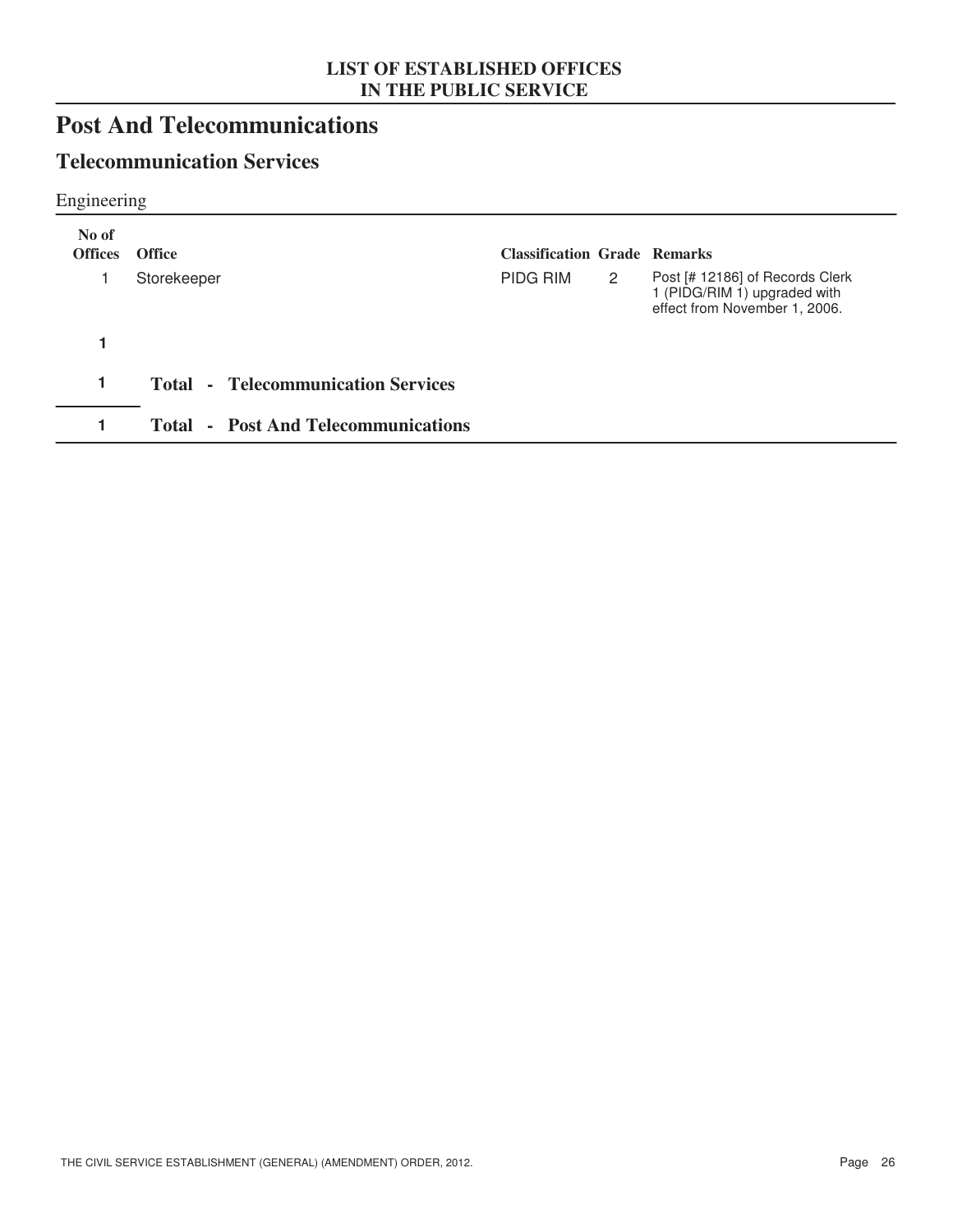# **Ministry Of Water & Housing**

### **Human Resource Management & Development Division**

| No of<br><b>Offices</b> | <b>Office</b>                                        | <b>Classification Grade Remarks</b> |   |                                                                                                                              |
|-------------------------|------------------------------------------------------|-------------------------------------|---|------------------------------------------------------------------------------------------------------------------------------|
|                         | Director, Human Resource Management &<br>Development | <b>GMG SEG</b>                      | 4 | Post [# 12454] was listed as<br>Senior Director, Human<br>Resource Management &<br>Development in 2011 CSE (G)<br>(A) Order. |
|                         | Secretary 2                                          | OPS SS                              | 2 | Post [# 12523] formerly listed<br>under Research Branch.                                                                     |
| 1                       | Records Officer 1                                    | <b>PIDG RIM</b>                     | 2 | Post [# 12349] formerly listed<br>under Internal Audit.                                                                      |
|                         | Human Resource Officer                               | <b>GMG AM</b>                       | 4 | Post [# 12464] formerly listed<br>under Personnel.                                                                           |
|                         | <b>Records Officer 1</b>                             | <b>PIDG RIM</b>                     | 2 | Post [# 12466] formerly listed<br>under Personnel.                                                                           |

**5**

**5 Total - Human Resource Management & Development Division**

### **Technical Services (formerly listed under the Ministry of Environment & Housing) Housing Division**

Housing Administration

| No of<br><b>Offices</b> | <b>Office</b>                                                                               | <b>Classification Grade Remarks</b> |   |                                                                                  |  |
|-------------------------|---------------------------------------------------------------------------------------------|-------------------------------------|---|----------------------------------------------------------------------------------|--|
|                         | Social Worker 2                                                                             | SWG PS                              | 3 | Post [# 51234] abolished with<br>effect from April 1, 2008, now re-<br>instated. |  |
|                         |                                                                                             |                                     |   |                                                                                  |  |
| 1                       | <b>Total - Housing Division</b>                                                             |                                     |   |                                                                                  |  |
| 1                       | Total - Technical Services (formerly listed under the Ministry of<br>Environment & Housing) |                                     |   |                                                                                  |  |
| 6                       | Total - Ministry Of Water & Housing                                                         |                                     |   |                                                                                  |  |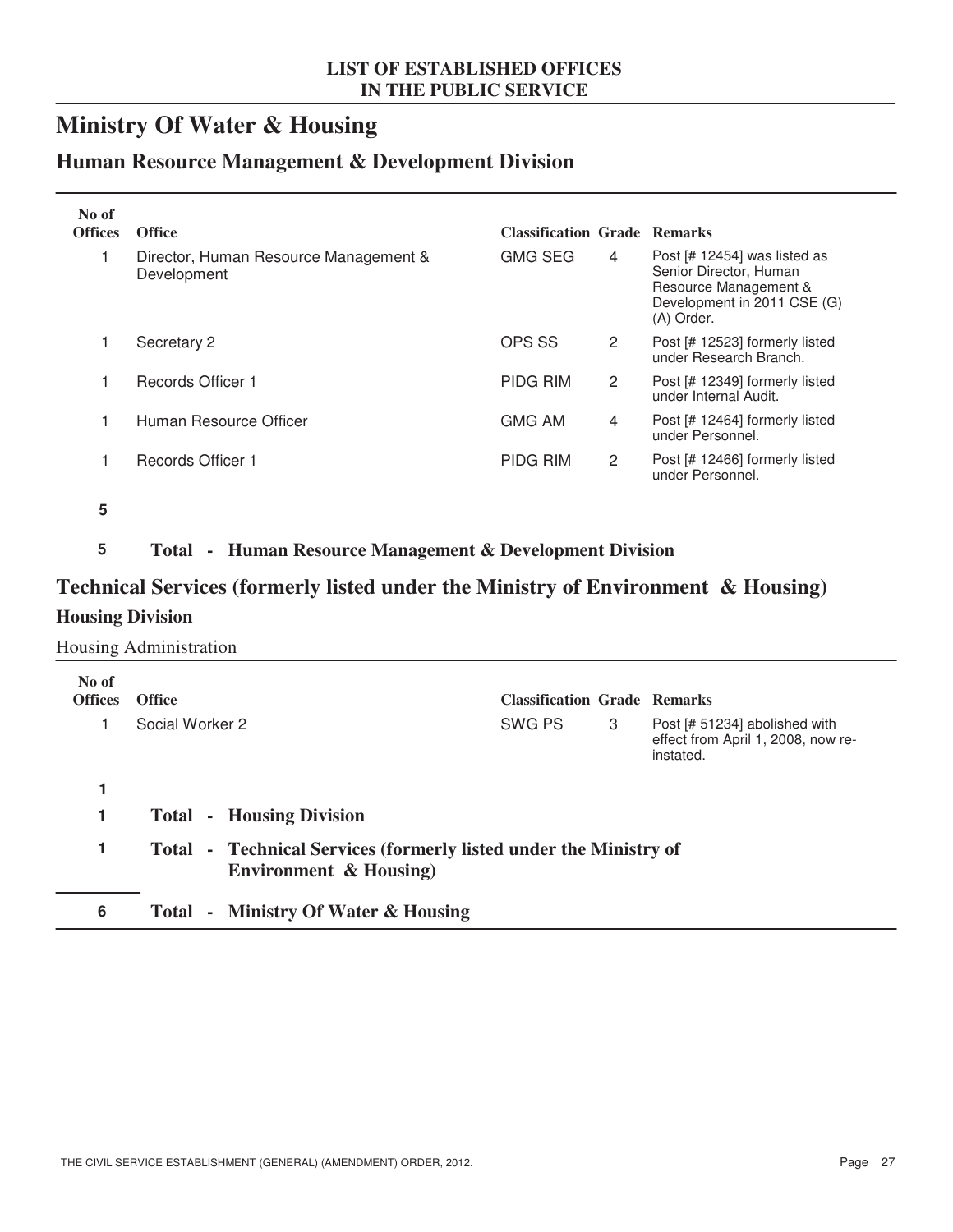# **Ministry of National Security**

### **Corporate Services Directorate**

### **Human Resource Management and Administration**

#### Property Management

| No of<br><b>Offices</b> | <b>Office</b>                                               | <b>Classification Grade Remarks</b> |   |                                                                                                                                                                  |
|-------------------------|-------------------------------------------------------------|-------------------------------------|---|------------------------------------------------------------------------------------------------------------------------------------------------------------------|
| 1                       | Director, Property Management                               | SOG ST                              | 7 | Post [# 13569] of Director,<br><b>Building Projects &amp; Equipment</b><br>(SOG/ST 8) regraded, retitled<br>and redcircled with effect from<br>November 1, 2001. |
| 1                       |                                                             |                                     |   |                                                                                                                                                                  |
| 1                       | <b>Total • Human Resource Management and Administration</b> |                                     |   |                                                                                                                                                                  |
| 1                       | <b>Total - Corporate Services Directorate</b>               |                                     |   |                                                                                                                                                                  |
|                         | <b>Planning and Finance</b>                                 |                                     |   |                                                                                                                                                                  |
|                         | <b>Accounts Payable &amp; Payroll</b>                       |                                     |   |                                                                                                                                                                  |
|                         | <b>Accounts Payable &amp; Disbursement</b>                  |                                     |   |                                                                                                                                                                  |
| No of                   |                                                             |                                     |   |                                                                                                                                                                  |
| <b>Offices</b>          | <b>Office</b>                                               | <b>Classification Grade Remarks</b> |   |                                                                                                                                                                  |
| 1                       | Manager, Accounts Payable & Disbursement                    | <b>FMG PA</b>                       | 2 | Post [# 13440] of Accounting<br>Technician 2 (FMG/AT 2)<br>reclassified and retitled with<br>effect from December 1, 2010.                                       |
| 1                       |                                                             |                                     |   |                                                                                                                                                                  |
| 1                       | <b>Total - Accounts Payable &amp; Payroll</b>               |                                     |   |                                                                                                                                                                  |
|                         |                                                             |                                     |   |                                                                                                                                                                  |
| 1                       | <b>Total - Planning and Finance</b>                         |                                     |   |                                                                                                                                                                  |
|                         | <b>Corporate Services Directorate</b>                       |                                     |   |                                                                                                                                                                  |
|                         | <b>Information Technology and Systems Unit</b>              |                                     |   |                                                                                                                                                                  |

| Offices Office |                   | <b>Classification Grade Remarks</b> |               |                                                       |
|----------------|-------------------|-------------------------------------|---------------|-------------------------------------------------------|
|                | Help Desk Officer | MIS IT                              | $\mathcal{P}$ | New post $[# 63614]$ with effect<br>from June 1, 2011 |
|                |                   |                                     |               |                                                       |

### **1 Total - Information Technology and Systems Unit**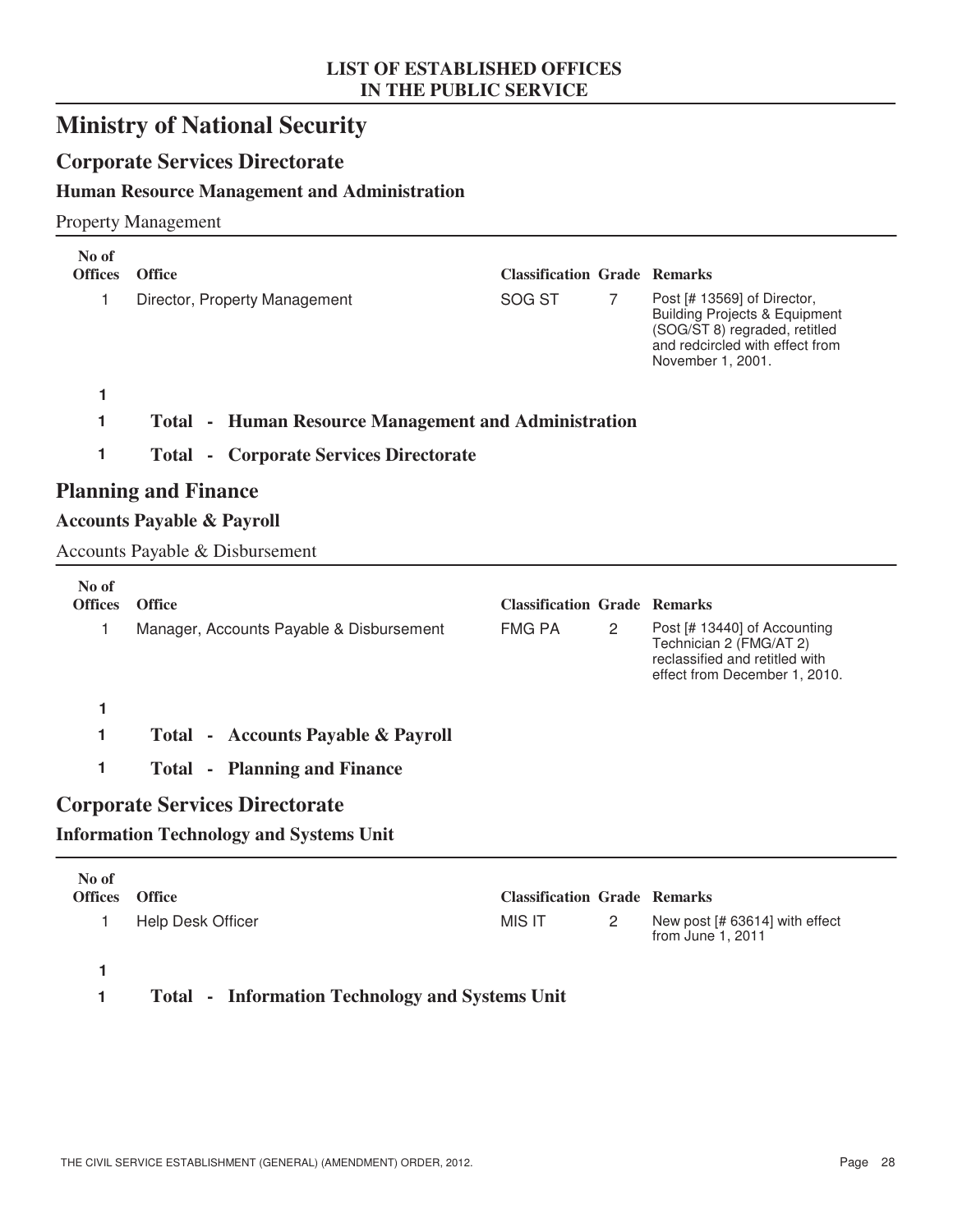# **Ministry of National Security**

# **Corporate Services Directorate**

### **Human Resource and Administration**

Procurement & Office Services

| No of<br><b>Offices</b> | <b>Office</b>       |                                                  | <b>Classification Grade Remarks</b> |                                                                                                                        |
|-------------------------|---------------------|--------------------------------------------------|-------------------------------------|------------------------------------------------------------------------------------------------------------------------|
|                         | Driver <sub>1</sub> |                                                  | LMO DR                              | Post [# 13852] of Driver 1<br>(LMO/DR 1) transferred from<br>Engineering Regiment with<br>effect from January 1, 2011. |
|                         |                     |                                                  |                                     |                                                                                                                        |
| 1                       |                     | <b>Total - Human Resource and Administration</b> |                                     |                                                                                                                        |
| $\overline{2}$          |                     | <b>Total - Corporate Services Directorate</b>    |                                     |                                                                                                                        |
| 4                       |                     | <b>Total - Ministry of National Security</b>     |                                     |                                                                                                                        |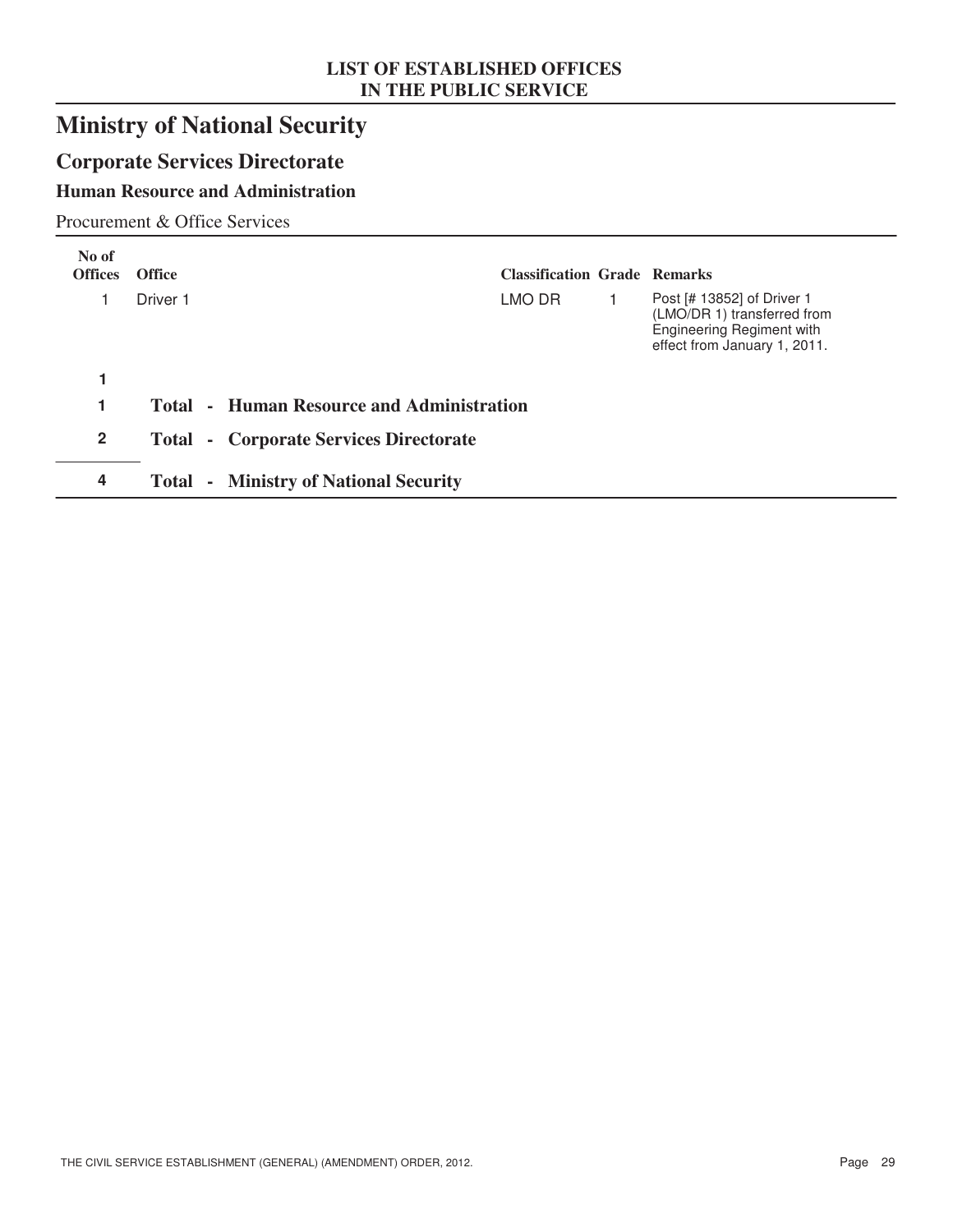# **Police Department**

### **Medical Services Branch**

| No of<br><b>Offices</b> | <b>Office</b>                          | <b>Classification Grade Remarks</b> |   |                                                                                                             |
|-------------------------|----------------------------------------|-------------------------------------|---|-------------------------------------------------------------------------------------------------------------|
|                         | Senior Medical Social Worker           | SWG PS                              | 3 | Post $(# 63204)$ was listed as<br>Senior Medical Social Worker<br>(GMG/SEG 1) in 2011 CSE (G)<br>(A) Order. |
|                         |                                        |                                     |   |                                                                                                             |
| 1                       | <b>Total - Medical Services Branch</b> |                                     |   |                                                                                                             |
|                         | <b>Total - Police Department</b>       |                                     |   |                                                                                                             |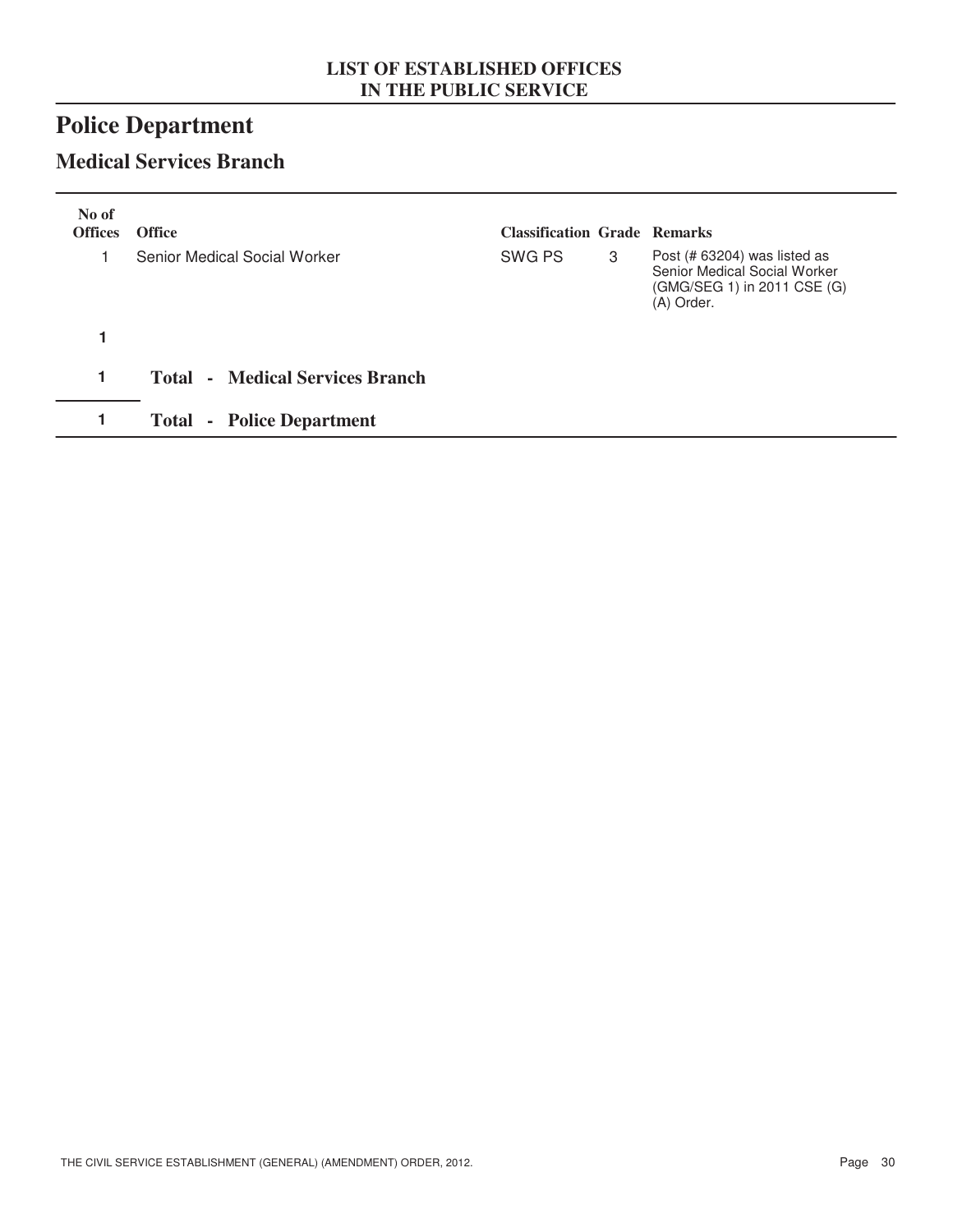# **Department Of Correctional Services**

### **Central Administration**

### **Specialized Services**

| No of<br><b>Offices</b> | <b>Office</b>                                 | <b>Classification Grade Remarks</b> |                |                                                                          |
|-------------------------|-----------------------------------------------|-------------------------------------|----------------|--------------------------------------------------------------------------|
| 1                       | Psychologist                                  | SOG ST                              | 7              | New post [# 63602] with effect<br>from April 1, 2011.                    |
| 1                       |                                               |                                     |                |                                                                          |
| 1                       | <b>Total - Specialized Services</b>           |                                     |                |                                                                          |
| 1                       | <b>Total - Central Administration</b>         |                                     |                |                                                                          |
|                         | <b>Custodial Services Division</b>            |                                     |                |                                                                          |
|                         | <b>Metcalfe Street Juvenile Remand Centre</b> |                                     |                |                                                                          |
|                         | <b>General Administration</b>                 |                                     |                |                                                                          |
| No of                   |                                               |                                     |                |                                                                          |
| <b>Offices</b>          | <b>Office</b>                                 | <b>Classification Grade Remarks</b> |                |                                                                          |
| 1                       | Superintendent 3                              |                                     |                | New post [# 63256] with effect<br>from April 1, 2011.                    |
| 2                       | Secretary 2                                   | OPS SS                              | 2              | Two (2) new posts [#s 63257-8]<br>with effect from April 1, 2011.        |
| 3                       |                                               |                                     |                |                                                                          |
| Operations              |                                               |                                     |                |                                                                          |
| No of                   |                                               |                                     |                |                                                                          |
| <b>Offices</b>          | <b>Office</b>                                 | <b>Classification Grade Remarks</b> |                |                                                                          |
| 3                       | <b>Assistant Superintendent</b>               |                                     |                | Three (3) new posts [#s 63259-<br>61] with effect from April 1,<br>2011. |
| 1                       | Senior Housemother                            | <b>SWG SWA</b>                      | $\overline{2}$ | New post [# 63262] with effect<br>from April 1, 2011.                    |
| 4                       | Housemother                                   | <b>SWG SWA</b>                      | 1              | Four (4) new posts [#s 63263-6]<br>with effect from April 1, 2011.       |
| 6                       | Cook                                          | <b>LMO TS</b>                       | 3              | Six (6) new posts [#s 63267-72]<br>with effect from April 1, 2011.       |
| 8                       | Attendant/Laundress                           | <b>LMO TS</b>                       | $\overline{2}$ | Eight (8) new posts [#s 63273-<br>80] with effect from April 1,<br>2011. |
| 22                      |                                               |                                     |                |                                                                          |
| Administration          |                                               |                                     |                |                                                                          |
| No of                   |                                               |                                     |                |                                                                          |
| <b>Offices</b>          | <b>Office</b>                                 | <b>Classification Grade Remarks</b> |                |                                                                          |
| $\mathbf{1}$            | Manager, Administration                       | <b>GMG SEG</b>                      | $\mathbf{1}$   | New post [# 63281] with effect                                           |

1 Manager, Administration 1 CGMG SEG 1 New post [# 63281] with effect

from April 1, 2011.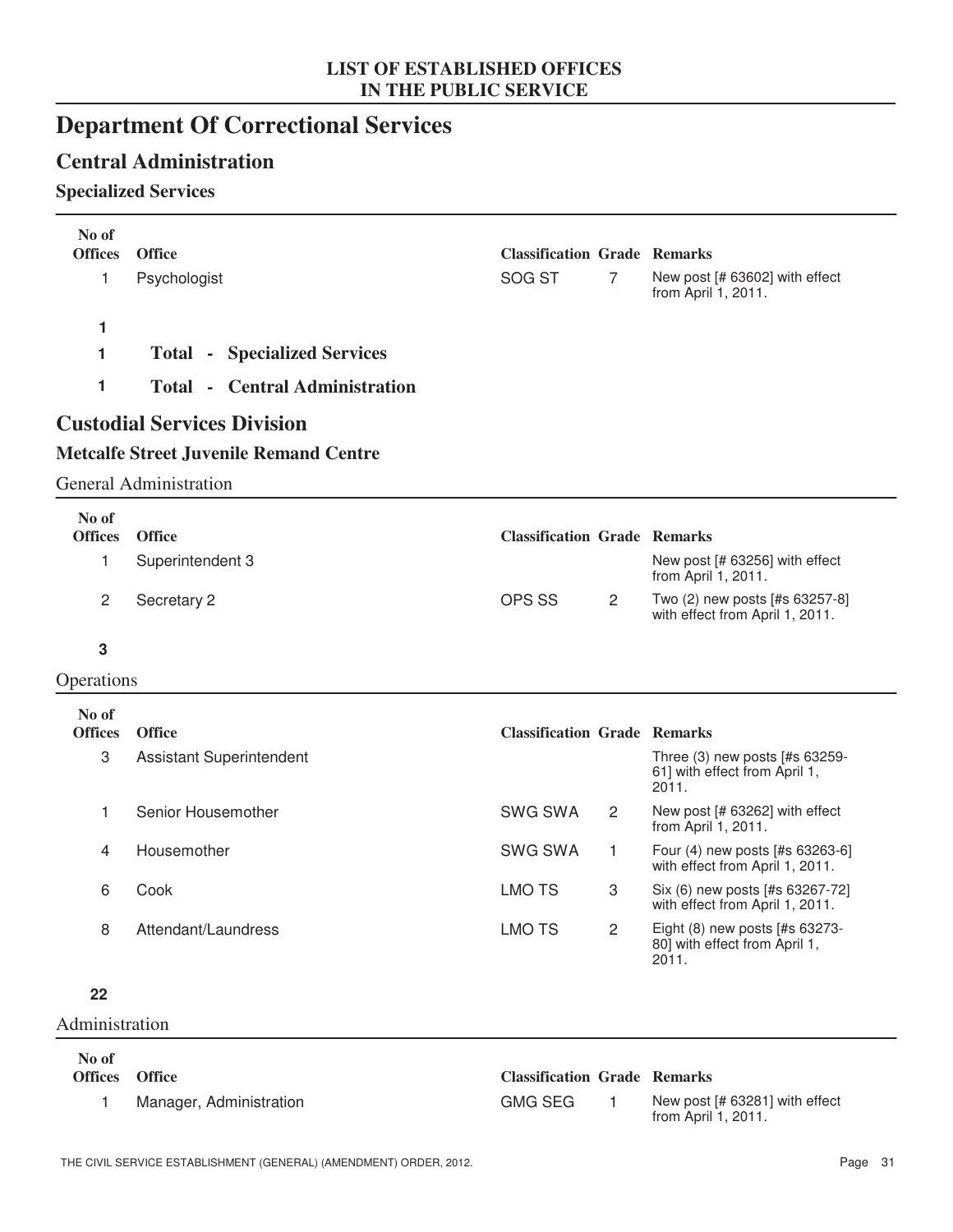# **Department Of Correctional Services**

### **Custodial Services Division**

### **Metcalfe Street Juvenile Remand Centre**

#### Administration

| No of<br><b>Offices</b> | <b>Office</b>                | <b>Classification Grade Remarks</b> |   |                                                                   |
|-------------------------|------------------------------|-------------------------------------|---|-------------------------------------------------------------------|
|                         | <b>Accounting Technician</b> | <b>FMG AT</b>                       | 2 | New post [# 63282] with effect<br>from April 1, 2011.             |
|                         | Human Resource Officer       | GMG AM                              | 4 | New post [# 63283] with effect<br>from April 1, 2011.             |
|                         | <b>Store Clerk</b>           | <b>PIDG RIM</b>                     | 2 | New post [# 63284] with effect<br>from April 1, 2011.             |
| 2                       | Driver                       | LMO DR                              | 2 | Two (2) new posts [#s 63285-6]<br>with effect from April 1, 2011. |
| 2                       | Handyman                     | LMO TS                              |   | Two (2) new posts [#s 63287-8]<br>with effect from April 1, 2011. |

#### **8**

### Social Support Unit

| No of<br><b>Offices</b> | <b>Office</b>                | <b>Classification Grade Remarks</b> |   |                                                                          |
|-------------------------|------------------------------|-------------------------------------|---|--------------------------------------------------------------------------|
|                         | Co-ordinator, Social Support | <b>GMG SEG</b>                      |   | New post [# 63289] with effect<br>from April 1, 2011.                    |
| $\overline{4}$          | Teacher 2 (Diploma)          |                                     |   | Four (4) new posts [#s 63290-<br>93] with effect from April 1,<br>2011.  |
| 6                       | Instructor 1                 |                                     |   | Six (6) new posts [#s 63294-99]<br>with effect from April 1, 2011.       |
|                         | <b>Registered Nurse</b>      | NPG RN                              | 2 | New post [# 63300] with effect<br>from April 1, 2011.                    |
| 3                       | Welfare Case Manager         | SWG PS                              |   | Three $(3)$ new posts $[#s 63301-$<br>3] with effect from April 1, 2011. |

#### **15**

#### Operations (Uniform Staff)

| No of<br><b>Offices</b> | <b>Office</b>                          | <b>Classification Grade Remarks</b> |   |                                                                                   |
|-------------------------|----------------------------------------|-------------------------------------|---|-----------------------------------------------------------------------------------|
| 12                      | Correctional Officer 4 (Overseer)      | PTSG CO                             | 4 | Twelve $(12)$ new posts $[#s]$<br>63304-15] with effect from April<br>1.2011.     |
| 24                      | Correctional Officer 3 (Staff Officer) | PTSG CO                             | 3 | Twenty-four (24) new posts [#s<br>63316-63339] with effect from<br>April 1, 2011. |
| 64                      | Correctional Officer 2 (Corporal)      | PTSG CO                             | 2 | Sixty-four (64) new posts [#s<br>63340-63403] with effect from<br>April 1, 2011.  |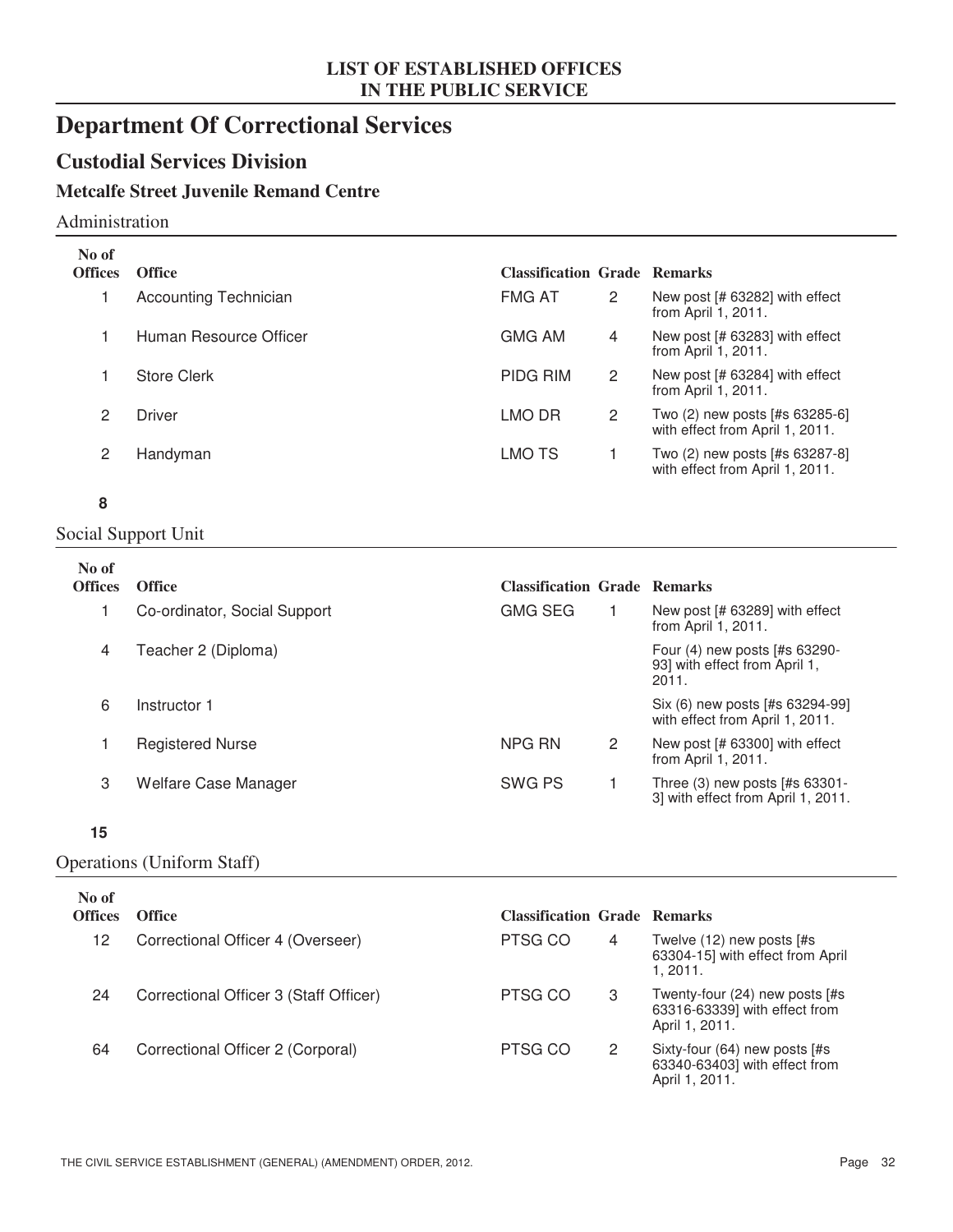# **Department Of Correctional Services**

### **Custodial Services Division**

### **Metcalfe Street Juvenile Remand Centre**

Operations (Uniform Staff)

| No of<br><b>Offices</b> | <b>Office</b>                                                 | <b>Classification Grade Remarks</b> |                                                                                                         |
|-------------------------|---------------------------------------------------------------|-------------------------------------|---------------------------------------------------------------------------------------------------------|
| 198                     | Correctional Officer 1 (Warder)                               | PTSG CO                             | One hundred and ninety-eight<br>(198) new posts [#s 63404-<br>63601] with effect from April 1,<br>2011. |
| 298                     |                                                               |                                     |                                                                                                         |
| 346                     | Total - Metcalfe Street Juvenile Remand Centre                |                                     |                                                                                                         |
| 346                     | - Custodial Services Division<br>Total                        |                                     |                                                                                                         |
| 347                     | <b>Department Of Correctional Services</b><br>Total<br>$\sim$ |                                     |                                                                                                         |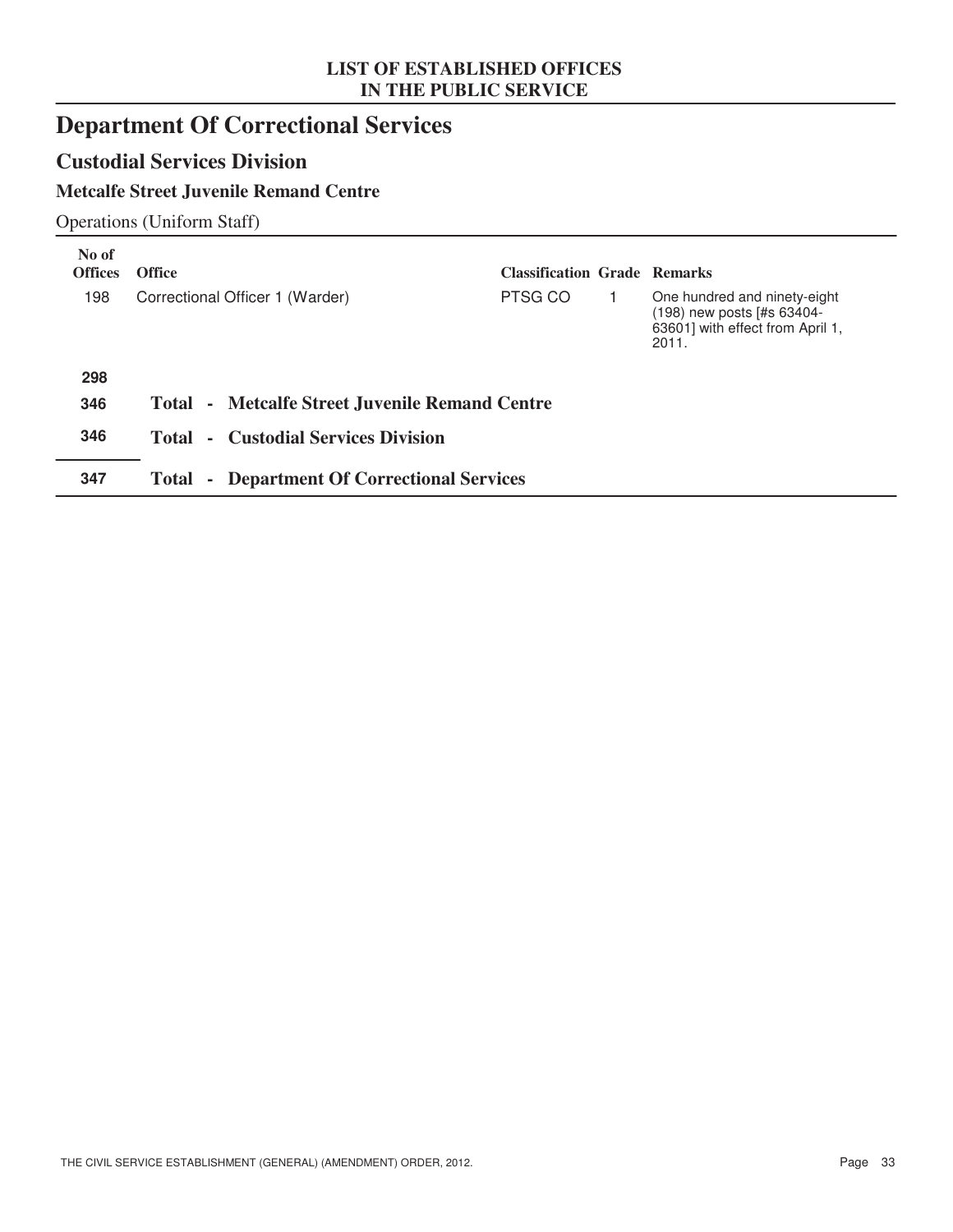# **Ministry of Justice**

# **Human Resource Management and Administration Division**

### **Procurement and Office Services Branch**

#### Office Services

| No of<br><b>Offices</b><br>1<br>1 | <b>Office</b><br>Director, Procurement and Office Services           | <b>Classification Grade Remarks</b><br><b>GMG SEG</b> | 1 | New post [# 63671] with effect<br>from August 1, 2011.                                                                                                                                             |
|-----------------------------------|----------------------------------------------------------------------|-------------------------------------------------------|---|----------------------------------------------------------------------------------------------------------------------------------------------------------------------------------------------------|
|                                   | Finance & Accounts                                                   |                                                       |   |                                                                                                                                                                                                    |
| No of<br><b>Offices</b><br>1      | <b>Office</b><br><b>Accounting Clerk</b>                             | <b>Classification Grade Remarks</b><br><b>FMG AC</b>  | 1 | Post [# 13487] reclassified and<br>retitled Driver (LMO/DR 1) with<br>effect from May 1, 2007 now<br>reverted.                                                                                     |
| 1                                 |                                                                      |                                                       |   |                                                                                                                                                                                                    |
| Transport                         |                                                                      |                                                       |   |                                                                                                                                                                                                    |
| No of<br><b>Offices</b>           | <b>Office</b>                                                        | <b>Classification Grade Remarks</b>                   |   |                                                                                                                                                                                                    |
| 1                                 | <b>Driver</b>                                                        | <b>LMO DR</b>                                         | 1 | Post [# 13521] of Attendant<br>(LMO/TS 1) reinstated,<br>reclassified retitled and<br>transferred from the former<br>Ministry of National Security and<br>Justice with effect from May 1,<br>2007. |
| 1                                 |                                                                      |                                                       |   |                                                                                                                                                                                                    |
| 3                                 | <b>Total - Procurement and Office Services Branch</b>                |                                                       |   |                                                                                                                                                                                                    |
| 3                                 | <b>Total • Human Resource Management and Administration Division</b> |                                                       |   |                                                                                                                                                                                                    |
| 3                                 | <b>Total - Ministry of Justice</b>                                   |                                                       |   |                                                                                                                                                                                                    |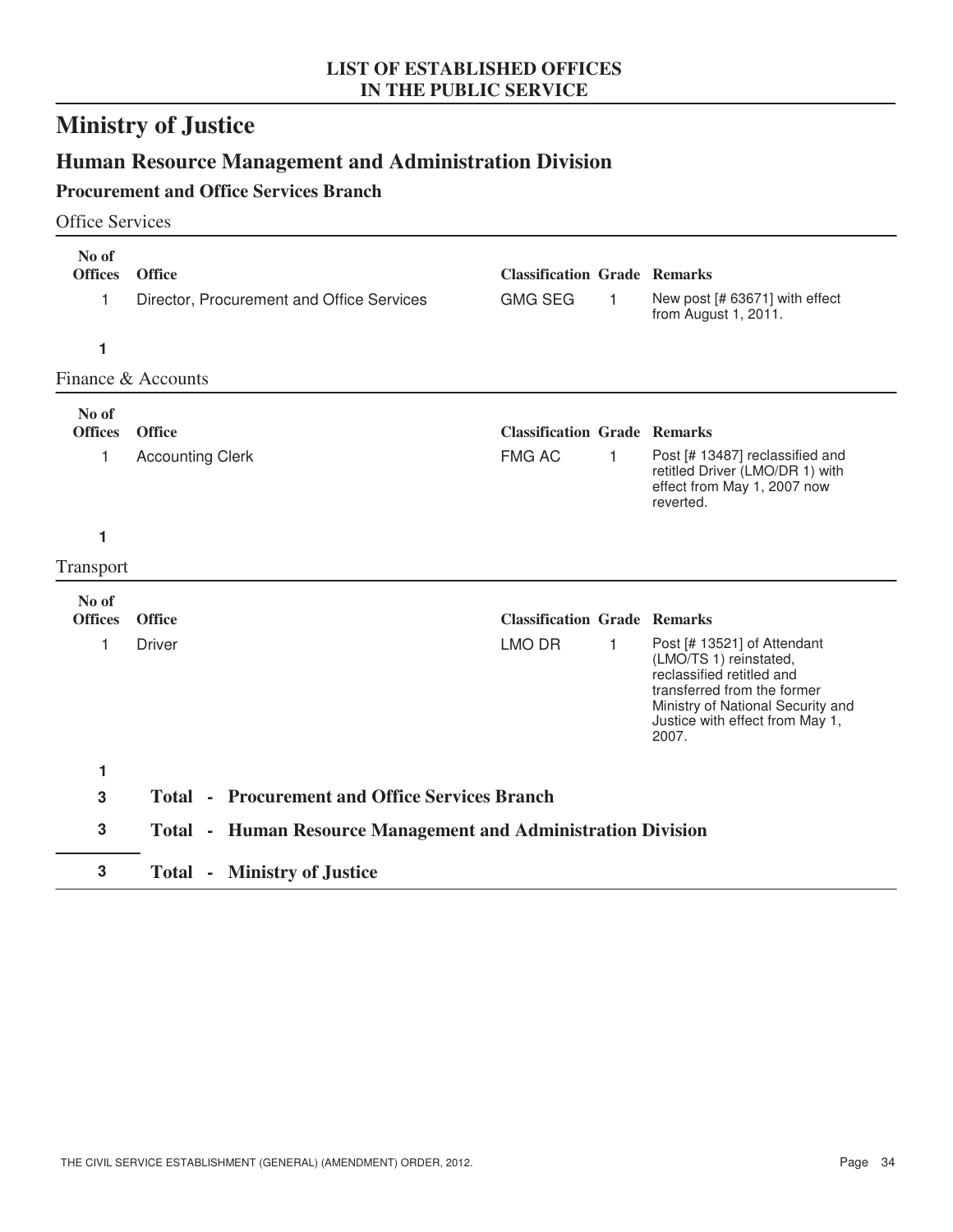## **Ministry of Transport & Works**

### **Human Resource Management and Administration**

#### **Administration and Asset Management**

| No of<br><b>Offices</b> | <b>Office</b>                           | <b>Classification Grade Remarks</b> |   |                                                       |
|-------------------------|-----------------------------------------|-------------------------------------|---|-------------------------------------------------------|
|                         | <b>Transport &amp; Security Manager</b> | <b>GMG AM</b>                       | 4 | New post [# 63925] with effect<br>from April 1, 2012. |
|                         |                                         |                                     |   |                                                       |

**1 Total - Administration and Asset Management**

### **1 Total - Human Resource Management and Administration**

### **Island Traffic Authority**

#### **Vehicle Weight Enforcement Unit**

Harbour View Weigh Station

| No of<br><b>Offices</b> | <b>Office</b>                             | <b>Classification Grade Remarks</b> |   |                                                                            |
|-------------------------|-------------------------------------------|-------------------------------------|---|----------------------------------------------------------------------------|
|                         | Senior Vehicle Weight Enforcement Officer | SOG ST                              | 5 | One $(1)$ new post $[# 63661]$ with<br>effect from September 1, 2011.      |
| 2                       | Vehicle Weight Enforcement Officer        | SOG ST                              | 4 | Two (2) new posts [#s 63663 - 4]<br>with effect from September 1,<br>2011. |
|                         | Records Officer 1                         | PIDG RIM                            | 2 | One $(1)$ new post $[# 63667]$ with<br>effect from September 1, 2011.      |
|                         | Driver 2                                  | LMO DR                              | 2 | One $(1)$ new post $[# 63669]$ with<br>effect from September 1, 2011.      |

#### **5**

#### Glistening Waters Weigh Station

| No of<br><b>Offices</b> | <b>Office</b>                             | <b>Classification Grade Remarks</b> |   |                                                                              |
|-------------------------|-------------------------------------------|-------------------------------------|---|------------------------------------------------------------------------------|
|                         | Senior Vehicle Weight Enforcement Officer | SOG ST                              | 5 | One $(1)$ new post $[# 63662]$ with<br>effect from September 1, 2011.        |
| 2                       | Vehicle Weight Enforcement Officer        | SOG ST                              | 4 | Two $(2)$ ) new posts [#s 63665-6]<br>with effect from September 1,<br>2011. |
|                         | Records Officer 1                         | PIDG RIM                            | 2 | One (1) new post [# 63668] with<br>effect from September 1, 2011.            |
|                         | Driver 2                                  | LMO DR                              | 2 | One (1) new post [# 63670] with<br>effect from September 1, 2011.            |

**5**

- **10 Total Vehicle Weight Enforcement Unit**
- **10 Total Island Traffic Authority**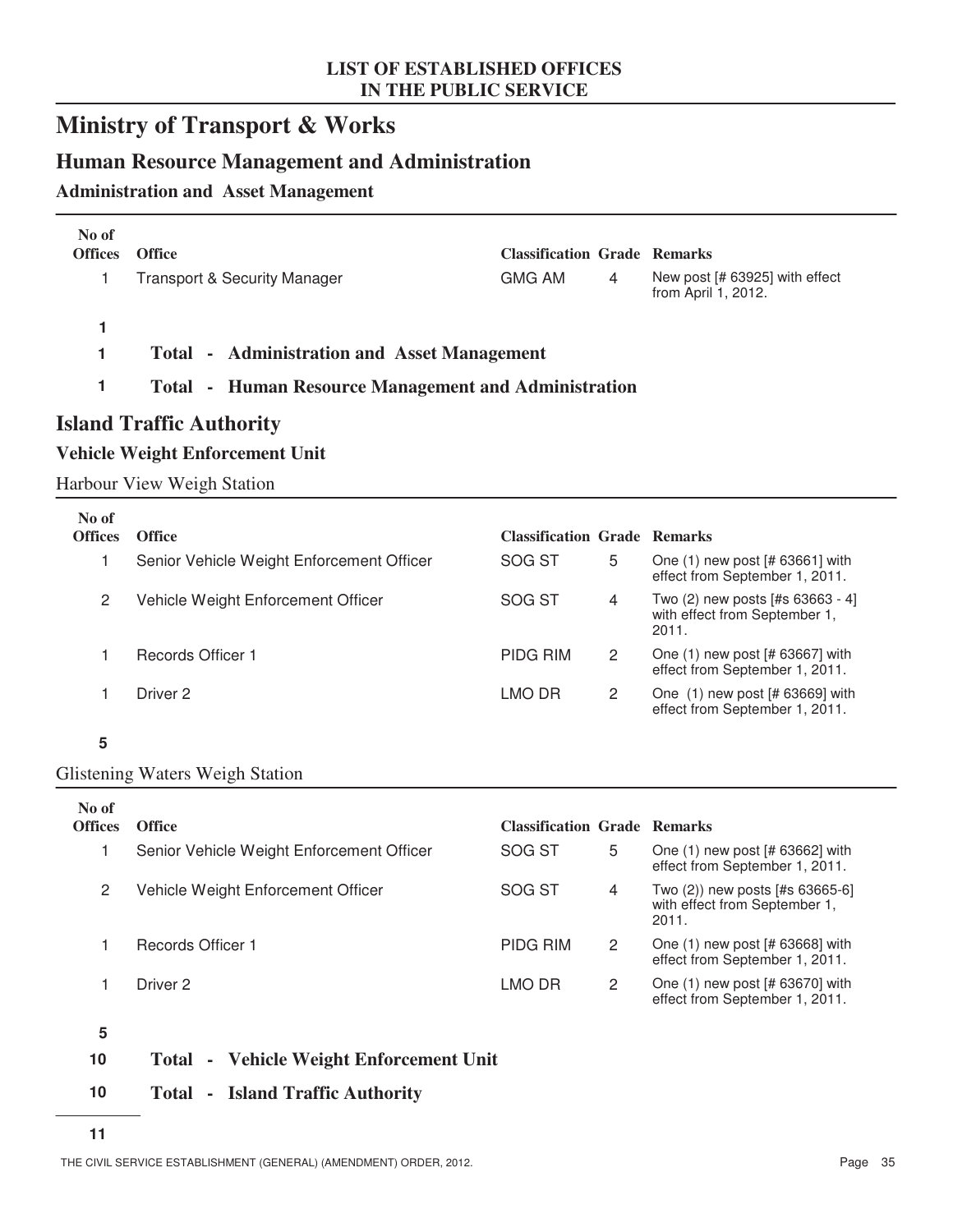# **Ministry of Transport & Works**

**Total - Ministry of Transport & Works**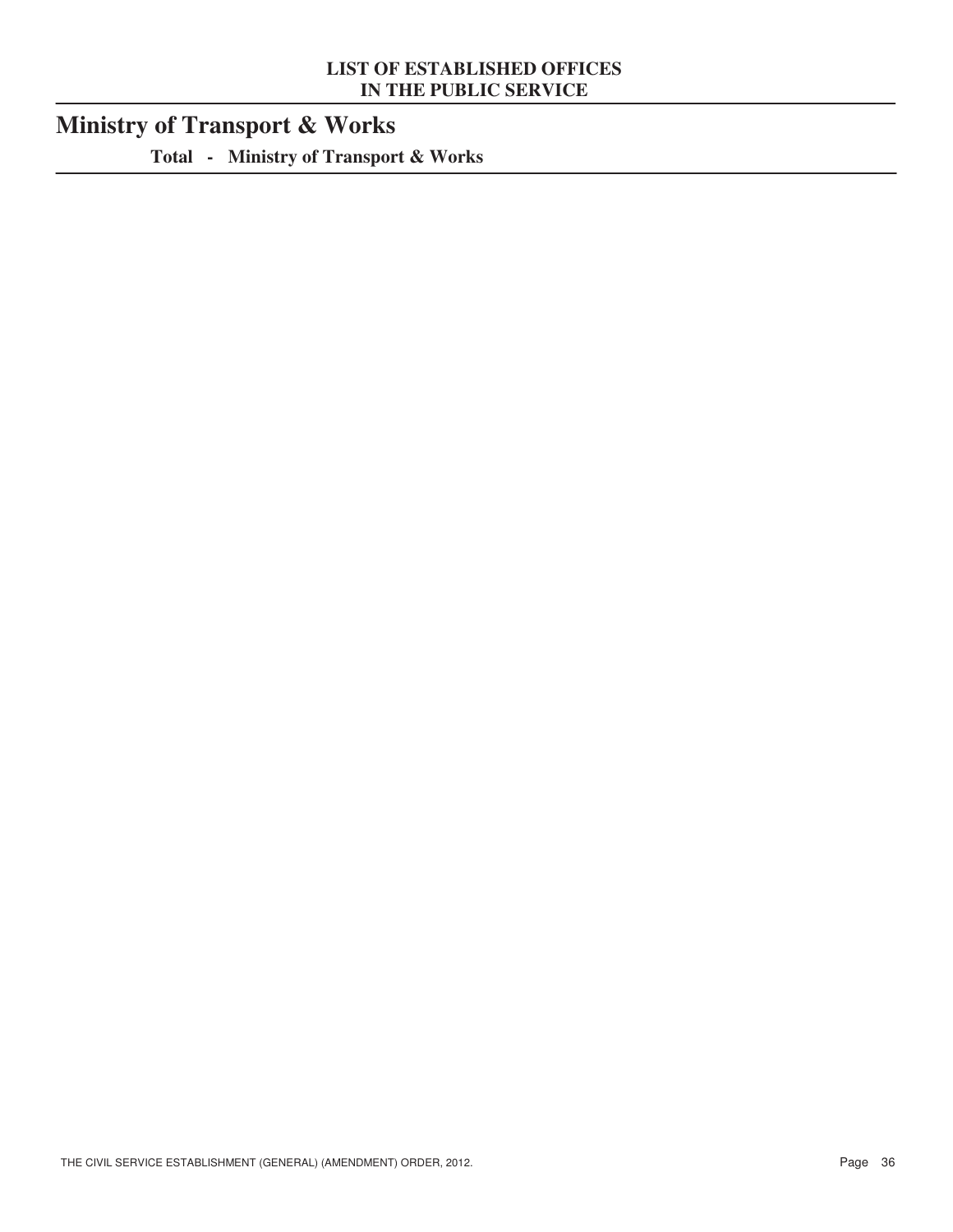# **Ministry Of Health**

# **Spanish Town Region**

### **Incumbents seconded to South East Region with effect from January 1, 1999**

#### Para Medicals

| No of<br><b>Offices</b> | <b>Office</b>                                                                               | <b>Classification Grade Remarks</b> |   |                                                                                                                                                                                       |
|-------------------------|---------------------------------------------------------------------------------------------|-------------------------------------|---|---------------------------------------------------------------------------------------------------------------------------------------------------------------------------------------|
|                         | Chief Medical Technologist 1                                                                | <b>PMG MDT</b>                      | 3 | Post [# 36768] of Senior Medical<br>Technologist (PMG/MDT 2)<br>upgraded and retitled wtih effect<br>from January 1, 2001.<br>(Comment was omitted from<br>CSE (General) Order 2010). |
|                         |                                                                                             |                                     |   |                                                                                                                                                                                       |
|                         | Total - Incumbents seconded to South East Region with effect from<br><b>January 1, 1999</b> |                                     |   |                                                                                                                                                                                       |
| 1                       | <b>Total - Spanish Town Region</b>                                                          |                                     |   |                                                                                                                                                                                       |
|                         | - Ministry Of Health<br><b>Total</b>                                                        |                                     |   |                                                                                                                                                                                       |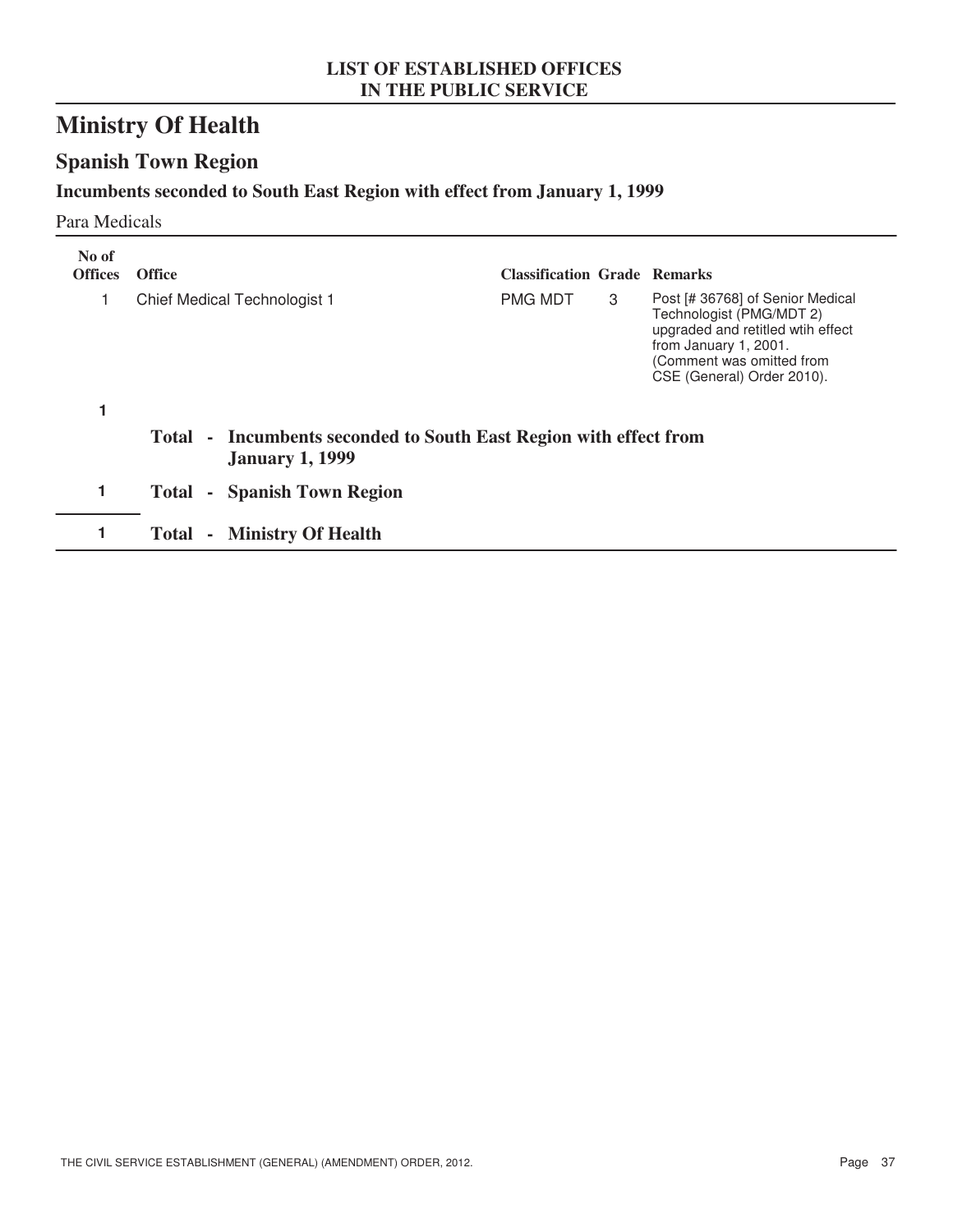### **APPENDIX TO PART I OF SCHEDULE**

In Part I of this Schedule, the Symbols set out in the first column hereunder shall have the meanings specified in relation thereto in the second column

Keys to With effect from Symbols 1<sup>st</sup> April, 2009

 $1<sup>st</sup>$  April, 2009

C Receive Library Allowance of \$ 175,346 p.a.

D Receive Robing/Apparel Allowance of \$120,435p.a.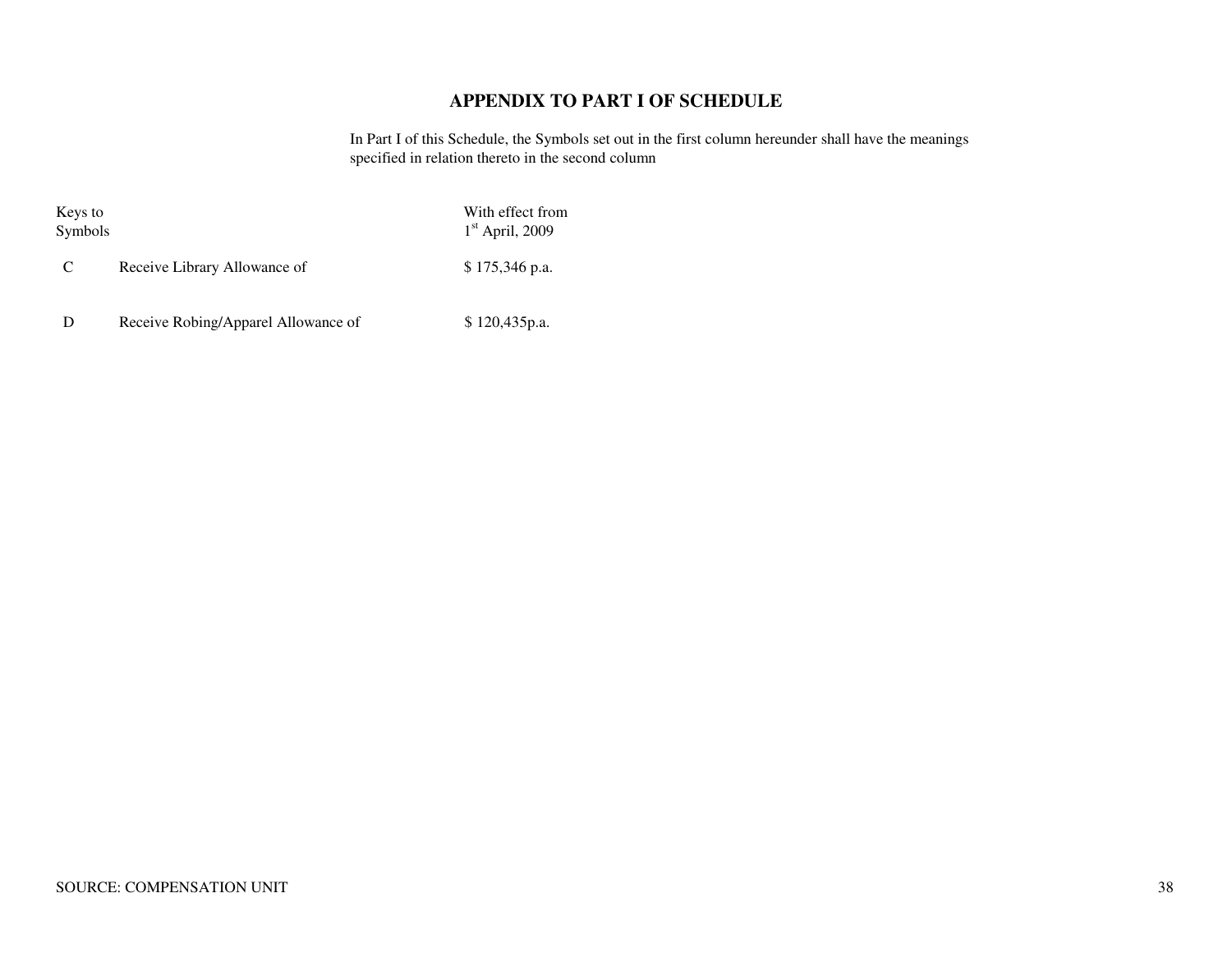#### **SCHEDULE PART IILIST OF SALARY GROUPS AND GRADES**

#### **LEGAL OFFICERS SERIES (JLG/LO)**

| JLG/LO 7.           |             |             |             |             |             |             |             |                   |
|---------------------|-------------|-------------|-------------|-------------|-------------|-------------|-------------|-------------------|
| Existing            | \$4,424,568 | \$4,535,183 | \$4,648,562 | \$4,764,776 | \$4,883,896 |             |             | \$5,005,993       |
| W.e.f 1/4/2009      | \$4,734,288 | \$4,852,645 | \$4,973,962 | \$5,098,311 | \$5,225,768 |             |             | $$5,356,413$ p.a. |
| JLG/LO6             |             |             |             |             |             |             |             |                   |
| Existing            | \$3,536,124 | \$3,624,527 | \$3,715,140 | \$3,808,019 | \$3,903,219 | \$4,000,800 | \$4,100,820 | \$4,203,340       |
| W.e.f 1/4/2009      | \$3,783,652 | \$3,878,243 | \$3,975,200 | \$4,074,580 | \$4,176,444 | \$4,280,855 | \$4,387,876 | \$4,497,573 p.a.  |
| JLG/LO <sub>5</sub> |             |             |             |             |             |             |             |                   |
| Existing            | \$2,945,364 | \$3,018,999 | \$3,094,474 | \$3,171,835 | \$3,251,131 | \$3,332,410 | \$3,415,720 | \$3,501,113       |
| W.e.f 1/4/2009      | \$3,151,539 | \$3,230,328 | \$3,311,086 | \$3,393,863 | \$3,478,710 | \$3,565,678 | \$3,654,819 | \$3,746,190 p.a.  |
| JLG/LO4             |             |             |             |             |             |             |             |                   |
| Existing            | \$2,453,300 | \$2,514,632 | \$2,577,498 | \$2,641,935 | \$2,707,984 | \$2,775,683 | \$2,845,076 | \$2,916,202       |
| W.e.f 1/4/2009      | \$2,625,031 | \$2,690,656 | \$2,757,923 | \$2,826,871 | \$2,897,543 | \$2,969,981 | \$3,044,231 | \$3,120,336 p.a.  |
| JLG/LO <sub>3</sub> |             |             |             |             |             |             |             |                   |
| Existing            | \$2,043,441 | \$2,094,527 | \$2,146,891 | \$2,200,563 | \$2,255,577 | \$2,311,966 | \$2,369,765 | \$2,429,010       |
| W.e.f 1/4/2009      | \$2,186,482 | \$2,241,144 | \$2,297,172 | \$2,354,602 | \$2,413,467 | \$2,473,803 | \$2,535,649 | \$2,599,040 p.a.  |
| JLG/LO <sub>2</sub> |             |             |             |             |             |             |             |                   |
| Existing            | \$1,702,056 | \$1,744,607 | \$1,788,222 | \$1,832,928 | \$1,878,751 | \$1,925,720 | \$1,973,863 | \$2,023,209       |
| W.e.f 1/4/2009      | \$1,821,200 | \$1,866,730 | \$1,913,398 | \$1,961,233 | \$2,010,264 | \$2,060,521 | \$2,112,034 | $$2,164,835$ p.a. |
| JLG/LO <sub>1</sub> |             |             |             |             |             |             |             |                   |
| W.e.f 1/4/2009      | \$1,516,942 | \$1,554,865 | \$1,593,737 | \$1,633,581 | \$1,674,421 | \$1,716,281 | \$1,759,188 | \$1,803,168 Q.B.  |
|                     | \$1,139,421 | \$1,167,906 | \$1,197,104 | \$1,227,032 | \$1,257,707 | \$1,289,150 | \$1,321,379 | \$1,354,413 Q.B.  |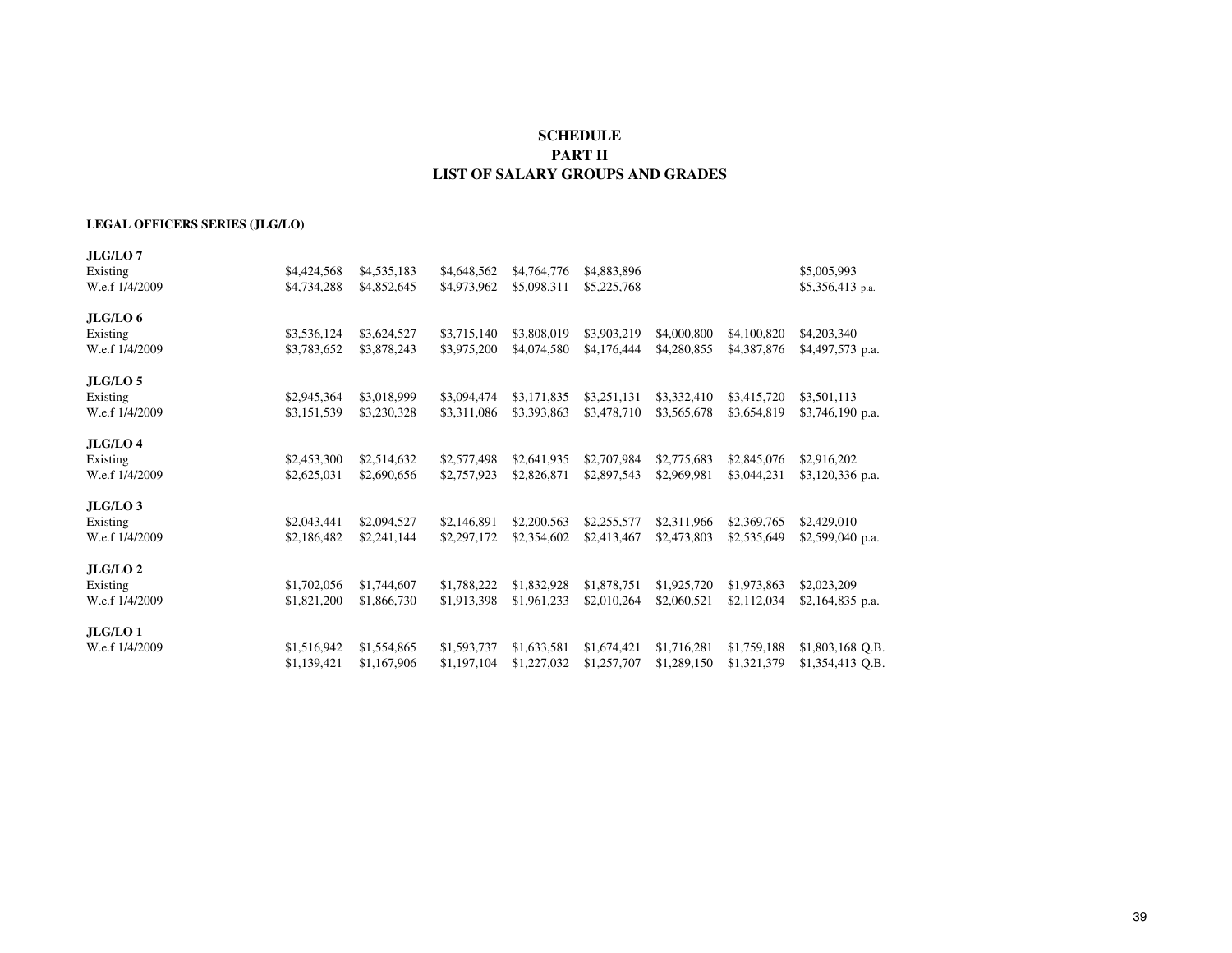#### **Veterinary Medical Technologist Series (PMG/VMT)**

| <b>PMG/VMT3</b>  |             |             |             |             |             |             |             |                   |
|------------------|-------------|-------------|-------------|-------------|-------------|-------------|-------------|-------------------|
| w.e.f 1/4/2008   | \$1,009,988 | \$1,035,237 | \$1,061,118 | \$1,087,646 | \$1,114,838 | \$1,142,708 | \$1,171,276 | $$1,200,558$ p.a. |
| w.e.f 1/4/2009   | \$1,080,687 | \$1,107,704 | \$1,135,397 | \$1,163,782 | \$1,192,876 | \$1,222,698 | \$1,253,266 | $$1,284,597$ p.a. |
| <b>PMG/VMT 2</b> |             |             |             |             |             |             |             |                   |
| w.e.f 1/4/2008   | \$819,756   | \$840,250   | \$861.256   | \$882,788   | \$904,857   | \$927,479   | \$950,666   | \$974,433 p.a.    |
| w.e.f 1/4/2009   | \$877,139   | \$899,068   | \$921,544   | \$944.583   | \$968,197   | \$992,402   | \$1,017,212 | $$1,042,643$ p.a. |
| <b>PMG/VMT 1</b> |             |             |             |             |             |             |             |                   |
| w.e.f 1/4/2008   | \$680,984   | \$698,009   | \$715.459   | \$733.345   | \$751,679   | \$770,471   | \$789,733   | \$809,476 p.a.    |
| w.e.f 1/4/2009   | \$728,653   | \$746.869   | \$765,541   | \$784,680   | \$804,297   | \$824,404   | \$845,014   | \$866,139 p.a.    |

#### **Judicial Series (JLG/JD)**

#### **Levels/Grades**

| JLG/JD3<br>Existing<br>W.e.f 1/4/09  | \$3,770,575<br>\$4,034,515 | \$3,864,839<br>\$4,135,378 | \$3,961,460<br>\$4,238,762 | \$4,060,496<br>\$4,344,731 | \$4,162,009<br>\$4,453,349 | \$4,266,059<br>\$4,564,683 | \$4,372,711<br>\$4,678,800 | $$4,482,028$ p.a.<br>$$4,795,770$ p.a.   |
|--------------------------------------|----------------------------|----------------------------|----------------------------|----------------------------|----------------------------|----------------------------|----------------------------|------------------------------------------|
| JLG/JD 2<br>Existing<br>W.e.f 1/4/09 | \$3,617,866<br>\$3,871,117 | \$3,708,313<br>\$3,967,894 | \$3,801,020<br>\$4,067,092 | \$3,896,046<br>\$4,168,769 | \$3,993,447<br>\$4,272,988 | \$4,093,283<br>\$4,379,813 | \$4,195,615<br>\$4,489,308 | $$4,300,506$ p.a.<br>$$4,601,541$ p.a.   |
| JLG/JD1<br>Existing<br>W.e.f 1/4/09  | \$3,013,450<br>\$3,224,392 | \$3,088,787<br>\$3,305,002 | \$3,166,006<br>\$3,387,627 | \$3,245,156<br>\$3,472,317 | \$3,326,285<br>\$3,559,125 | \$3,409,442<br>\$3,648,103 | \$3,494,678<br>\$3,739,306 | $$3,582,045$ p.a.<br>\$3,832,789<br>p.a. |

#### **Dental Officers Series (MDG/DS)**

| <b>MDG/DS3</b> |           |           |           |                     |           |           |                                    |  |
|----------------|-----------|-----------|-----------|---------------------|-----------|-----------|------------------------------------|--|
| Existing       | 1.657.543 | 1.698.981 | 1.741.456 |                     |           | 1.922.241 | 1,970,297 p.a.                     |  |
| w.e.f 1/4/08   | .906.174  |           | 2.002.675 | 2.052.741           | 2.104.060 |           | 2,156,661 2,210,578 2,265,842 p.a. |  |
| w.e.f 1/4/09   | 2.039.607 | 2.090.597 | 2.142.862 | 2,196,433 2,251,344 |           |           | 2,307,628 2,365,318 2,424,451 p.a. |  |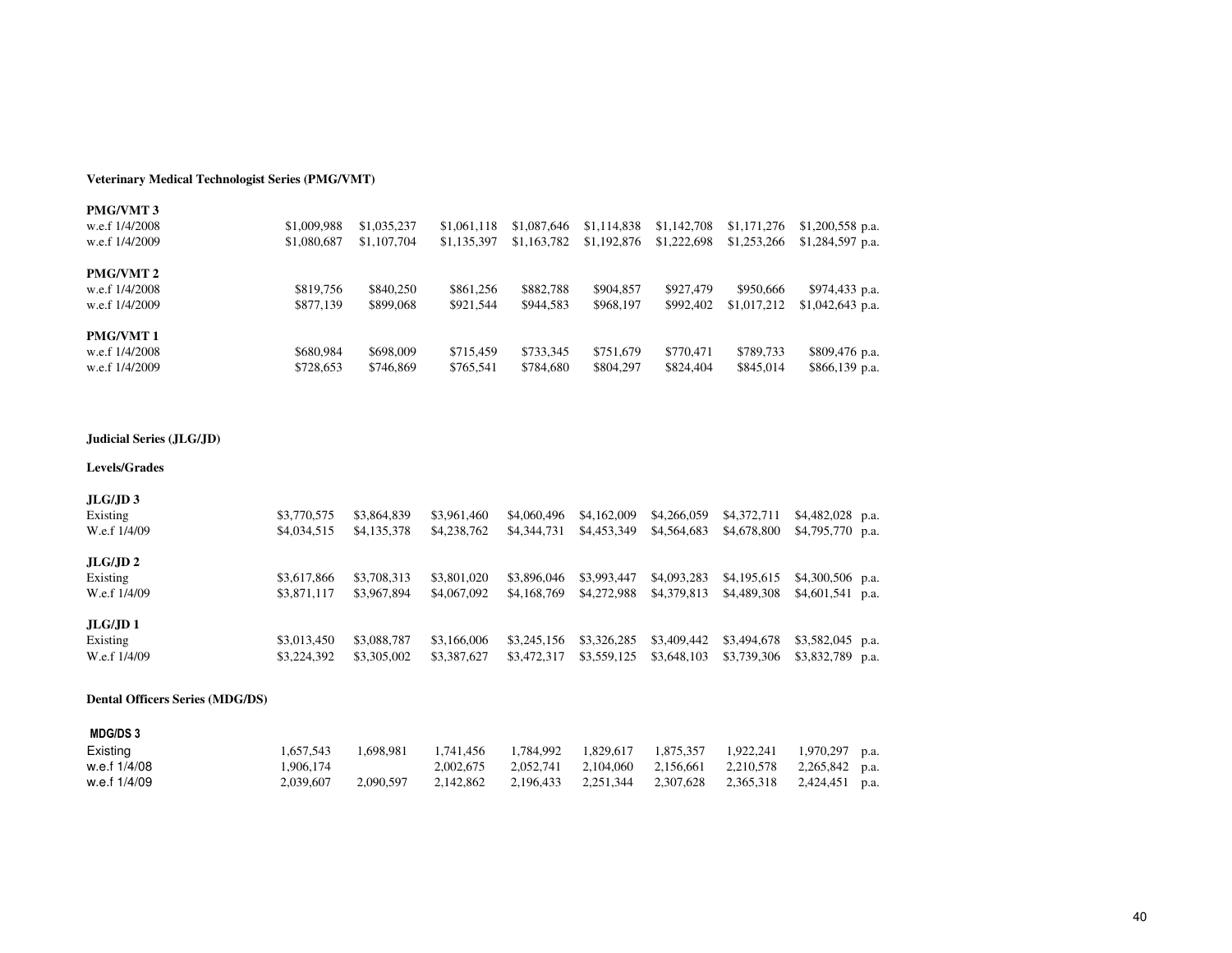| MDG/DS 2                        |             |             |             |             |             |             |             |             |      |
|---------------------------------|-------------|-------------|-------------|-------------|-------------|-------------|-------------|-------------|------|
| Existing                        | \$1,391,082 | \$1,425,859 | \$1,461,505 | \$1,498,043 | \$1,535,494 | \$1,573,881 | \$1,613,228 | \$1,653,559 | p.a. |
| w.e.f 1/4/08                    | \$1,599,744 | \$1,639,738 | \$1,680,731 | \$1,722,750 | \$1,765,818 | \$1,809,964 | \$1,855,213 | \$1,901,593 | p.a. |
| w.e.f 1/4/09                    | \$1,711,726 | \$1,754,520 | \$1,798,383 | \$1,843,342 | \$1,889,426 | \$1,936,661 | \$1,985,078 | \$2,034,705 | p.a. |
| <b>MDG/DS1</b>                  |             |             |             |             |             |             |             |             |      |
| Existing                        | \$1,230,422 | \$1,261,182 | \$1,292,712 | \$1,325,030 | \$1,358,155 | \$1,392,109 | \$1,426,912 | \$1,462,585 | p.a. |
| w.e.f 1/4/08                    | \$1,414,985 | \$1,450,360 | \$1,486,619 | \$1,523,784 | \$1,561,879 | \$1,600,926 | \$1,640,949 | \$1,681,973 | p.a. |
| w.e.f 1/4/09                    | \$1,514,034 | \$1,551,885 | \$1,590,682 | \$1,630,449 | \$1,671,211 | \$1,712,991 | \$1,755,816 | \$1,799,711 | p.a. |
| MDG/DS 1(with private practice) |             |             |             |             |             |             |             |             |      |
| Existing                        | \$1,015,882 | \$1,041,279 | \$1,067,311 | \$1,093,993 | \$1,121,343 | \$1,149,377 | \$1,178,111 | \$1,207,564 | p.a. |
| w.e.f 1/4/08                    | \$1,168,264 | \$1,197,471 | \$1,227,408 | \$1,258,093 | \$1,289,545 | \$1,321,784 | \$1,354,828 | \$1,388,699 | p.a. |
| w.e.f 1/4/09                    | \$1,250,043 | \$1,281,294 | \$1,313,326 | \$1,346,159 | \$1,379,813 | \$1,414,309 | \$1,449,666 | \$1,485,908 | p.a. |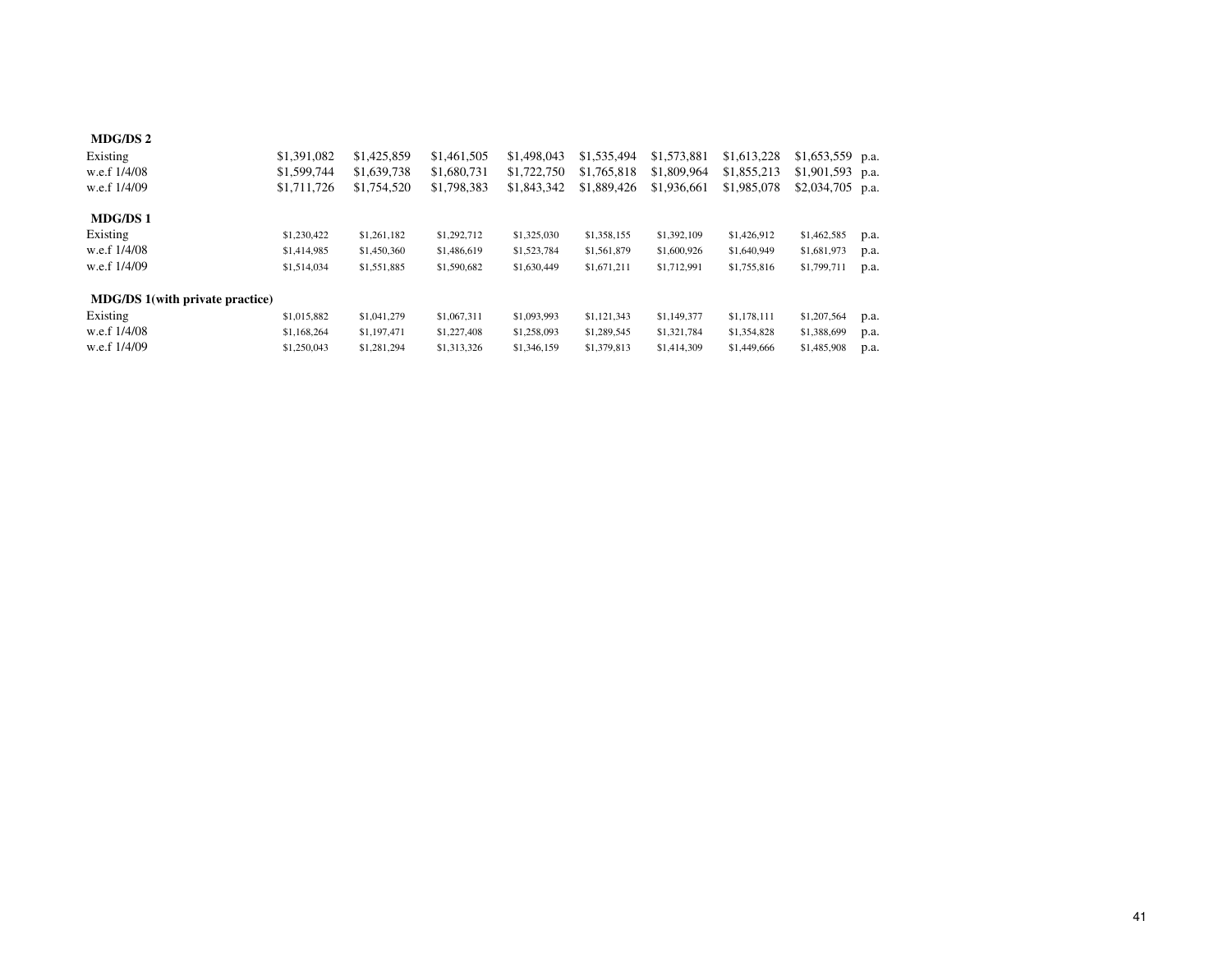### **SCHEDULE PART III LIST OF ABOLISHED POSTS**

### **Office Of The Prime Minister**

### **Prime Minister's Office**

**Planning & Development Division**

**Business Development Policy Branch**

| No of        |                       |                       |                                                             |
|--------------|-----------------------|-----------------------|-------------------------------------------------------------|
| <b>Posts</b> | Post                  | <b>Classification</b> | <b>Remarks</b>                                              |
|              | Senior Director       | GMG SEG 5             | Post [# 58728] abolished with effect from<br>April 1, 2011. |
|              | <b>Policy Analyst</b> | GMG SEG 3             | Post [# 61570] abolished with effect from<br>April 1, 2011. |
|              | <b>Policy Officer</b> | <b>GMG SEG</b>        | Post [# 61571] abolished with effect from<br>April 1, 2011. |

**3**

### **3 Total - Planning & Development Division**

### **Project Planning & Monitoring**

| No of<br><b>Posts</b> | <b>Post</b>                                      | <b>Classification</b> |                      | <b>Remarks</b>                                                            |
|-----------------------|--------------------------------------------------|-----------------------|----------------------|---------------------------------------------------------------------------|
|                       | Senior Director                                  | <b>GMG SEG</b>        | 5                    | Post [# 61294] abolished with effect from<br>April 1, 2011.               |
| 2                     | Project Co-ordinator                             | <b>GMG SEG</b>        | -3                   | Two $(2)$ posts [#s 61295-6] abolished with<br>effect from April 1, 2011. |
|                       | Administrative Support Officer                   | GMG AM                | $\mathbf{2}^{\circ}$ | Post [# 61297] abolished with effect from<br>April 1, 2011.               |
| 4                     |                                                  |                       |                      |                                                                           |
| 4                     | <b>Total - Project Planning &amp; Monitoring</b> |                       |                      |                                                                           |
|                       | <b>Total - Prime Minister's Office</b>           |                       |                      |                                                                           |

**7 Total - Office Of The Prime Minister**

## **Tax Administration Directorate**

### **Tax Administration Services Department**

### **Administration**

**Property Services (Regional)**

| No of        |                               |                       |                                                            |
|--------------|-------------------------------|-----------------------|------------------------------------------------------------|
| <b>Posts</b> | Post                          | <b>Classification</b> | <b>Remarks</b>                                             |
|              | Inventory/Stores Officer      | PIDG RIM<br>- 3       | Post [#54780] abolished with effect from<br>April 1, 2011. |
|              |                               |                       |                                                            |
|              | <b>Total - Administration</b> |                       |                                                            |
|              | Total -                       |                       |                                                            |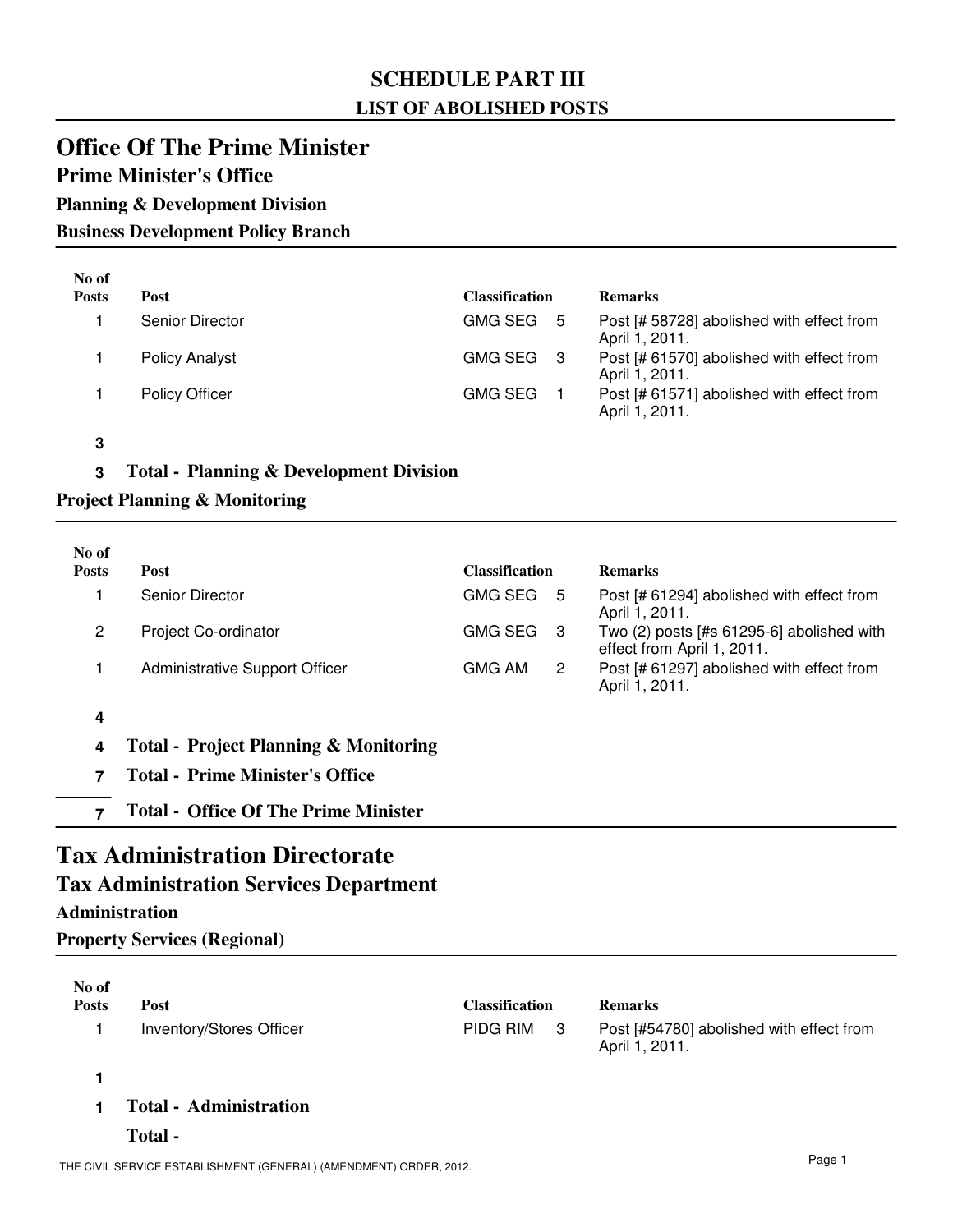## **Tax Administration Directorate**

### **Tax Administration Services Department**

**1**

**1 Total - Tax Administration Directorate**

# **Ministry of Energy And Mining**

### **Human Resource Management And Administration**

**Office Management and Transportation**

| No of<br><b>Posts</b> | Post                                                        | <b>Classification</b> |                | <b>Remarks</b>                                                |
|-----------------------|-------------------------------------------------------------|-----------------------|----------------|---------------------------------------------------------------|
| 1                     | Driver 1                                                    | <b>LMO DR</b>         | $\mathbf{1}$   | Post [# 50687] abolished with effect from<br>October 1, 2010. |
| 1                     |                                                             |                       |                |                                                               |
| 1                     | <b>Total - Office Management and Transportation</b>         |                       |                |                                                               |
| <b>Typing Pool</b>    |                                                             |                       |                |                                                               |
| No of                 |                                                             |                       |                |                                                               |
| <b>Posts</b>          | Post                                                        | <b>Classification</b> |                | <b>Remarks</b>                                                |
| 1                     | Senior Secretary                                            | OPS SS                | 3              | Post [# 50702] abolished with effect from<br>October 1, 2010. |
| 1                     | Secretary 2                                                 | OPS SS                | $\overline{c}$ | Post [# 50706] abolished with effect from<br>October 1, 2010. |
| 1                     | Secretary 1                                                 | OPS SS                | 1              | Post [# 50707] abolished with effect from<br>October 1, 2010. |
| 3                     |                                                             |                       |                |                                                               |
| 3                     | <b>Total - Typing Pool</b>                                  |                       |                |                                                               |
| 4                     | <b>Total - Human Resource Management And Administration</b> |                       |                |                                                               |
|                       | <b>Technology Division</b>                                  |                       |                |                                                               |
| No of                 |                                                             |                       |                |                                                               |
| <b>Posts</b>          | Post                                                        | <b>Classification</b> |                | <b>Remarks</b>                                                |
| 1                     | Web Programmer                                              | <b>MIS IT</b>         | 3              | Post [# 58107] abolished with effect from<br>October 1, 2010. |
| 1                     |                                                             |                       |                |                                                               |
| 1                     | <b>Total - Technology Division</b>                          |                       |                |                                                               |

**5 Total - Ministry of Energy And Mining**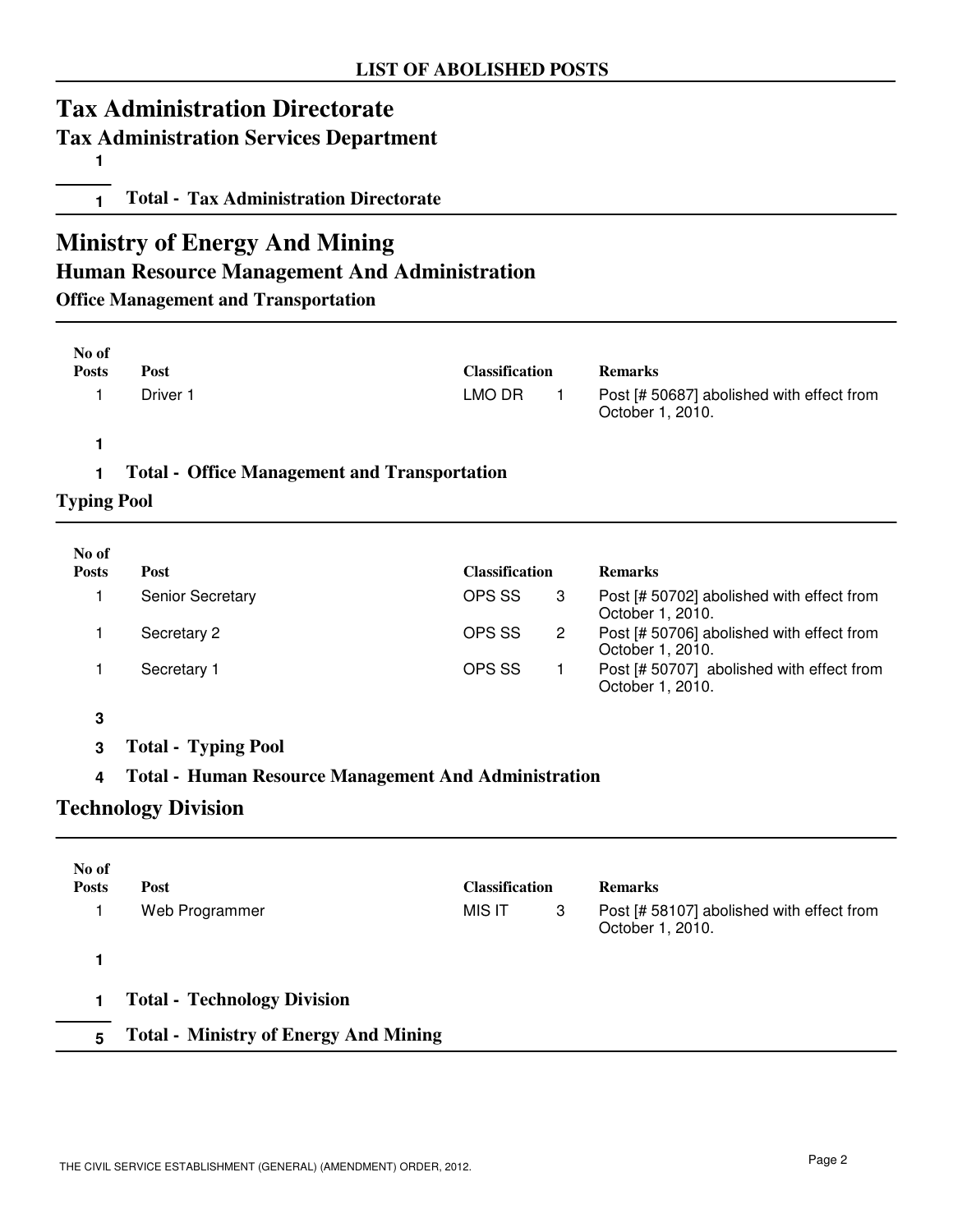# **Ministry of National Security Immigration, Passport And Citizenship**

| No of<br><b>Posts</b> | Post                                                 | <b>Classification</b> | <b>Remarks</b>                                                                                                                 |
|-----------------------|------------------------------------------------------|-----------------------|--------------------------------------------------------------------------------------------------------------------------------|
| 1                     | <b>Senior Secretary</b>                              | OPS SS<br>3           | Post [# 13565] abolished with effect from<br>April 30, 2011.                                                                   |
| 1                     |                                                      |                       |                                                                                                                                |
|                       | <b>Administration And Support Services</b>           |                       |                                                                                                                                |
|                       | <b>Collection And Imprest</b>                        |                       |                                                                                                                                |
| No of                 |                                                      |                       |                                                                                                                                |
| <b>Posts</b>          | Post                                                 | <b>Classification</b> | <b>Remarks</b>                                                                                                                 |
| 1                     | <b>Accounting Technician</b>                         | <b>FMG AT</b><br>1    | Post [# 54060] abolished with effect from<br>April 30, 2011.                                                                   |
| 1                     |                                                      |                       |                                                                                                                                |
| 1                     | <b>Total - Administration And Support Services</b>   |                       |                                                                                                                                |
|                       | <b>Immigration Services</b>                          |                       |                                                                                                                                |
|                       | <b>Kingston Ports</b>                                |                       |                                                                                                                                |
| No of                 |                                                      |                       |                                                                                                                                |
| <b>Posts</b>          | Post                                                 | <b>Classification</b> | <b>Remarks</b>                                                                                                                 |
| 3                     | Senior Immigration Officer                           | PTSG PX<br>8          | Three (3) posts [#s 54074, 54079 & 58776]                                                                                      |
| 8                     | <b>Immigration Officer</b>                           | PTSG PX<br>7          | abolished with effect from April 30, 2011.<br>Eight (8) posts [#s 54084, 54087, 54098,<br>54104, 54108, 58781 & 58787 & 58789] |
|                       |                                                      |                       | abolished with effect from April 30, 2011.                                                                                     |
| 11                    |                                                      |                       |                                                                                                                                |
|                       | <b>Montego Bay - Operations</b>                      |                       |                                                                                                                                |
| No of                 |                                                      |                       |                                                                                                                                |
| <b>Posts</b>          | Post                                                 | <b>Classification</b> | <b>Remarks</b>                                                                                                                 |
| 1                     | Senior Immigration Officer                           | PTSG PX<br>8          | Post [# 58892] abolished with effect from<br>April 30, 2011.                                                                   |
| 14                    | Immigration Officer                                  | PTSG PX<br>7          | Fourteen (14) posts [#s 56144 - 46, 56150,<br>56152, 56155, 56172, 56177, 58815,                                               |
|                       |                                                      |                       | 58817, 58820, 58896 & 58910 - 11]<br>abolished with effect from April 30, 2011.                                                |
| 15                    |                                                      |                       |                                                                                                                                |
| 26                    | <b>Total - Immigration Services</b>                  |                       |                                                                                                                                |
| 28                    | <b>Total - Immigration, Passport And Citizenship</b> |                       |                                                                                                                                |
| 28                    | <b>Total - Ministry of National Security</b>         |                       |                                                                                                                                |